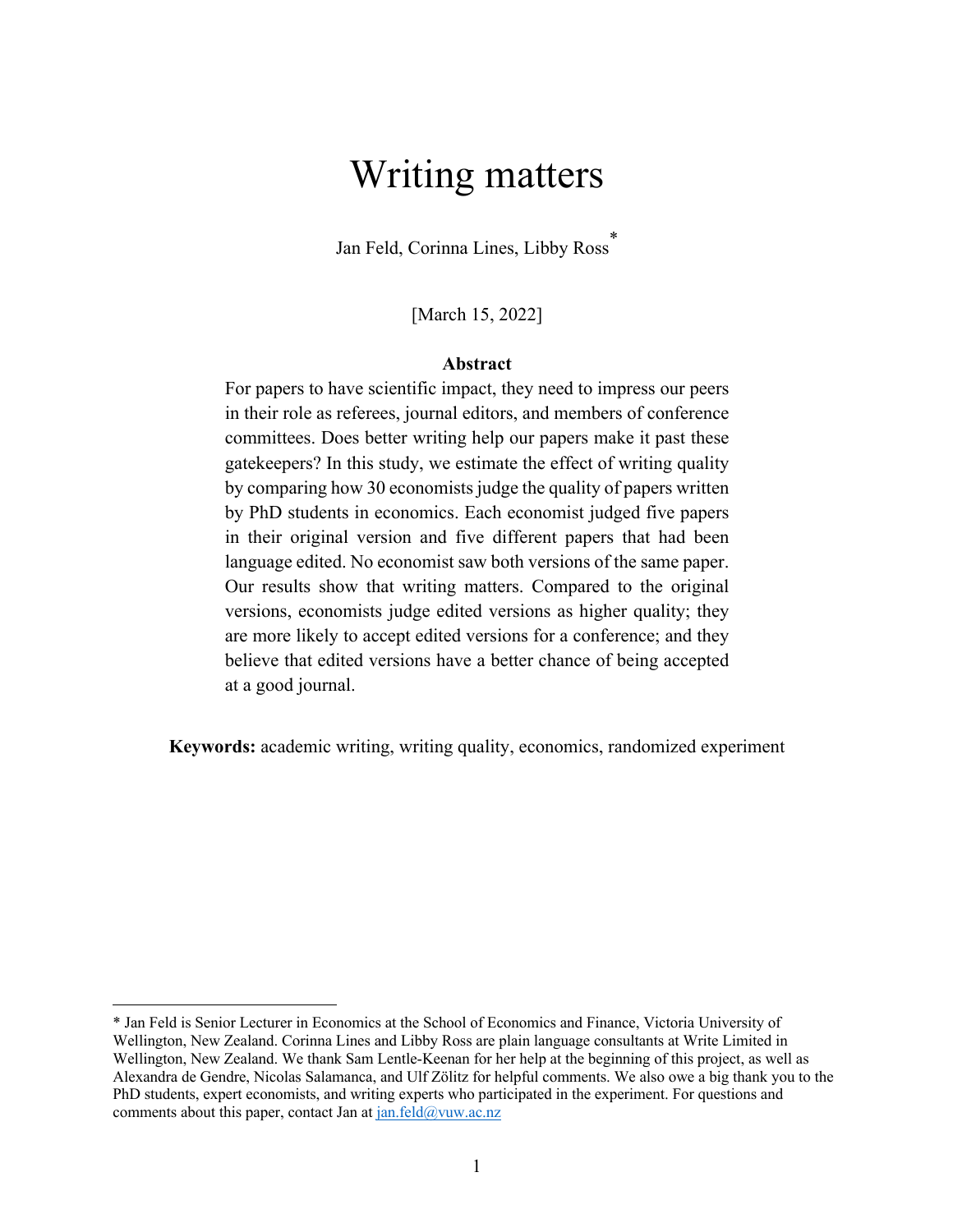#### **1. Introduction**

Across the sciences, we have heard calls for better academic writing (e.g. Pinker 2015; Sword 2012; Salant 1969). In economics, McCloskey has argued since the 1980s that economists should write better, and demonstrates how (McCloskey 1992, 1987, 1985). Her book *Economical Writing* has since become a standard part of the curriculum for economics PhD students (McCloskey 2000).

Many economists and other scientists follow these calls and try to write better. They spend days toiling over their introduction, writing and rewriting, and spend their research budgets on language editing. Yet we do not know if our writing matters. If we write better, do our peers as referees, journal editors, and members of conference committees perceive our papers as better?

The answer to this question has implications for who gets to contribute to the scientific discourse. In most disciplines, written English has become the language of modern science. This dominance of English makes it harder for scientists from non-English-speaking countries to publish in leading academic journals — especially if they cannot afford language editing. As a result, we may be losing important contributions from scientists who struggle to write well in English.

Academic literature does not provide a satisfactory answer to how important writing quality is. Many papers have investigated the correlation between writing quality and scientific impact as measured, for example, with numbers of citations. Depending on the discipline, and measures of writing quality and scientific impact, these papers found that better-written papers have more impact, similar impact, or less impact (e.g. Didegah and Thelwall 2013; Dowling, Hammami, and Zreik 2018; Laband and Taylor 1992; Fages 2020; Hartley, Trueman, and Meadows 1988). It does not take a PhD in economics to recognize the limitations of these papers. Correlation is not causation. Papers that are well written likely differ on several dimensions from papers that are not. To find the causal effect of academic writing, we need to compare well-written papers with poorly written papers that are otherwise identical. This is what we do in this study.

We estimate the causal effect of writing quality by comparing how experts judge the quality of 30 papers originally written by PhD students in economics. We had two versions of each paper: one original and one that had been language-edited. The language editing was done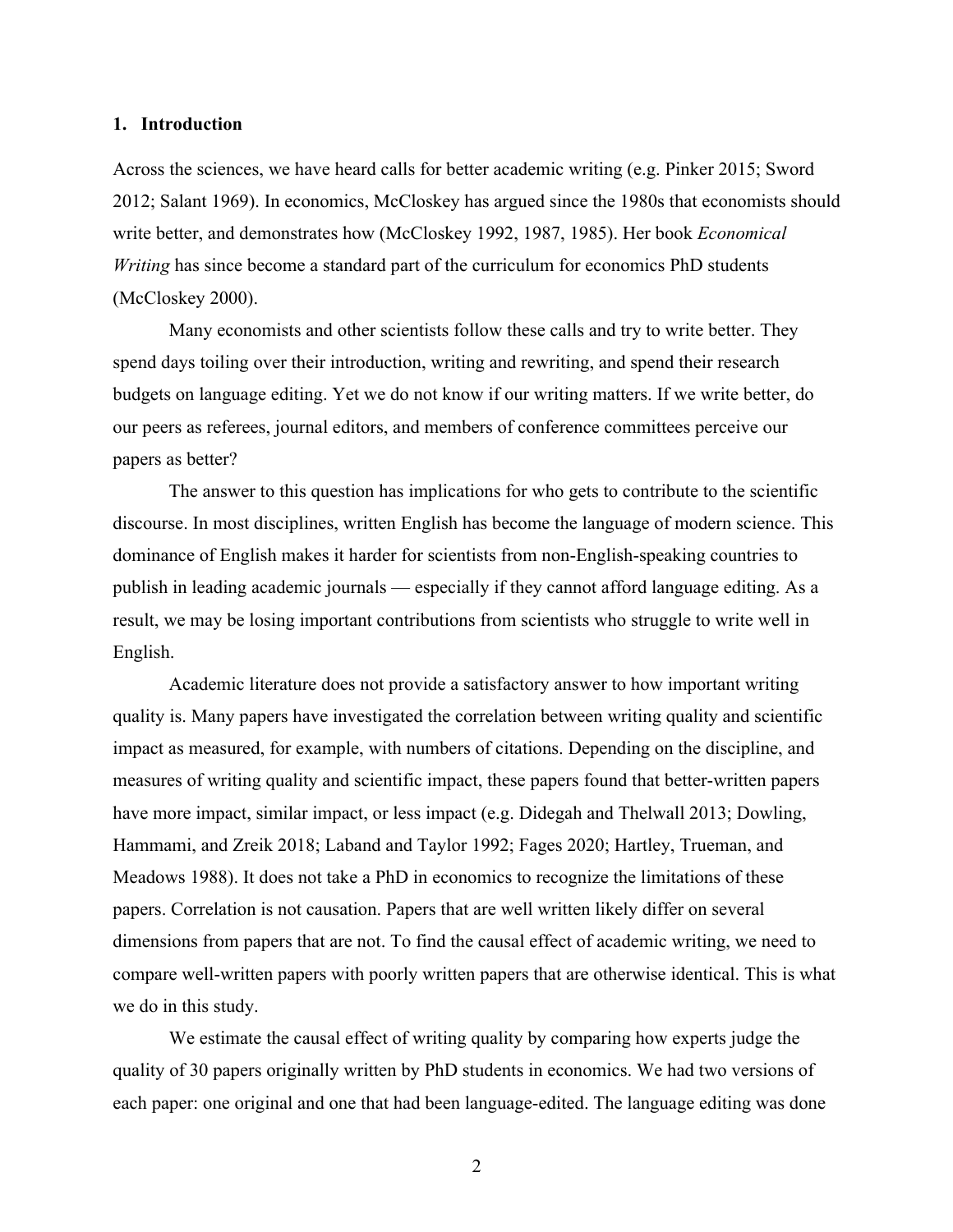by two professional editors, who aimed to make the papers easier to read and understand. We then asked 18 writing experts and 30 economists to judge some of the original and edited papers. Each of these experts judged five papers in their original versions and five papers in their edited version, spending around 5 minutes per paper. None of the experts saw both versions of the same paper. None of the experts knew that some of the papers were edited. The writing experts judged the writing quality and the economists judged the academic quality of the papers. All economists in our sample have PhDs in economics and their academic positions range from postdoc to full professor; four of them are editors of academic journals; and all of them are regularly involved in judging the quality of academic papers as referees or members of conference committees. We estimate the effect of language editing on perceived writing quality and perceived academic paper quality by comparing the average judgement of original and edited papers.

Our results show that writing matters. Writing experts judged the edited papers as 0.6 standard deviations (SD) better written overall (1.22 points on an 11-point scale). They further judged the language-edited papers as allowing the reader to find the key message more easily (0.58 SD), having fewer mistakes (0.67 SD), being easier to read (0.53 SD), and being more concise (0.50 SD). These large improvements in writing quality translated into still substantial effects on economists' evaluations. Economists evaluated the edited versions as being 0.2 SD better overall (0.4 points on an 11-point scale). They were also 8.4 percentage points more likely to accept the paper for a conference, and were 4.1 percentage points more likely to believe that the paper would get published in a good economics journal. Our heterogeneity analysis shows that the effects of language editing on writing quality and perceived academic quality are particularly large if the original versions were poorly written.

The approach of manipulating text to estimate the effect of writing has been used in several contexts, for example, for legal documents (Mindlin 2005) and financial reports (Tan, Wang, and Yoo 2019). However, only one other paper has investigated how the writing quality of academic papers affects the evaluations of scientists. Armstrong (1980) altered the writing quality of the conclusion section in four management papers. In contrast to our findings, his results suggest that improving the writing causes experts to evaluate papers less favorably. We improve upon Armstrong's approach by having a larger sample, as well as a more rigorous study design and empirical analysis. For example, our study includes 30 papers (instead of four) and the language editing was done by professional editors (instead of Armstrong, who is a good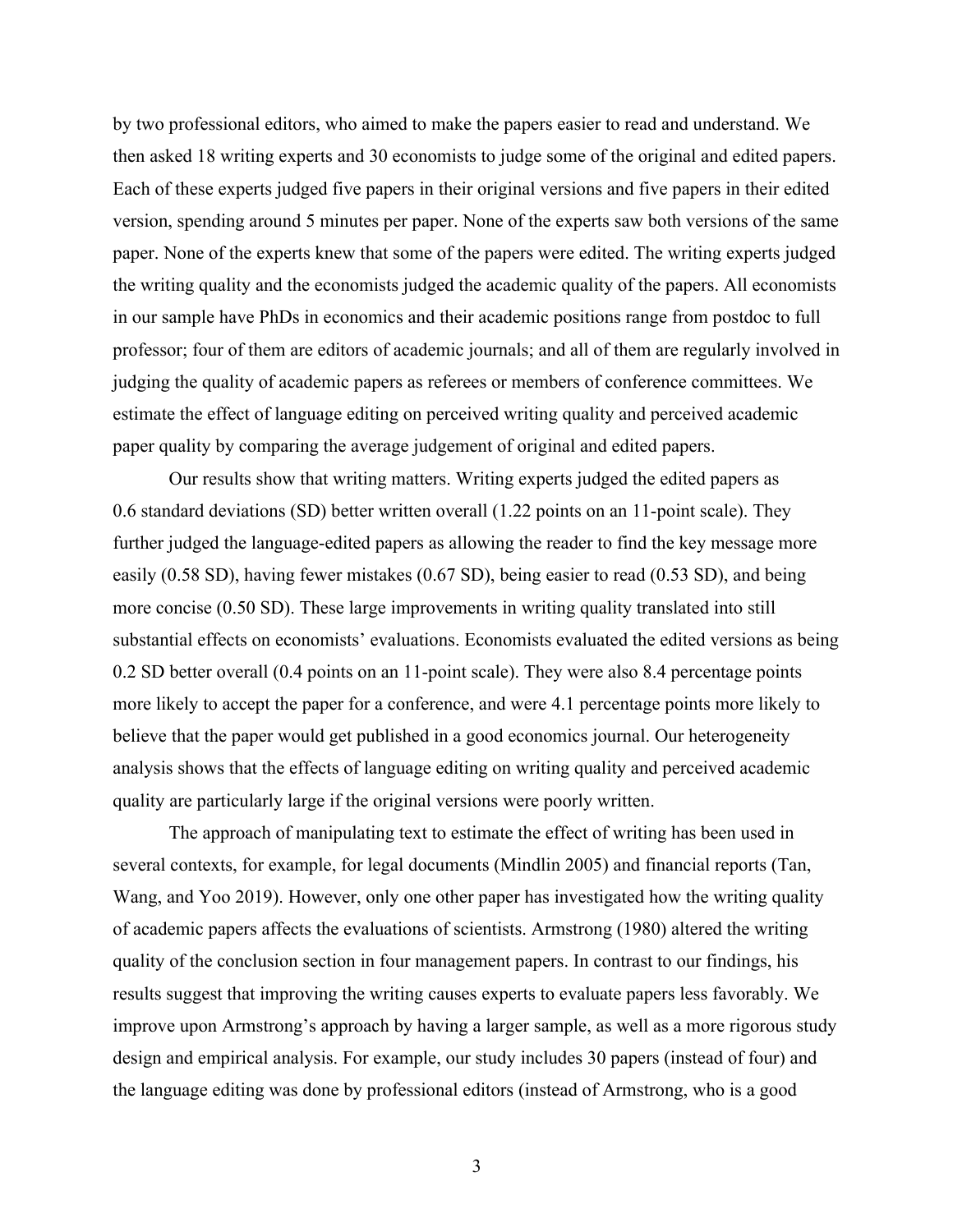writer but not an expert editor). By asking scientists to evaluate whole papers instead of one individual section, the context of our study is also closer to how peer review is conducted in practice. Finally, since Armstrong conducted his study, attitudes towards writing have changed. We have seen the birth of the plain language movement, and several countries now require government and other agencies to write according to plain language principles. For example, the United States passed The Plain Writing Act of 2010, requiring all government agencies to write in plain language (Office of the Federal Register 2010). And the European Union requires companies to communicate clearly with customers about how they use their data (European Union 2022). Our study therefore provides the best answer of whether the quality of academic writing matters today.

## **2. Design of experiment and empirical strategy**

To estimate the effect of writing quality on expert evaluations, we conducted an experiment which consisted of two stages. In the first stage, we collected and edited papers from economics PhD students. In the second stage, we asked writing experts and economists to evaluate the original version of some papers and the edited version of other papers. We received ethics approval for this experiment from Victoria University's Human Ethics Committee (application number 27561**)** and pre-registered the experiment at the AEA registry (Feld 2021).

#### **2.1. Stage 1: Language-editing 30 economics papers**

From May 2020 until May 2021, we collected and edited 30 papers from economics PhD students at New Zealand universities. To find these papers, we emailed PhD students and their supervisors from all eight New Zealand universities and offered them free language editing in exchange for filling in a short survey and allowing us to use their papers in our experiment (see Appendix A.1 for the text of the survey). Each PhD student could participate with up to two papers. In total, 22 PhD students accepted this offer: eight of them were female, 13 were male, and one did not disclose their gender. Only four PhD students were native English-speakers. By the time they submitted their papers to the experiment, they had worked on them for eight months on average; nine of the papers had been submitted to a conference; five papers had been submitted to a journal; none of the papers had been accepted for publication; 19 were about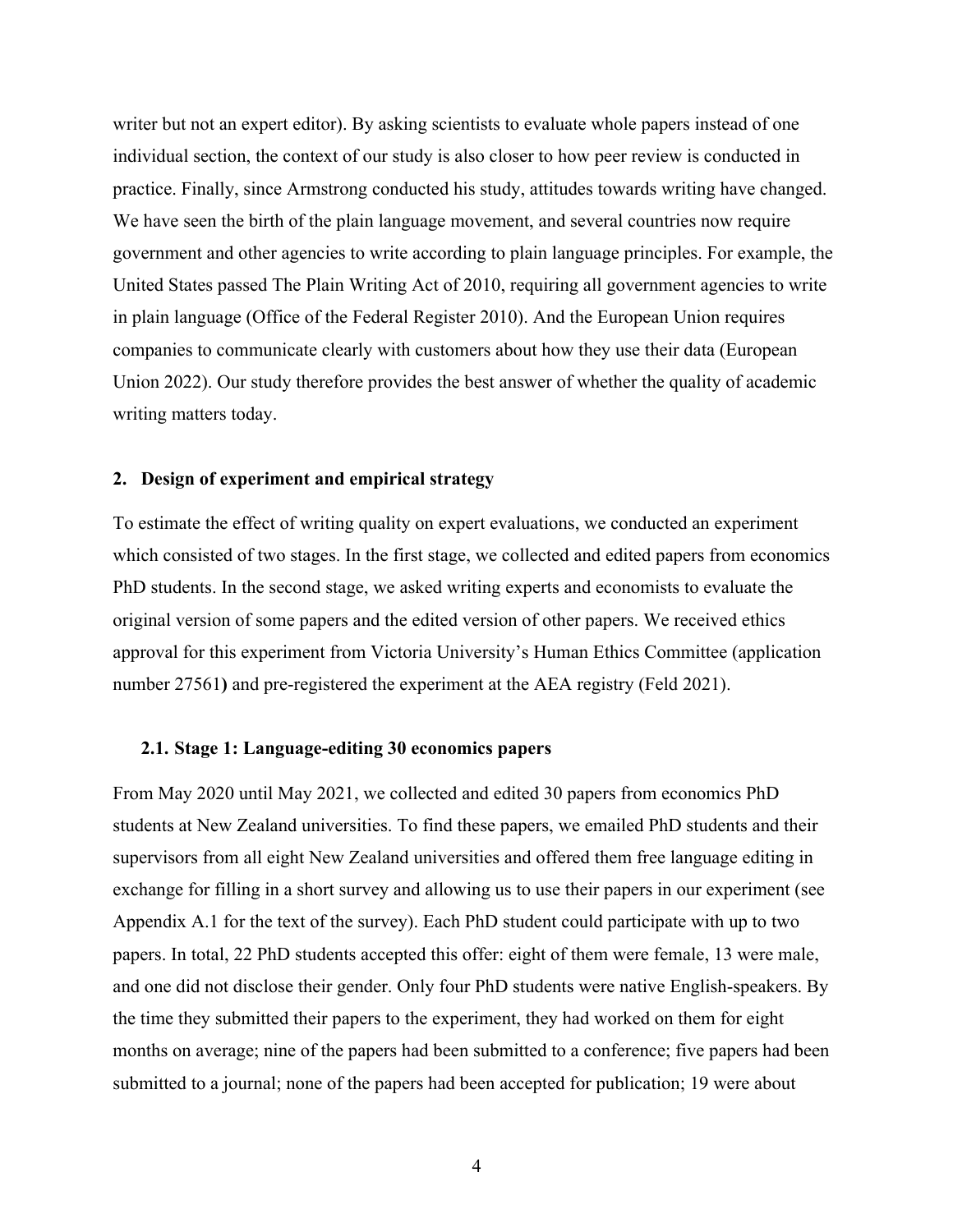microeconomics (18 empirical micro and 1 theoretical) and 11 were about macroeconomics (10 empirical and 1 theoretical).

Each of these papers was edited by two professional language editors. The first 18 papers were edited by Libby Ross and Sam Lentle-Keenan. The remaining 12 papers were edited by Libby Ross and Corinna Lines. At the time of editing the papers, all editors worked for Write Limited, a New Zealand-based consultancy which helps organizations make their writing easier to understand. Write Limited is not usually involved in editing academic papers.

The editing process worked as follows. One of the editors focused on improving the structure of the paper, for example, by rearranging parts of the introduction. After that, the second editor polished the writing at the sentence and word level. The editors then sent the paper back to the PhD student, asking them to answer any questions and to check whether the edited version had retained the original meaning. After receiving the revised version, the editors incorporated the changes suggested by the PhD students and asked the PhD students to check any substantial changes. On average, both editors spent a total of 6 hours per paper.

The editors broadly followed a guideline which Jan — the only academic economist among the co-authors — created with the help of Libby and Sam. This guideline states that the edits should aim to make the papers easier to understand and that edits should focus on the title, abstract, and introduction. It also contained information on academic writing in economics to help the editors understand the conventions of the discipline. For example, it detailed the key information to be included in the abstract and introduction. It also contained several writing tips taken from the editors' own experience, as well as articles and books about academic writing (Sword 2012; Pinker 2015; Cochrane 2005; Williams and Colomb 1995; McCloskey 2000). For example, the guideline stated, "Keep a short distance between nouns and their accompanying verb" and "Use simple, familiar words". The complete guideline can be found in Appendix B.

#### **2.2. Stage 2: Expert evaluation of original and edited versions of each paper**

From May 2021 until October 2021, writing experts and academic economists filled in a short survey and evaluated the original and edited version of each paper (See Appendix A.2 and A.3 for the text of these surveys).

We recruited writing experts with the help of posts on the LinkedIn and Facebook profiles of plain language consultancy Write, and the Community Comms Collective. We also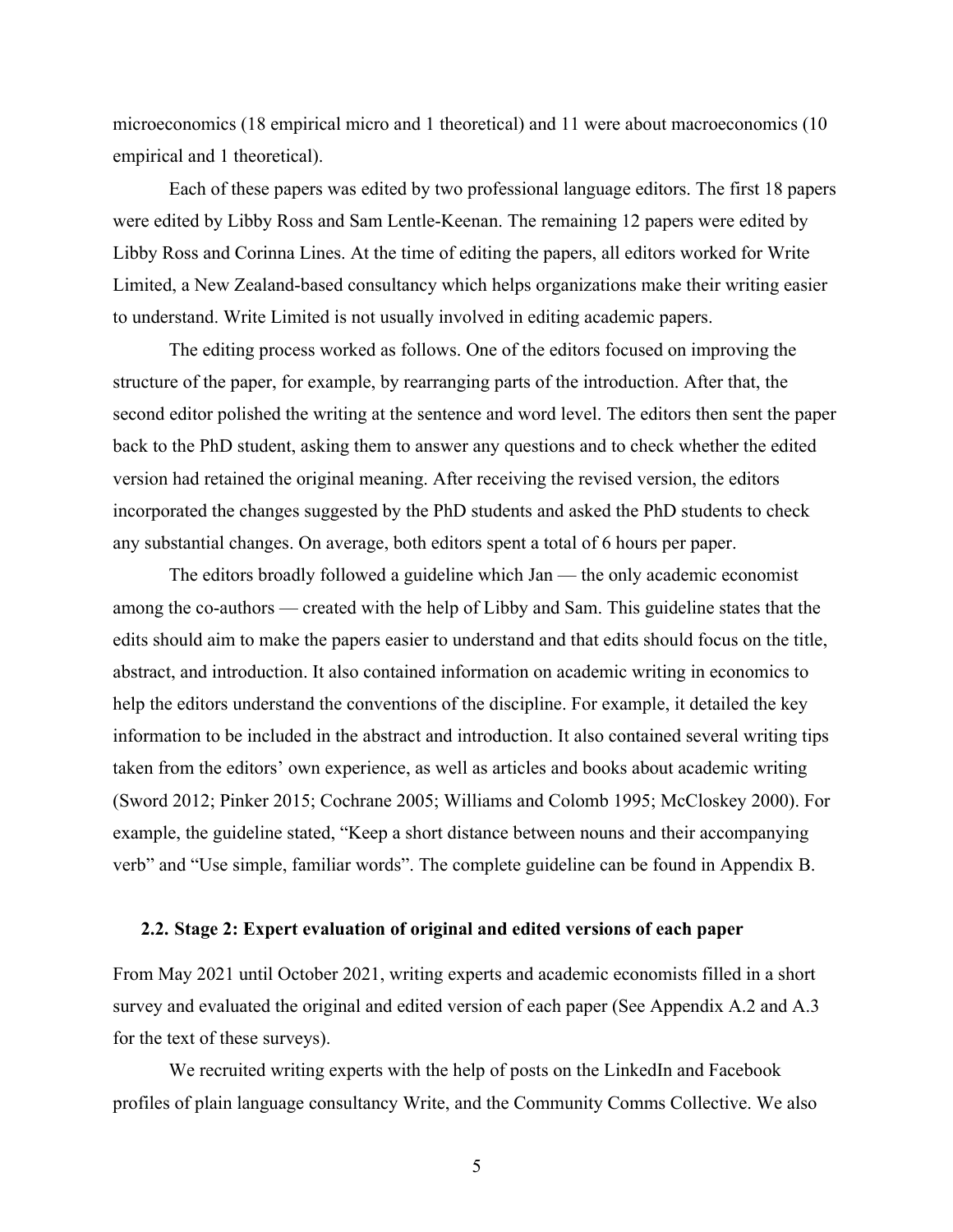found writing experts through emailing the network of Editors Aotearoa New Zealand. These posts and emails looked for help with a "research project on writing" and showed how to get in touch with us. Writing experts were offered vouchers worth NZD 50 for their participation. Our sample size was pre-registered and determined by our available funds. Twenty-six writing experts got in touch with us, allowing us to recruit the 18 writing experts as pre-registered. We invited economists from Australian universities and research institutions by email, offering them a voucher worth AUD 50 for their participation. We emailed 167 economists to achieve our preregistered sample size of 30, which resulted in an 18 percent success rate.

Table 1 shows summary statistics for both kinds of experts. The participating writing experts had different professions related to writing, such as copywriter, technical writer, and communications manager. All of them stated in the survey that writing and reading were important in their job; 16 of them were women; 17 were native English-speakers. All participating economists are experts who are regularly involved in judging the quality of academic papers. All of them have a PhD in economics, which they received on average 11 years before participating in the experiment; their academic positions range from postdoc to full professor. All of them have refereed papers for a journal, with an average of six papers refereed per year; four are editors at academic journals; 25 have been involved in deciding which papers get accepted for a conference. As typical for economists, our sample was male-dominated and very international: 23 economists were men; 16 were non-native English-speakers.

We sent each participating writing expert and economist an online survey containing a few questions about themselves, links to ten papers, and five questions about each paper. Each expert was asked to spend around 8 minutes per paper. The median of the actual time spent on each paper was somewhat shorter: 5.7 minutes for writing experts and 4.5 minutes for economists. Our paper is therefore particularly informative for situations in which experts evaluate the quality of papers in a short period of time — as is often done, for example, when deciding whether to desk-reject a paper at a journal or whether to accept a paper for a conference.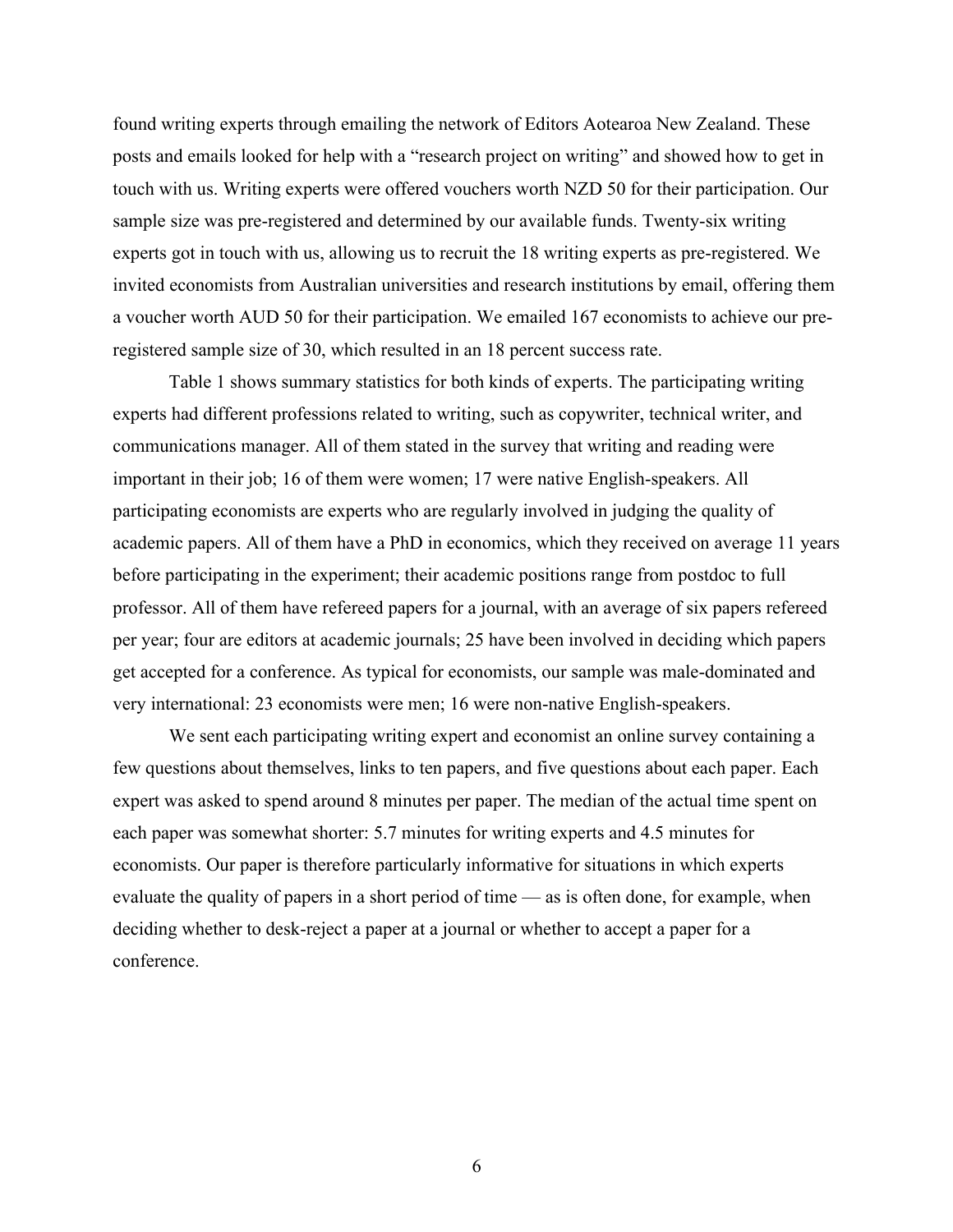|                                 | (1) | (2)   | (3)       | (4)              | (5)          |
|---------------------------------|-----|-------|-----------|------------------|--------------|
|                                 | N   | mean  | <b>SD</b> | min              | max          |
| Panel A: language experts       |     |       |           |                  |              |
|                                 |     |       |           |                  |              |
| Female                          | 18  | 0.89  | 0.32      | $\theta$         | 1            |
| English first language          | 18  | 0.94  | 0.24      | $\theta$         | 1            |
| Writing important in job        | 18  | 1.00  | 0.00      | 1                | 1            |
| Reading important in job        | 18  | 1.00  | 0.00      | 1                | 1            |
|                                 |     |       |           |                  |              |
| Panel B: Economists             |     |       |           |                  |              |
|                                 |     |       |           |                  |              |
| Female                          | 30  | 0.23  | 0.43      | $\theta$         | 1            |
| Editor                          | 30  | 0.13  | 0.35      | 0                | 1            |
| English first language          | 30  | 0.47  | 0.51      | 0                | $\mathbf{1}$ |
| Years since PhD                 | 30  | 11.27 | 6.51      | 1                | 27           |
| PhD in Economics                | 30  | 1.00  | 0.00      | $\mathbf{1}$     | $\mathbf{1}$ |
| Academic position               |     |       |           |                  |              |
| Postdoc                         | 30  | 0.03  | 0.18      | $\theta$         | 1            |
| Lecturer                        | 30  | 0.23  | 0.43      | 0                | 1            |
| Senior lecturer                 | 30  | 0.50  | 0.51      | $\theta$         | 1            |
| Associate professor             | 30  | 0.10  | 0.31      | 0                | 1            |
| Full professor                  | 30  | 0.13  | 0.35      | $\theta$         | 1            |
| Papers refereed per year        | 29  | 6.03  | 4.65      | 2                | 25           |
| Has judged paper for            |     |       |           |                  |              |
| conference                      | 30  | 0.83  | 0.38      | $\boldsymbol{0}$ | $\mathbf{1}$ |
| Field of expertise              |     |       |           |                  |              |
| <b>Empirical microeconomics</b> | 30  | 0.63  | 0.49      | $\theta$         | 1            |
| Theoretical microeconomics      | 30  | 0.20  | 0.41      | 0                | 1            |
| Empirical macroeconomics        | 30  | 0.33  | 0.48      | $\theta$         | 1            |
| Theoretical macroeconomics      | 30  | 0.13  | 0.35      | $\theta$         | 1            |

**Table 1: Summary statistics of economists and writing experts**

To make sure each expert evaluated the same number of original and edited papers, we randomly assigned papers to blocks which contained five original and five edited papers. No paper block contained both versions of the same paper. For economists, these block assignments considered the expertise of the economists and the topic of the paper. Macroeconomists were assigned to blocks containing 10 different macro papers. Since we had 11 macro papers in total, we moved one macro paper that could easily be judged by microeconomists to the pool of micro papers. Each microeconomist was therefore either assigned a block containing 10 different micro papers, or a block containing 9 different micro papers and 1 macro paper. Writing experts were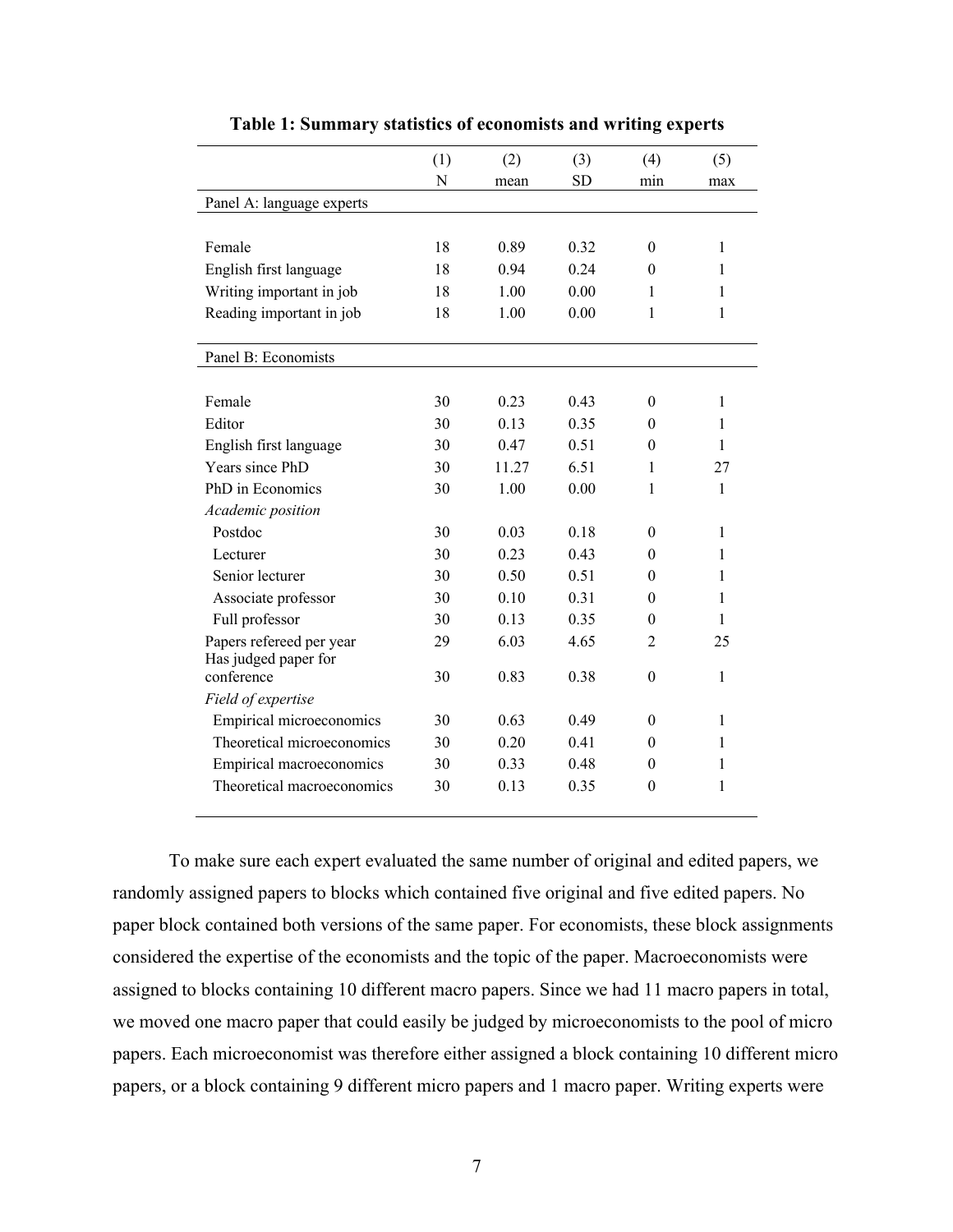assigned blocks with a mixture of micro and macro papers. We assigned the experts to blocks in the order in which they agreed to participate in the experiment. We describe how we matched papers to experts in greater detail in Appendix C. In each survey, all papers within a block were presented in random order.

None of the experts knew that any of the papers were edited. Furthermore, only the writing experts were told that this was a project about writing. To gauge to what extent economists guessed the aim of the study, we asked them at the end of the survey to guess what this research was about. Only 6 out of 30 correctly guessed that the project was about writing quality.

Writing experts were asked to evaluate the writing quality of each paper by answering the following five questions:

1) "Overall, the quality of the paper is…"

2) "The paper allows me to easily find the key messages."

3) "The paper is free of spelling and grammar mistakes."

4) "The paper is easy to read."

5) "The paper is concise."

The answer scale for the first question ranged from 0 "very bad" to 10 "very good". The answer scale for the remaining questions ranged from 0 "completely disagree" to 10 "completely agree".

Each economist was asked to evaluate the quality of each paper by answering the following five questions:

1) "Overall, the quality of the paper is…"

2) "How likely would you be to accept this paper at a general economics conference (such as the Australian Conference of Economists)?"

3) "Imagine you were an editor of a general economics journal that is an A journal on the ABDC list. How likely would you be to desk reject this paper?"

4) "How likely is it that this paper will get published in an A or A\* journal on to the ABDC list?"

5) "Overall, the quality of the writing is…"

Questions 3) and 4) reference the Australian Business Deans Council (ABDC) journal ranking, which is widely used in Australia for hiring and promotion decisions (ABDC 2019). This ranking classifies journals in order of quality into A\*, A, B, and C categories. As examples,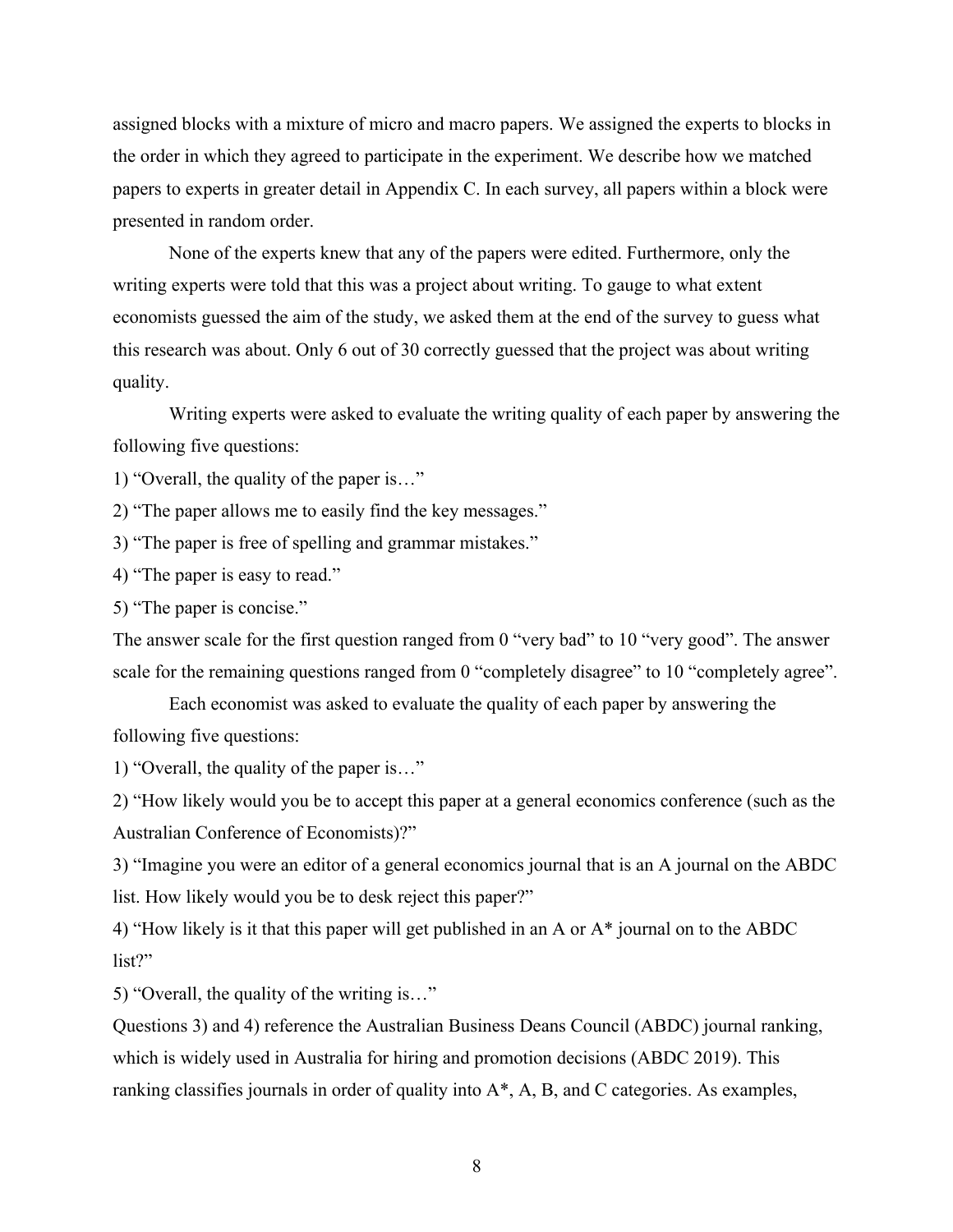A\* journals include the *American Economic Review* and the *Journal of Labor Economics*, and A journals include *Economics of Education Review* and *Southern Economic Journal*. Questions 1) and 5) could be answered on a scale ranging from 0 "very bad" to 10 "very good". The remaining questions could be answered using a slider with answer options that ranged from "0 percent" to "100 percent".

Figure 1 shows the means, standard deviations, and distributions for each of the outcome variables taken from writing experts (first five graphs) and economists (last five graphs). This figure shows that papers included in the study varied substantially in their writing and academic quality. On average, writing experts judged the overall writing quality with 6.7 points. They further agreed, with 6.3 points, that the paper made it easy to find the key message; with 6.7 points that the papers were free of mistakes; with 5.9 points that the papers were easy to read; and with 5.8 points that the papers were concise. On average, economists judged the quality of the papers with 5.7 points and the quality of the writing with 6.4 points. They stated an average chance of 63 percent of accepting the paper at a conference; a 45 percent chance of deskrejecting the paper; and a 35 percent chance of the paper ending up in an A or A\* journal.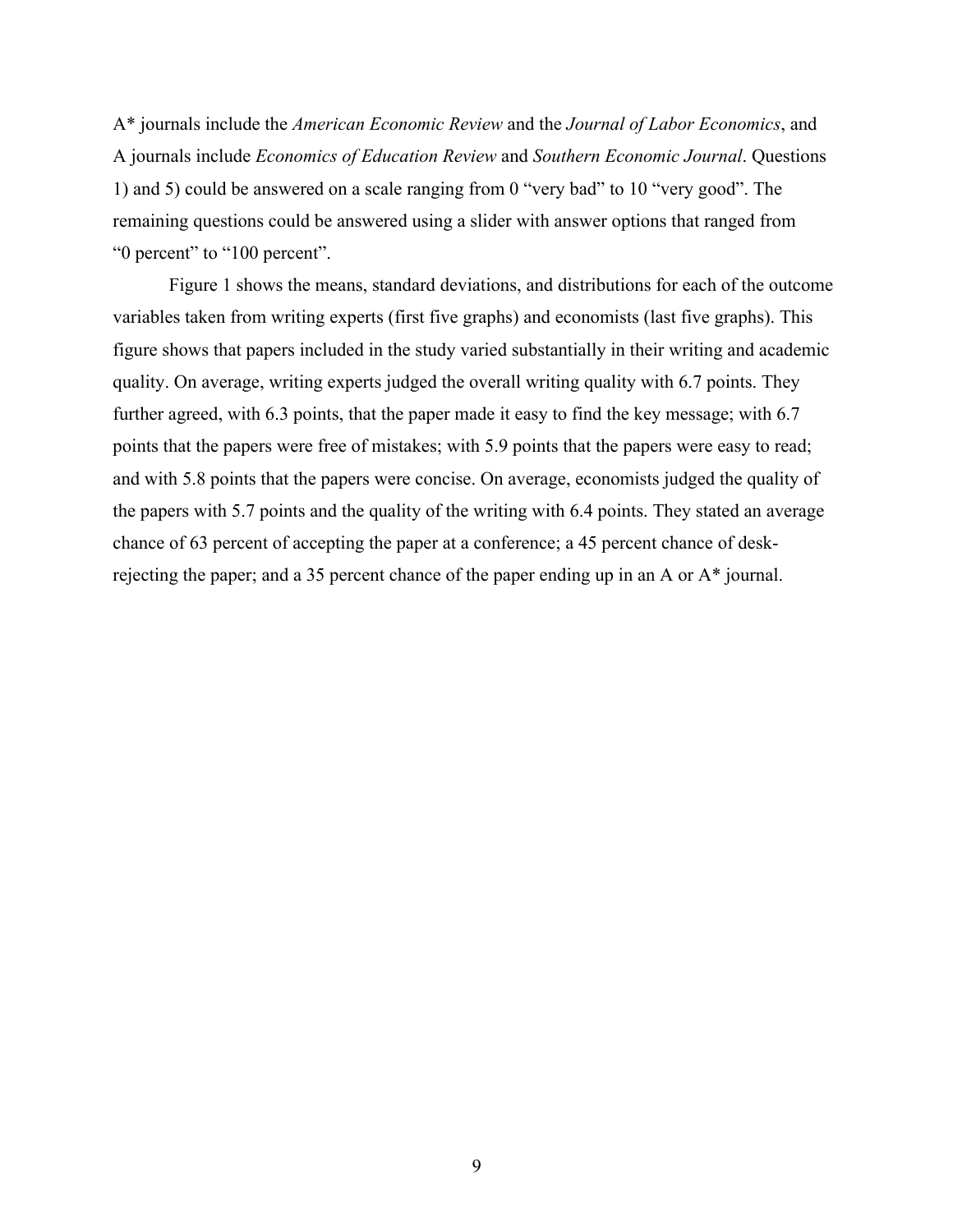

# **Figure 1: Distributions of outcome variables**

**Note:** This figure shows the distributions, means, and standard deviations of our main dependent variables. The first five graphs (in light grey) show the outcome variables for writing experts. The next five graphs (in dark grey) show the outcomes for economists. The average of the writing quality variable, taking into account the judgements of writing experts and economists, is 6.48 and its standard deviation is 2.03.

# **2.3. Empirical strategy**

We estimate the effect of writing quality by comparing the average expert evaluations of the edited and original paper versions. If experts evaluate the edited versions of the papers more positively, this would show a causal effect of writing quality under two assumptions. First, the language editing must not have changed the technical content of the paper. Second, the language editing must have improved the writing quality.

The design of our experiment ensures that changes to the technical content are highly unlikely. The language editors were instructed to not change the content, and also do not have the expertise to do so. Jan, who has this expertise, was not involved in the editing process.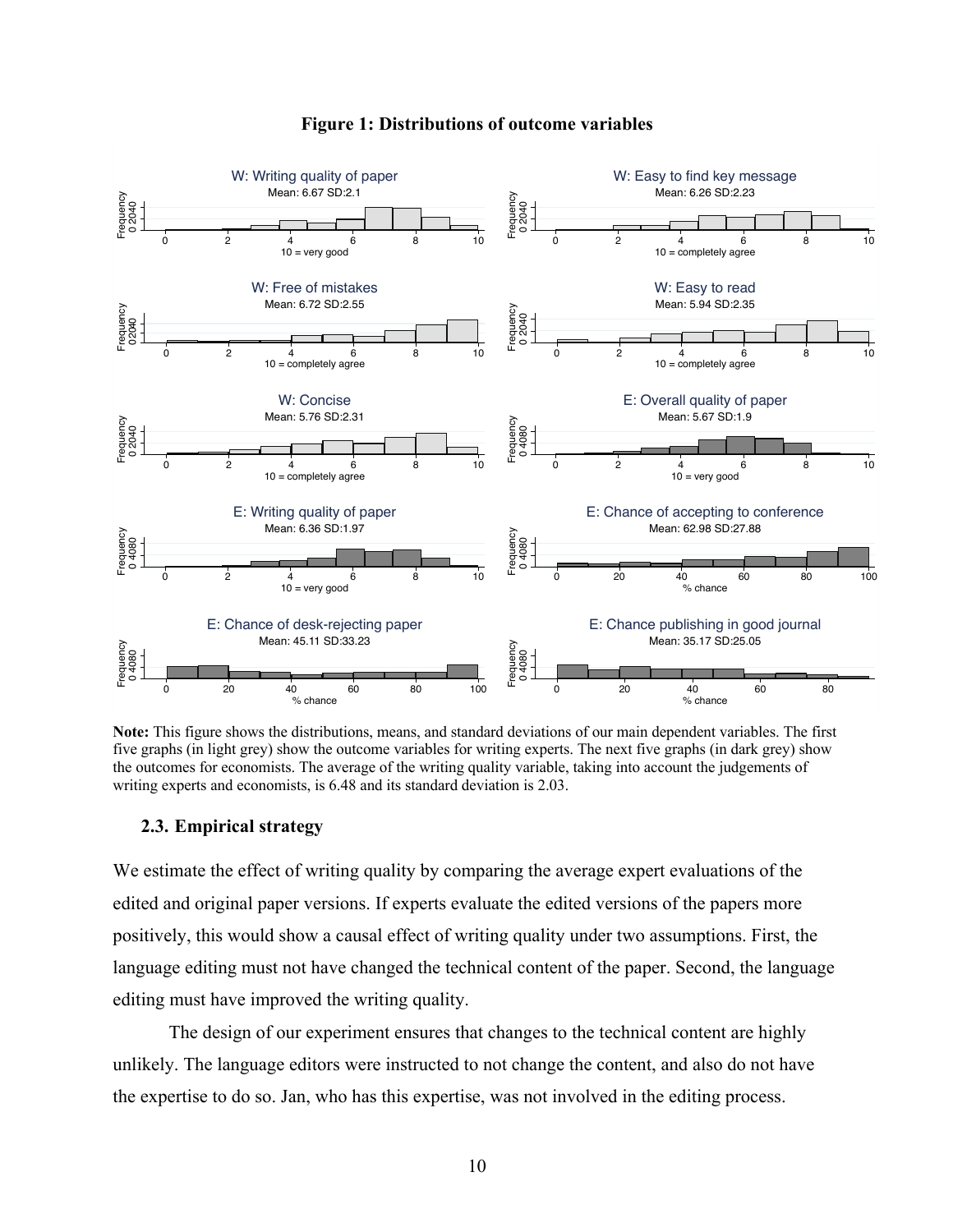Furthermore, PhD students were instructed to not change the content of the paper when reviewing the edited versions. We checked and confirmed that they followed this instruction.

We test whether the edits improved the writing quality by comparing how writing experts evaluated the different versions of the papers. We also test whether original and edited versions differ on the Flesch-Kincaid grade level score (Kincaid et al. 1975). This score is a frequently used measure of writing quality which scores texts as easier to read if they have fewer words per sentence and words with fewer syllables. It is calculated with the following formula: -15.59 +0.39\* (number of words/number of sentences) + 11.80 \* (syllables/words). This formula gives texts that are deemed to be more readable a lower score. The scaling approximates the necessary grade level of reading ability to understand a text. For example, if a text has a Flesch-Kincaid grade level score of 8, the reader needs a grade 8 level of reading to understand it. We measured the Flesch-Kincaid grade level score for the introduction as this was the most-edited part of the papers.

Throughout the paper, we implement our comparisons with ordinary least squares (OLS) regressions of the outcome of interest (e.g. experts' evaluations) on a dummy variable which is equal to 1 if the evaluated paper was edited and 0 if it was in its original version. We also estimate the effect of language editing separately for papers that were poorly written and well written in their original version. To classify papers as poorly written, we use the average of writing experts' judgements of the overall writing quality of the original version. Each original version was judged by three different writing experts. We classify 15 papers as *poorly written* for which the average of these judgements was smaller or equal than 6 points, and the remaining 15 papers as *well written*. To estimate separate effects of editing for these kinds of papers, we re-do our analysis replacing the edited dummy with three variables: one dummy variable indicating whether the original paper was poorly written, one interaction term of the edited dummy and the poorly written dummy (*edited × poorlywritten*), and one interaction term of the edited dummy and a well-written dummy (*edited × wellwritten*). The coefficients of these interaction terms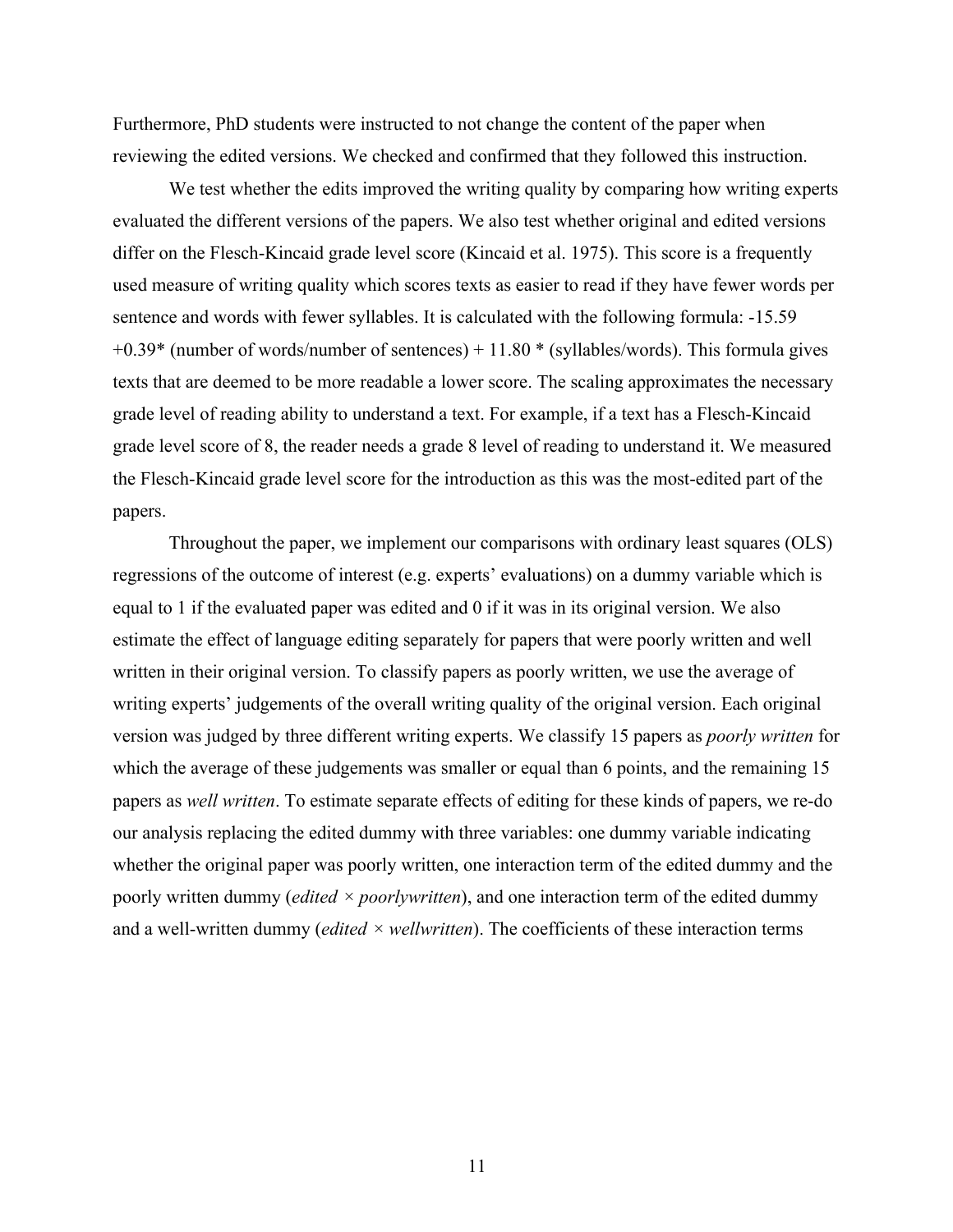show the average difference between original and edited versions for each of these two kinds of papers.<sup>1</sup>

To increase the precision of our estimates, we also control for paper fixed effects and expert fixed effects. Neither of these sets of fixed effects affect our point estimates. Because each paper is evaluated multiple times, we cluster our standard errors at the paper level. We leave the dependent variables that show percentages and grades levels in their natural units. All other dependent variables are standardized to have means of 0 and standard deviations of 1. Note that one of our outcome variables — assessment of overall writing quality — is available for writing experts and economists. We standardize this variable over the whole estimation sample, so that coefficients of the estimated effect of editing on perceived writing quality by economists and by writing experts are directly comparable.

#### **3. Results**

#### **3.1. Language editing improves writing quality**

Panel A of Table 2 shows that language experts evaluated the edited versions as better written. All point estimates go in the expected direction and are statistically significant at the 1 percent level. Writing experts evaluated the edited papers as being 0.60 SD better written overall (1.22 points on the 11-point scale). They further evaluated the edited papers as making it 0.58 SD easier to find the key message, as having 0.67 SD fewer mistakes, as being 0.53 SD easier to read, and as being 0.50 SD more concise.

The language editing also affected the readability as measured by the Flesch-Kincaid grade level score. The introductions of edited papers have a readability score corresponding to grade level 14.7, compared to 15.3 of the introductions of original papers. This improvement of 0.6 grade-levels is statistically significant at the 1 percent level. For comparison, our introduction has a Flesch-Kincaid grade level score of 12.5. Abstracts of papers published in the *American* 

 $<sup>1</sup>$  To see that this is the case, consider the following econometric model:</sup>

 $y = \beta_0 + \beta_1$  poorlywritten +  $\beta_2$ edited  $\times$  poorlywritten +  $\beta_3$ edited  $\times$  wellwritten + u. When we estimate this model with OLS, the average expert judgement of poorly written papers in their original version is  $\widehat{\beta_0} + \widehat{\beta_1}$  and the average judgement of poorly written papers in their edited version is  $\widehat{\beta_0} + \widehat{\beta_1} + \widehat{\beta_2}$ . The difference between these two averages is therefore captured by the coefficient on the interaction term  $\widehat{\beta_2}$ . Analogously, the average judgement of well-written papers in their original version is  $\widehat{\beta_0}$  and the average of wellwritten papers in the edited version is  $\widehat{\beta_0}$ + $\widehat{\beta_3}$ , which leaves  $\widehat{\beta_3}$  as the difference between those two differences.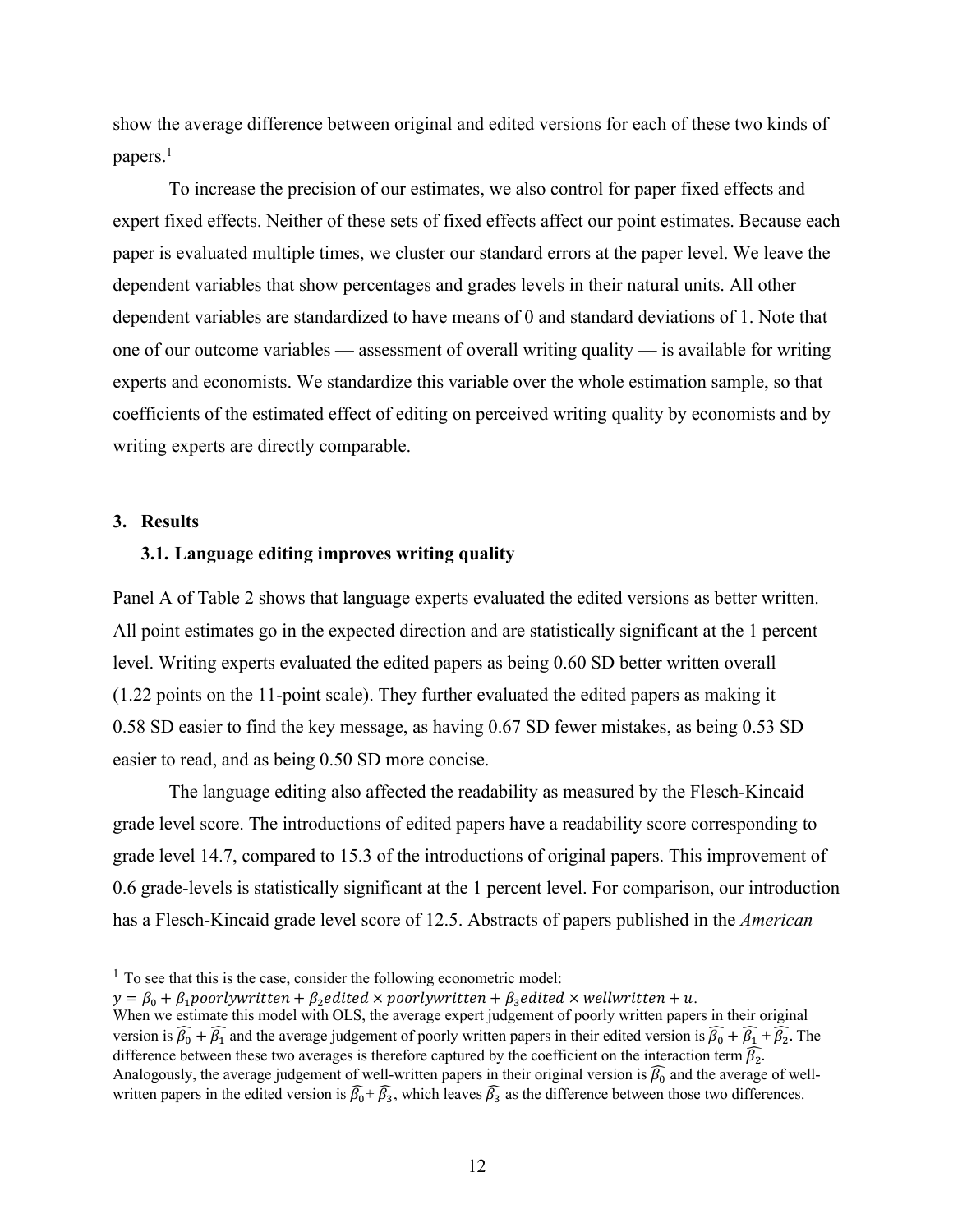*Economic Review*, *Econometrica*, the *Journal of Political Economy*, and the *Quarterly Journal of Economics* have an average Flesch-Kincaid grade level score of around 13 (Hengle in press). The results of the expert evaluations and readability scores combined show a clear picture: edited papers are better written.

|                                       | (1)                   | (2)        | (3)         | (4)          | (5)                     |
|---------------------------------------|-----------------------|------------|-------------|--------------|-------------------------|
|                                       | Std. Writing          | Std. Key   | Std. No     | Std. Easy to | Std.                    |
|                                       | Quality               | Message    | mistakes    | read         | Concise                 |
| Panel A: Writing experts              |                       |            |             |              |                         |
|                                       |                       |            |             |              |                         |
| Edited                                | $0.603***$            | $0.582***$ | $0.666***$  | $0.529***$   | $0.496***$              |
|                                       | (0.138)               | (0.140)    | (0.150)     | (0.120)      | (0.119)                 |
|                                       |                       |            |             |              |                         |
| <b>Observations</b>                   | 179                   | 180        | 180         | 180          | 180                     |
| R-squared                             | 0.587                 | 0.589      | 0.595       | 0.591        | 0.595                   |
| Mean outcome of original              |                       |            |             |              |                         |
| versions                              | $-.207$               | $-.291$    | $-.333$     | $-.264$      | $-.248$                 |
| Panel B: Economists                   |                       |            |             |              |                         |
|                                       | Std. Paper<br>Quality | Conference | Desk-reject | Publish      | Std. Writing<br>Quality |
|                                       |                       |            |             |              |                         |
| Edited                                | $0.203**$             | 8.433***   | $-5.087$    | $4.053**$    | $0.197*$                |
|                                       | (0.095)               | (2.671)    | (3.385)     | (1.976)      | (0.104)                 |
| <b>Observations</b>                   | 300                   | 300        | 300         | 300          | 300                     |
|                                       | 0.652                 | 0.551      | 0.548       | 0.653        | 0.611                   |
| R-squared<br>Mean outcome of original |                       |            |             |              |                         |
| versions                              | $-.102$               | 58.76      | 47.653      | 33.14        | $-.156$                 |

#### **Table 2: Effect of language editing on experts' evaluation of papers**

**Note:** This table reports results from OLS regressions of the dependent variables shown in the column headers on a dummy variable indicating whether the paper was edited as well as paper fixed effects and rater fixed effects. The first column in Panel A only has 179 observations because one of the experts did not rate the writing quality for one of the papers. Standard errors clustered at the paper level in parenthesis. \*\*\*  $p<0.01$ , \*\*  $p<0.05$ , \*  $p<0.1$ 

## **3.2. Economists evaluate edited papers more positively**

Panel B of Table 2 shows that economists evaluate edited papers more positively. All five pointestimates go in the expected direction and three are statistically significant. Economists judge the overall paper quality 0.20 SD better (0.4 points on the 11-point scale). They are also 8.4 percentage points more likely to accept edited papers for a conference, and are 4.1 percentage points more likely to believe that edited papers will get published in an economics journal that is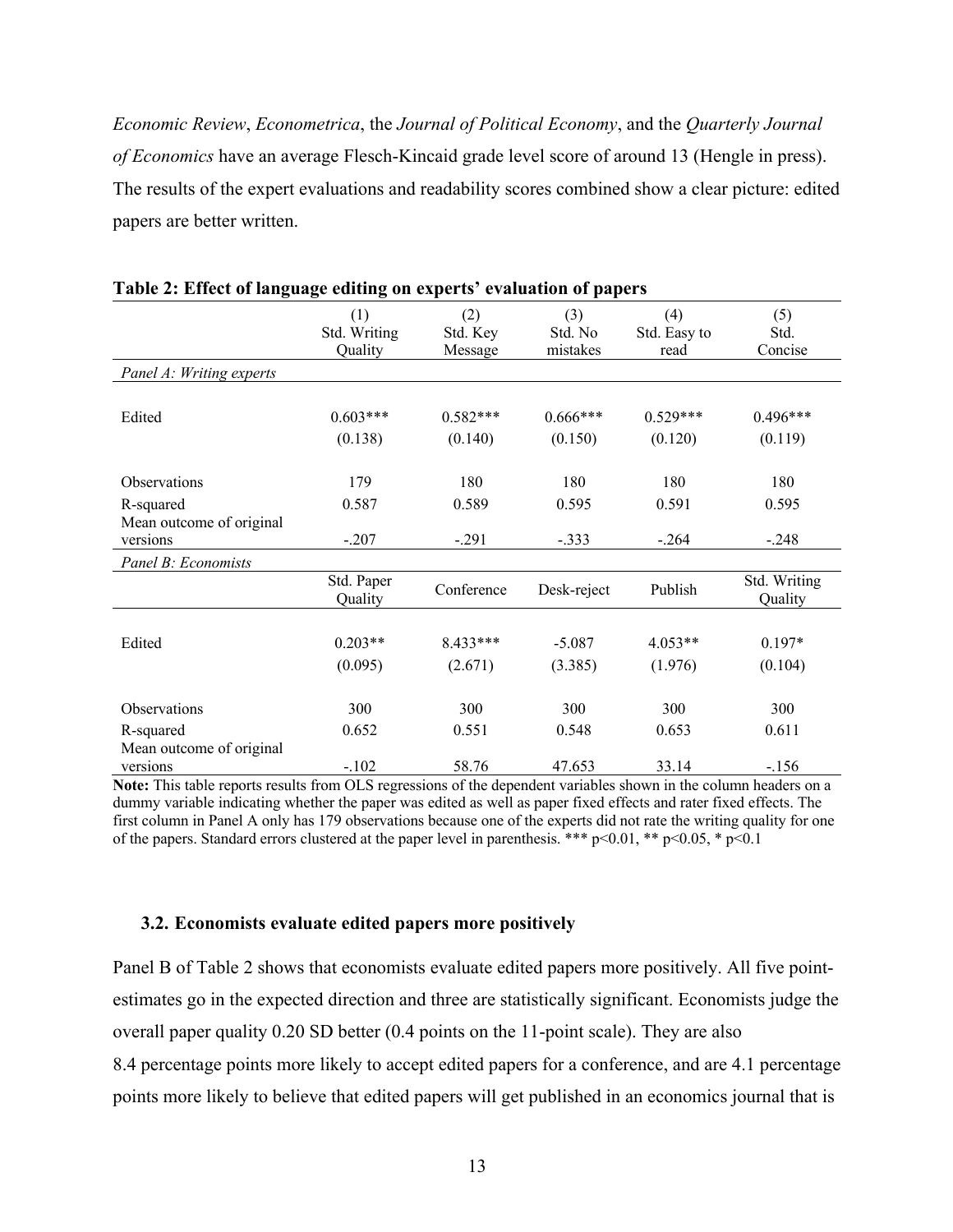classified as A\* or A on the ABDC journal ranking. While not reaching statistical significance at conventional levels, the point estimates also suggest that economists would be 5 percentage points less likely to desk-reject edited papers, and judge edited papers as 0.20 SD better written.

The magnitudes of these effects are economically significant, especially considering that the language editors only spent 6 hours per paper. While the use of different outcome variables does not allow us to compare our results directly, we can see they are in the same ballpark as estimated effects of favoritism in the editorial process. At the *Journal of Human Resources*, the effect of having ever been a colleague of an editor increases the chances of making it past the editorial desk by 3.7 percentage points (Carrell, Figlio, and Lusher 2022). At the same journal, having ever been a colleague of a referee increases the chance of a positive evaluation by 3.7 percentage points. Relatedly, the estimated effect of having an all-male-authored paper compared to an all-female-authored paper on being accepted at an economics conference is 3.3 percentage points (Hospido and Sanz 2021).

#### **3.3. Effect of language editing on poorly written and well-written papers**

We would expect larger effects of language editing if the original papers were poorly written and left more room for improvement. The results shown in Table 3 suggest that this is indeed the case. Panel A shows that language editing particularly improved the writing quality of poorly written papers. All point estimates are statistically significant and large. For example, poorly written papers that have been language edited are judged 1.05 SD better written than poorly written papers in their original version. The estimated effects of editing on well-written papers are also positive for all five outcomes, but we only see one statistically significant effect: wellwritten papers that have been edited are judged to have 0.35 SD fewer mistakes.

We see similar results for the effect of language editing on the economists' evaluations. Panel B shows economists rate poorly written papers that were edited significantly more positively compared to poorly written papers in the original version for three outcomes. For poorly written papers, editing improved the overall quality by 0.30 SD, the chances of getting accepted at a conference by 11.11 percentage points, and the overall writing quality by 0.4 SD. For well-written papers, all point estimates are smaller, and none are statistically significant. Language editing appears to be particularly useful for poorly written papers.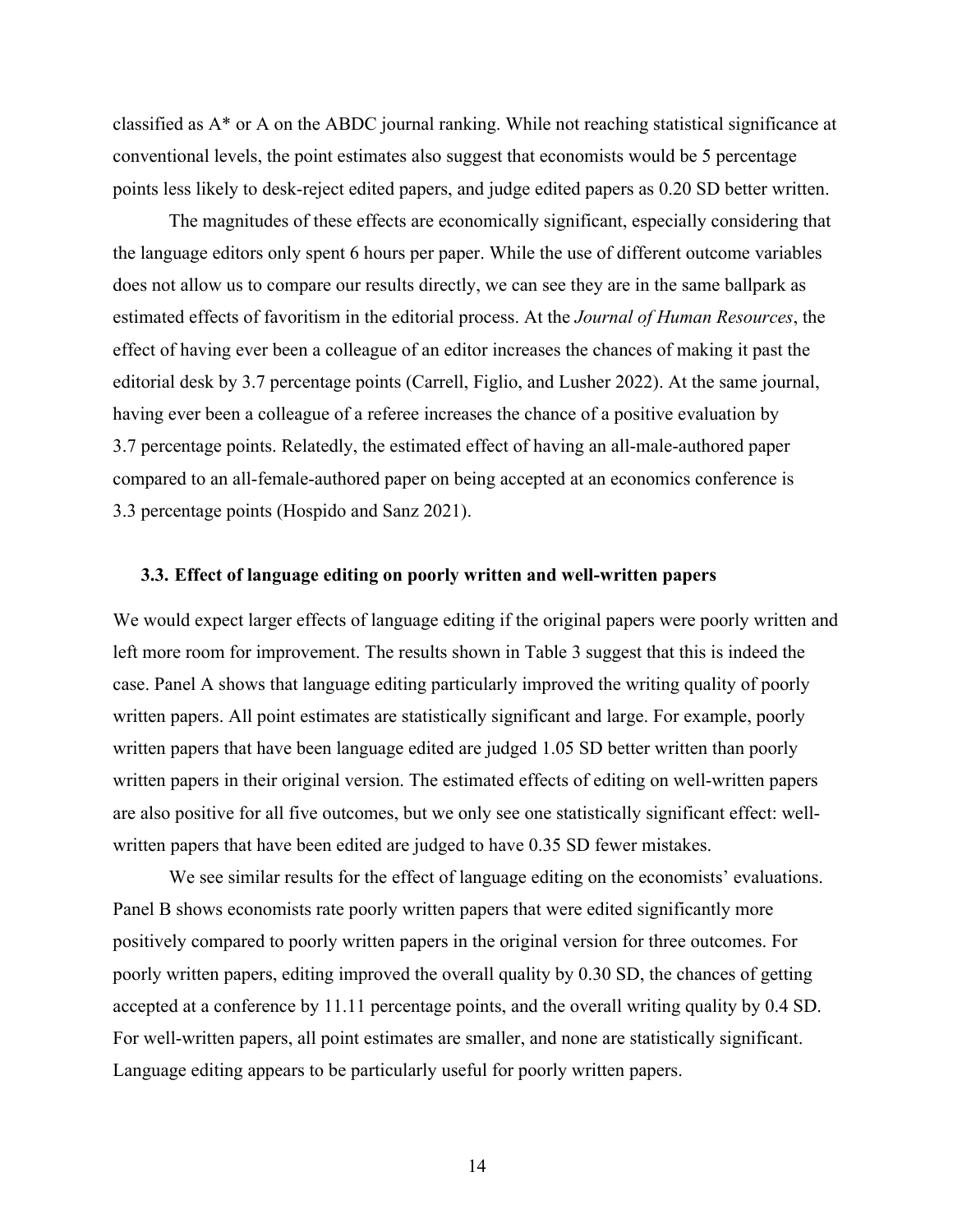|                                                    | (1)<br>Std. Writing<br>Quality | (2)<br>Std. Key<br>Message | (3)<br>Std. No<br>mistakes | (4)<br>Std. Easy<br>to read | (5)<br>Std.<br>Concise |
|----------------------------------------------------|--------------------------------|----------------------------|----------------------------|-----------------------------|------------------------|
| Panel A: Effect on Writing experts'<br>evaluations |                                |                            |                            |                             |                        |
|                                                    |                                |                            |                            |                             |                        |
| Edited $\times$ Poorly written papers              | $1.041***$                     | $0.773***$                 | $0.981***$                 | $0.790***$                  | $0.820***$             |
|                                                    | (0.151)                        | (0.190)                    | (0.255)                    | (0.166)                     | (0.126)                |
| Edited $\times$ Well-written papers                | 0.173                          | $0.391*$                   | $0.350**$                  | $0.267*$                    | 0.171                  |
|                                                    | (0.139)                        | (0.194)                    | (0.138)                    | (0.137)                     | (0.161)                |
|                                                    |                                |                            |                            |                             |                        |
| Observations                                       | 179                            | 180                        | 180                        | 180                         | 180                    |
| R-squared<br>Mean outcome of poorly written        | 0.629                          | 0.598                      | 0.619                      | 0.608                       | 0.620                  |
| originals                                          | .16                            | .291                       | .398                       | .222                        | .171                   |
| Mean outcome of well-written                       |                                |                            |                            |                             |                        |
| originals<br>p-value of F-test for equality of     | $-.053$                        | $-.097$                    | $-.133$                    | $-.074$                     | $-.057$                |
| coefficients                                       | .0002                          | .1729                      | .0498                      | .0216                       | .0047                  |
| Panel B: Effect on Economists' evaluations         |                                |                            |                            |                             |                        |
|                                                    | Std. Paper                     |                            | Desk-                      |                             | Std. Writing           |
|                                                    | Quality                        | Conference                 | reject                     | Publish                     | Quality                |
|                                                    |                                |                            |                            |                             |                        |
| Edited $\times$ Poorly written papers              | $0.291**$                      | $11.113**$                 | $-5.962$                   | 5.079*                      | $0.402***$             |
|                                                    | (0.135)                        | (4.105)                    | (4.528)                    | (2.735)                     | (0.140)                |
| Edited $\times$ Well-written papers                | 0.116                          | 5.754                      | $-4.211$                   | 3.028                       | $-0.007$               |
|                                                    | (0.144)                        | (3.570)                    | (5.399)                    | (3.052)                     | (0.143)                |
|                                                    |                                |                            |                            |                             |                        |
| Observations                                       | 300                            | 300                        | 300                        | 300                         | 300                    |
| R-squared                                          | 0.654                          | 0.554                      | 0.548                      | 0.653                       | 0.622                  |
| Mean outcome of poorly written                     |                                |                            |                            |                             |                        |
| originals<br>Mean outcome of well-written          | .077                           | 66.8                       | 45.787                     | 36.56                       | .002                   |
| originals                                          | $-.026$                        | 61.702                     | 44.884                     | 34.702                      | $-.077$                |
| p-value of F-test for equality of                  |                                |                            |                            |                             |                        |
| coefficients                                       | .4069                          | .3494                      | .8123                      | .6332                       | .0595                  |

#### **Table 3: Effect of language editing on poorly written and well-written papers**

**Note:** This shows the estimated effect of language editing on writing experts' evaluations (Panel A) and economists' evaluations (Panel B) separately for poorly written papers and well-written papers. More specifically, both panels show results from OLS regressions on the dependent variables shown in the column headers. The independent variables in these regressions are: one dummy variable indicating whether the paper's original version was poorly written; one interaction term of the edit dummy and an indicator of the paper being classified as poorly written; one interaction term of the edit dummy and an indicator of the paper being classified as well written; as well as paper and rater fixed effects. The definition of poorly written and well-written papers is explained in Section 2.3. The pvalues reported in the last row stem from F-tests of equality of the two main interaction terms. Standard errors clustered at the paper level in parenthesis. \*\*\*  $p<0.01$ , \*\*  $p<0.05$ , \*  $p<0.1$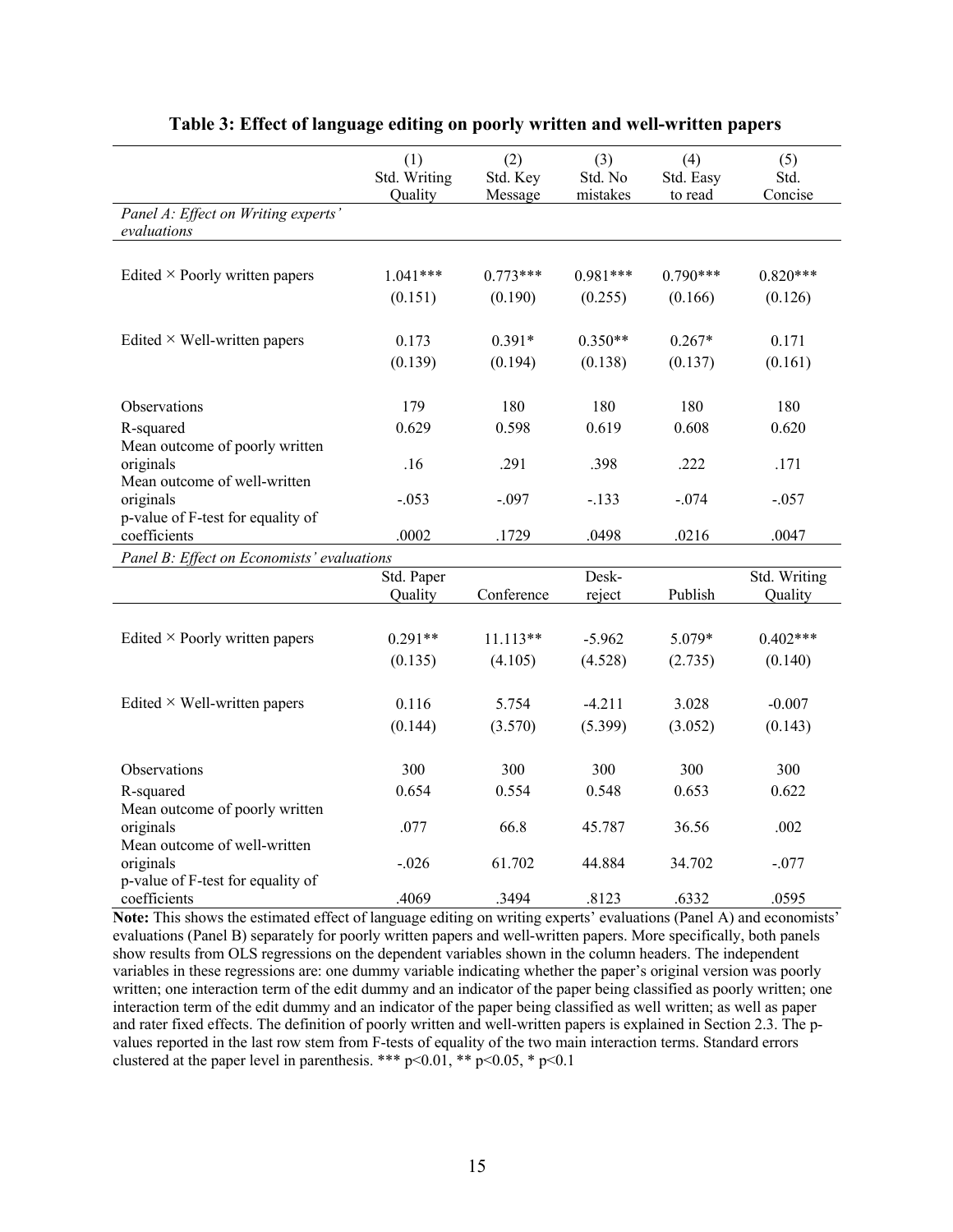#### **4. Conclusion**

We have shown that writing matters. Making the writing easier to understand causes economists to evaluate academic papers more positively. This finding has obvious implications. To improve your chances of publishing well, you can work on your writing by, for example, spending time polishing your paper and paying for language editing. These efforts are likely to be particularly valuable if you find writing challenging.

Our finding also has implications for who contributes to the scientific discourse. Writing quality is not random. Because English is the language of most of modern science, non-native speakers are at a disadvantage. Similarly, researchers who cannot afford language editing will find it more difficult to get papers past the gatekeepers of science. This is not only a problem of lack of representation, but we likely also miss out on important ideas. After all, the answer to life, the universe, and everything might be hidden in a poorly written paper.

Should the gatekeepers ignore the writing quality? That is difficult to do and may not be desirable. Writing is an important aspect of the quality of an academic paper. Better writing makes our ideas easier to understand for our fellow scientists, policy makers, and the general public. A more promising solution would be to help struggling scientists with their writing. For example, the American Economic Association could offer free online courses on academic writing. Or the Bill and Melinda Gates Foundation could offer free language editing to researchers in developing countries. Alongside those initiatives, we are all responsible for writing well. We know this can be hard, but those efforts matter.

#### **References**

- ABDC. 2019. "ABDC Journal Quality List." accessed January 21, 2022. https://abdc.edu.au/research/abdc-journal-quality-list/.
- Armstrong, J Scott. 1980. "Unintelligible management research and academic prestige." *Interfaces* 10 (2):80-86.
- Carrell, Scott E, David N Figlio, and Lester R Lusher. 2022. Clubs and Networks in Economics Reviewing. National Bureau of Economic Research.
- Cochrane, John H. 2005. *Writing tips for Ph. D. students*: University of Chicago Chicago, IL.
- Didegah, Fereshteh, and Mike Thelwall. 2013. "Which factors help authors produce the highest impact research? Collaboration, journal and document properties." *Journal of Informetrics* 7 (4):861-873.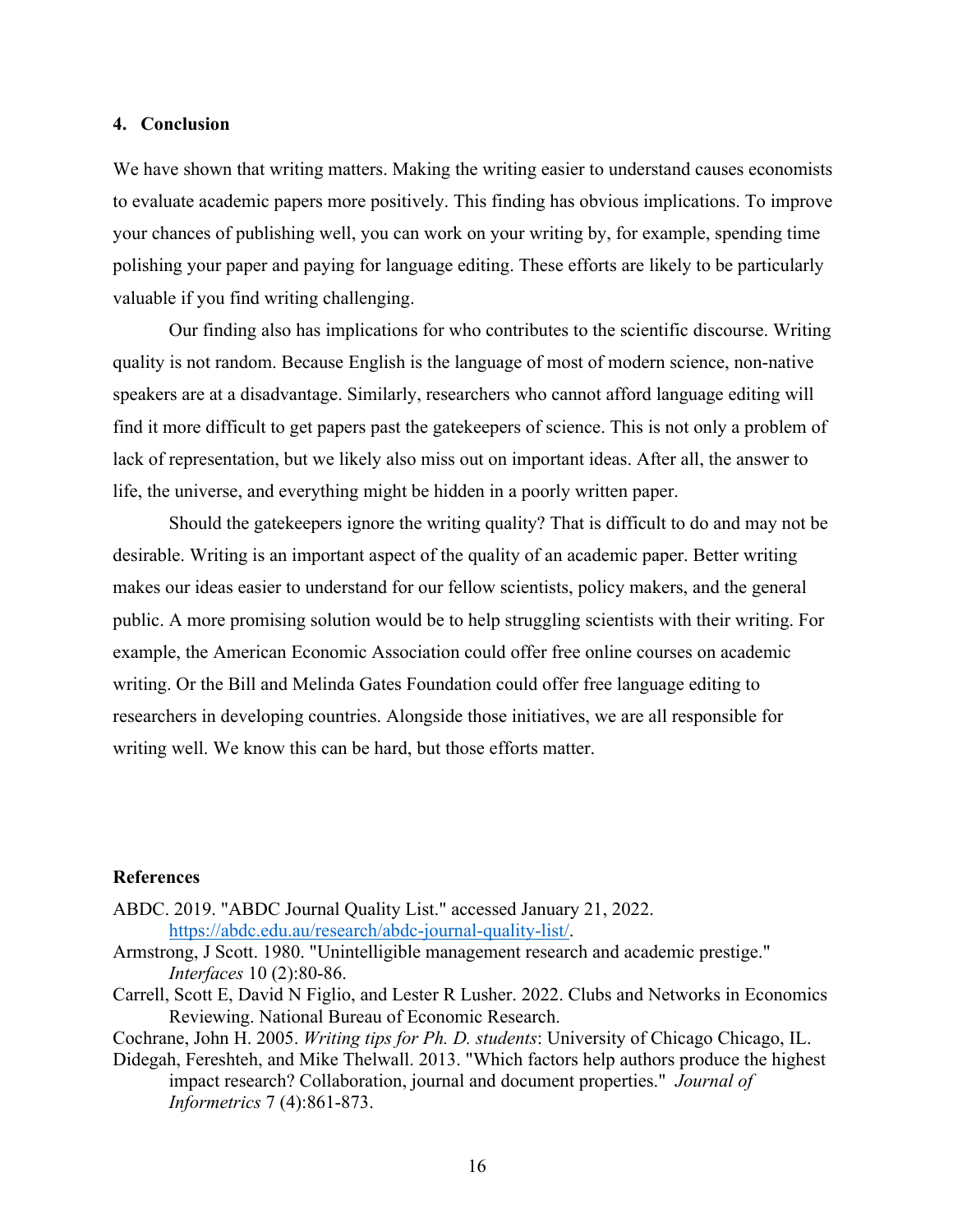Dowling, Michael, Helmi Hammami, and Ousayna Zreik. 2018. "Easy to read, easy to cite?" *Economics Letters* 173:100-103. doi: 10.1016/j.econlet.2018.09.023.

- European Union. 2022. "Writing a GDPR-compliant privacy notice (template included)." accessed February 5. https://gdpr.eu/privacy-notice/.
- Fages, Diego Marino. 2020. "Write better, publish better." *Scientometrics* 122 (3):1671-1681.
- Feld, Jan. 2021. "Paper Quality." *AEA RCT Registry*. doi: https://doi.org/10.1257/rct.5620-2.0.
- Hartley, James, Mark Trueman, and AJ Meadows. 1988. "Readability and prestige in scientific journals." *Journal of Information Science* 14 (2):69-75.
- Hengle, Erin. in press. "Publishing while female." *Economic Journal*
- Hospido, Laura, and Carlos Sanz. 2021. "Gender gaps in the evaluation of research: evidence from submissions to economics conferences." *Oxford Bulletin of Economics and Statistics* 83 (3):590-618.
- Kincaid, J Peter, Robert P Fishburne Jr, Richard L Rogers, and Brad S Chissom. 1975. Derivation of new readability formulas (automated readability index, fog count and flesch reading ease formula) for navy enlisted personnel. Naval Technical Training Command Millington TN Research Branch.
- Laband, David N, and Christopher N Taylor. 1992. "The impact of bad writing in economics." *Economic Inquiry* 30 (4):673-688.
- McCloskey, Deirdre N. 2000. *Economical writing*. 2nd ed. Prospect Heights, Ill.: Waveland Press.
- McCloskey, Donald N. 1985. "Economical writing." *Economic Inquiry* 23 (2):187-222.
- McCloskey, Donald N. 1987. "Reply to Jack High." *Economic Inquiry* 25 (3):547.
- McCloskey, Donald N. 1992. "Writing as a responsibility of science: a reply to Laband and Taylor." *Economic Inquiry* 30 (4):689-695.
- Mindlin, Maria. 2005. "Is Plain Language Better-A Comparative Readability Study of Court Forms." *Scribes J. Leg. Writing* 10:55.
- Office of the Federal Register, National Archives and Records Administration. 2010. Plain Writing Act.
- Pinker, Steven. 2015. *The sense of style: The thinking person's guide to writing in the 21st century*: Penguin Books.
- Salant, Walter S. 1969. "Writing and reading in economics." *Journal of Political Economy* 77 (4, Part 1):545-558.
- Sword, Helen. 2012. *Stylish academic writing*: Harvard University Press.
- Tan, Hun-Tong, Elaine Ying Wang, and G-Song Yoo. 2019. "Who likes jargon? The joint effect of jargon type and industry knowledge on investors' judgments." *Journal of Accounting and Economics* 67 (2-3):416-437.
- Williams, J, and G Colomb. 1995. Style: Toward Clarity and Grace. Chicago guides to writing, editing. and publishing. University of Chicago Press.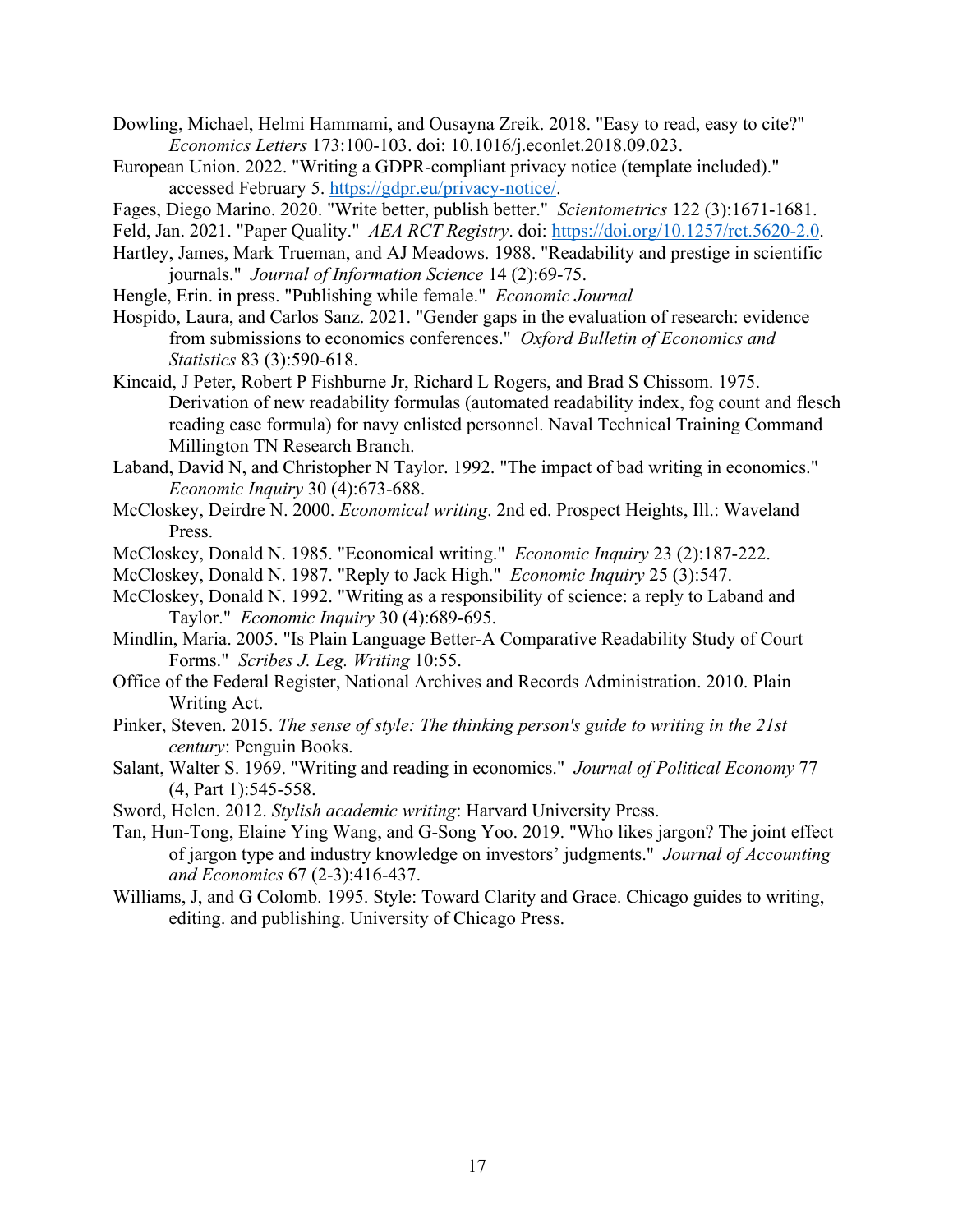# **Appendix A – Text of surveys**

# **A.1: Survey sent to PhD students**

What is your name?

What is your gender?

 $\bigcirc$  Male

Female

 $\bigcirc$  Other

 $\bigcirc$  Prefer not to say

Is English your first language?

 $\bigcirc$  Yes

 $\bigcirc$  No

Are you currently studying towards a PhD in economics?

 $\bigcirc$  Yes

 $\bigcirc$  No, I have already completed my PhD in economics

 $\bigcirc$  No, I am studying towards a PhD in another discipline

 $\bigcirc$  No, other. Please explain

In which year did you start your PhD?

After finishing your PhD, what is the probability that you will seek an academic job? 0 10 20 30 40 50 60 70 80 90 100

Percentage chance of seeking an academic job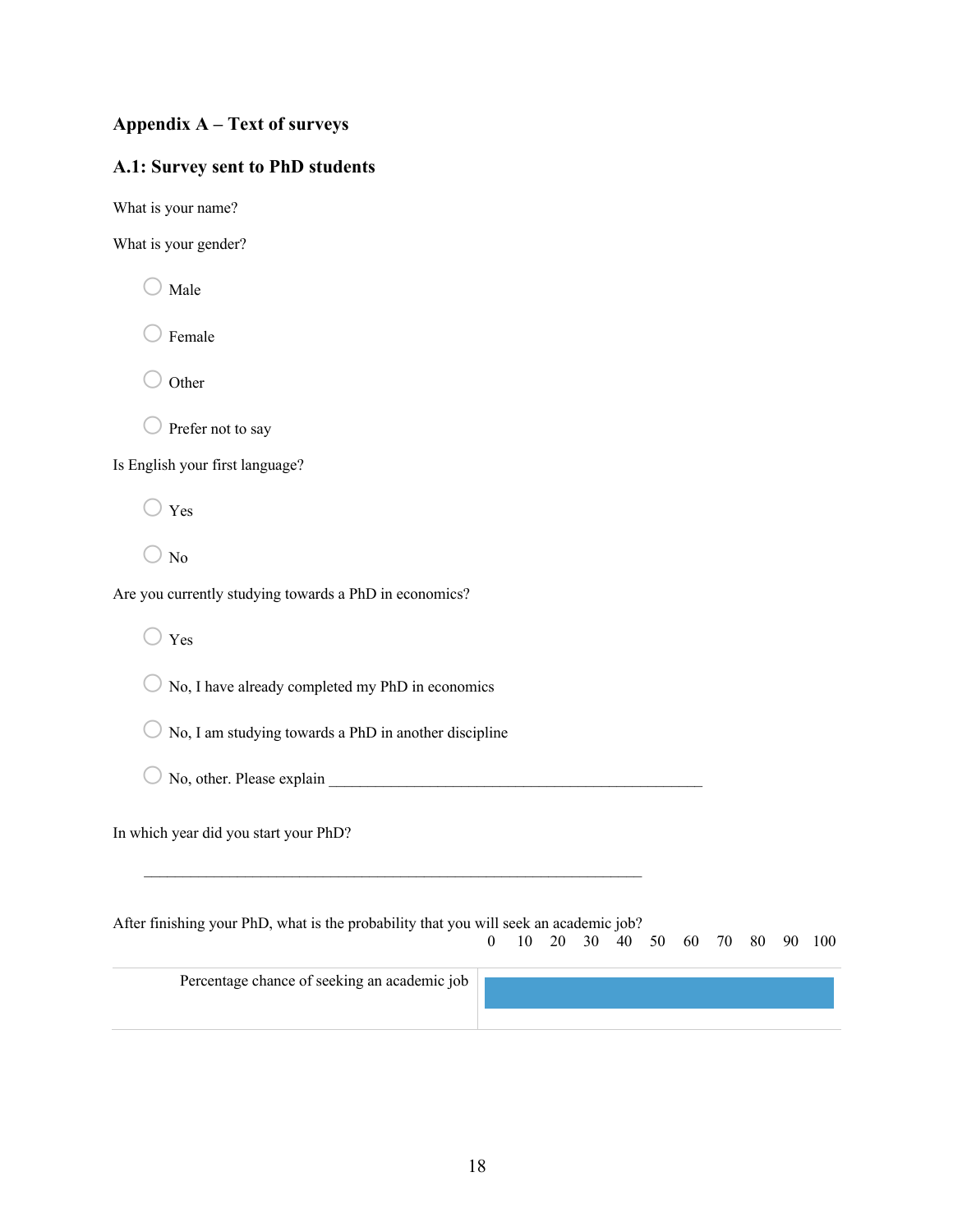Please state how much you agree with the following statements.

|                                           | Strongly<br>disagree | Somewhat<br>disagree | Neither agree<br>nor disagree | Somewhat agree | Strongly agree |
|-------------------------------------------|----------------------|----------------------|-------------------------------|----------------|----------------|
| I find academic<br>writing difficult      |                      |                      |                               |                |                |
| I enjoy<br>academic<br>writing            |                      |                      |                               |                |                |
| I think my<br>papers are well-<br>written |                      |                      |                               |                |                |

Have you ever taken a course on academic writing?

 $\bigcirc$  Yes

 $\bigcirc$  No

Have you ever read a book on academic writing?

 $\bigcirc$  Yes

 $\bigcirc$  No

Have you learned about academic writing in any other way?

 $\bigcirc$  Yes. Please explain

\_\_\_\_\_\_\_\_\_\_\_\_\_\_\_\_\_\_\_\_\_\_\_\_\_\_\_\_\_\_\_\_\_\_\_\_\_\_\_\_\_\_\_\_\_\_\_\_\_\_\_\_\_\_\_\_\_\_\_\_\_\_\_\_

\_\_\_\_\_\_\_\_\_\_\_\_\_\_\_\_\_\_\_\_\_\_\_\_\_\_\_\_\_\_\_\_\_\_\_\_\_\_\_\_\_\_\_\_\_\_\_\_\_\_\_\_\_\_\_\_\_\_\_\_\_\_\_\_

\_\_\_\_\_\_\_\_\_\_\_\_\_\_\_\_\_\_\_\_\_\_\_\_\_\_\_\_\_\_\_\_\_\_\_\_\_\_\_\_\_\_\_\_\_\_\_\_\_\_\_\_\_\_\_\_\_\_\_\_\_\_\_\_

 $\bigcirc$  No

What is the title of your paper? (if you participate in this experiment with two papers, just state the title of one of them

Please briefly describe for non-economists what this paper is about.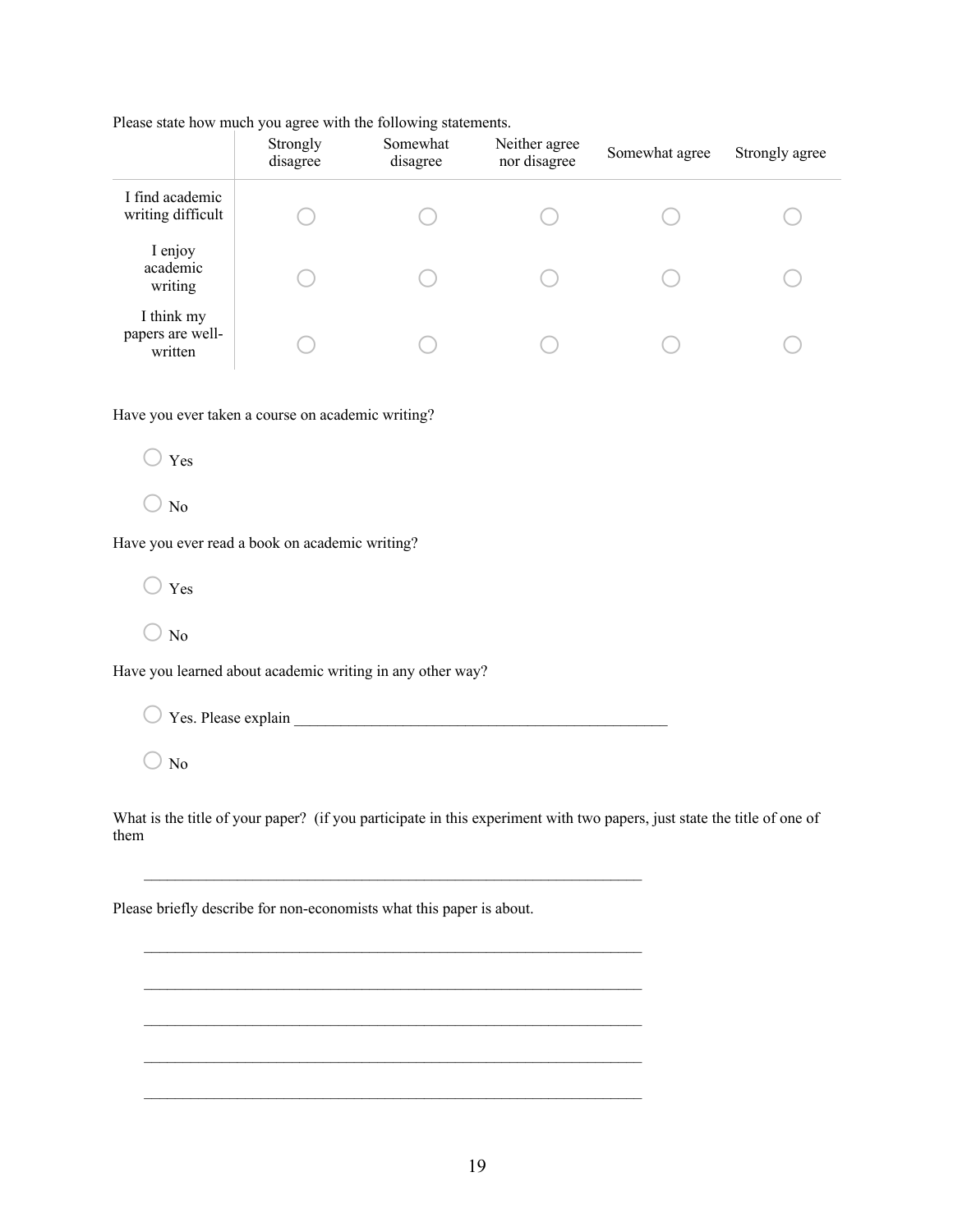Which topic describes the content of this paper best?

o Empirical mircoeconomics

o Theoretical microeconomics

 $\bigcirc$  Empirical macroeconomics

 $\bigcirc$  Theoretical macroeconomics

o Other, please specify: \_\_\_\_\_\_\_\_\_\_\_\_\_\_\_\_\_\_\_\_\_\_\_\_\_\_\_\_\_\_\_\_\_\_\_\_\_\_\_\_\_\_\_\_\_\_\_\_

\_\_\_\_\_\_\_\_\_\_\_\_\_\_\_\_\_\_\_\_\_\_\_\_\_\_\_\_\_\_\_\_\_\_\_\_\_\_\_\_\_\_\_\_\_\_\_\_\_\_\_\_\_\_\_\_\_\_\_\_\_\_\_\_

How many months have you spent working on this paper?

Have you submitted this paper to a conference?

 $\bigcirc$  Yes

 $\bigcirc$  No

Have you submitted this paper to a journal for publication?

 $\bigcirc$  Yes

 $\bigcirc$  No

Has this paper been accepted for publication in a journal?

 $\bigcirc$  Yes

 $\bigcirc$  No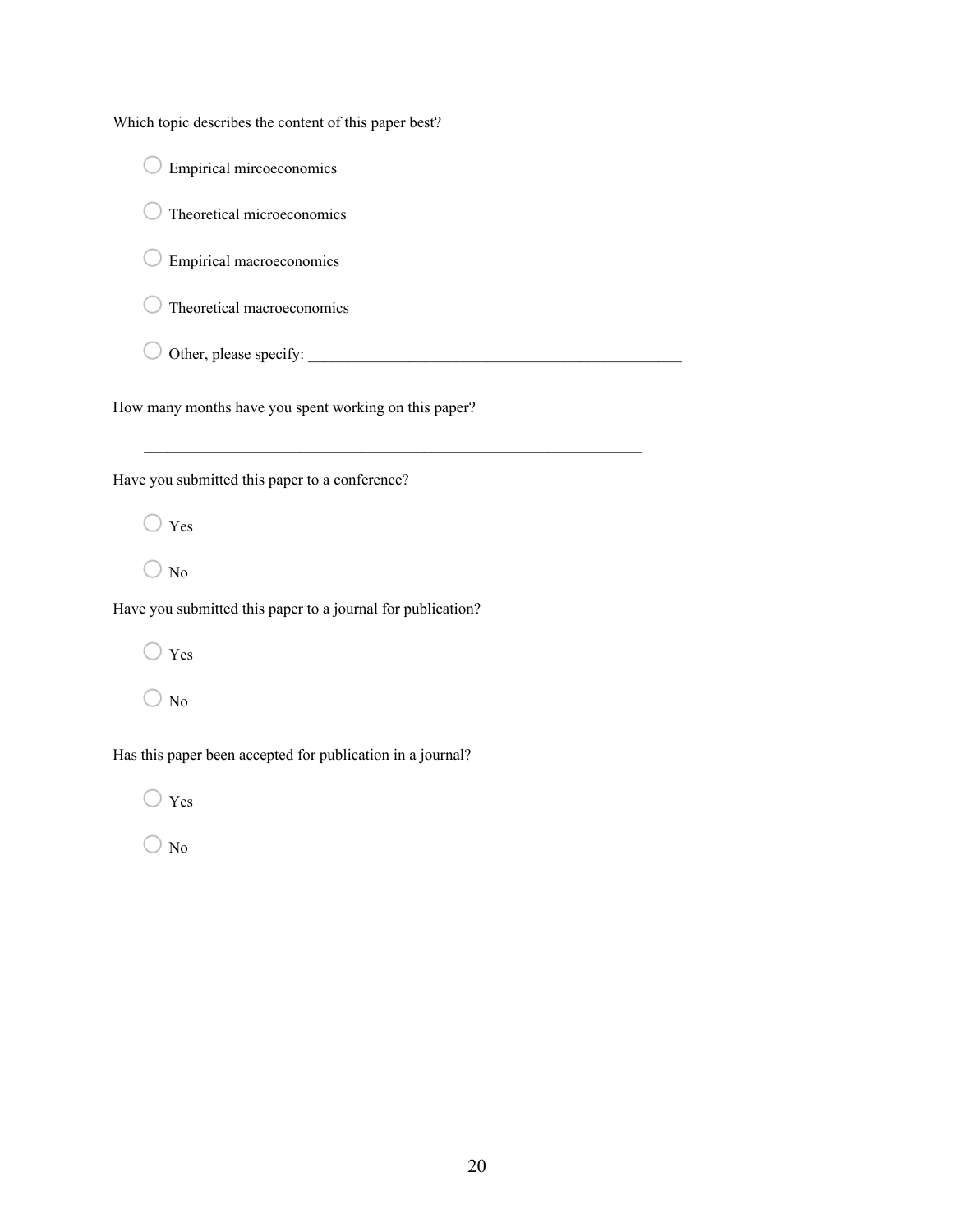How would you judge the quality of this paper. Overall, the quality of the paper is

 $\bigcirc$  Very bad (0)

- $\bigcirc$  1
- $\bigcirc$  2
- $\bigcirc$  3
- $\bigcirc$  4
- $\bigcirc$  5
- $\bigcirc$  6
- $\bigcirc$  7
- $\bigcirc$  8
- $\bigcirc$  9
- $\bigcirc$  Very good (10)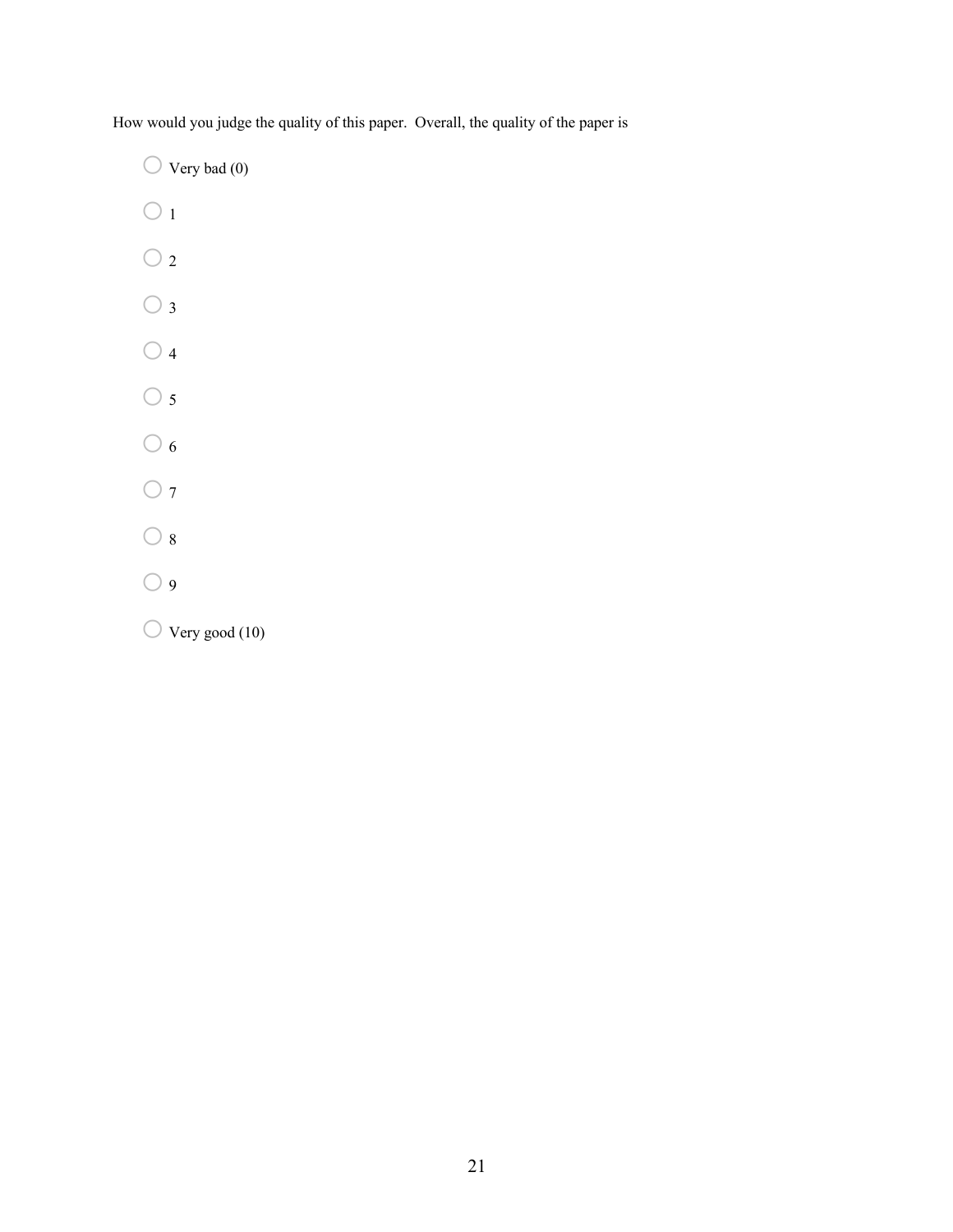How would you judge the overall quality of the writing of this paper. Overall, the quality of the writing is

 $\bigcirc$  Very bad (0)

- $\bigcirc$  1
- $\bigcirc$  2
- $\bigcirc$  3
- $\bigcirc$  4
- $\bigcirc$  5
- $\bigcirc$  6
- $\bigcirc$  7
- $\bigcirc$  8
- $\bigcirc$  9
- $\bigcirc$  Very good (10)

Do participate with a second paper in this experiment?

 $\bigcirc$  Yes

 $\bigcirc$  No

What is the title of your second paper?

Please briefly describe for non-economists what this paper is about.

 $\mathcal{L}_\text{max} = \frac{1}{2} \sum_{i=1}^n \mathcal{L}_\text{max}(\mathbf{z}_i - \mathbf{z}_i)$ 

\_\_\_\_\_\_\_\_\_\_\_\_\_\_\_\_\_\_\_\_\_\_\_\_\_\_\_\_\_\_\_\_\_\_\_\_\_\_\_\_\_\_\_\_\_\_\_\_\_\_\_\_\_\_\_\_\_\_\_\_\_\_\_\_

\_\_\_\_\_\_\_\_\_\_\_\_\_\_\_\_\_\_\_\_\_\_\_\_\_\_\_\_\_\_\_\_\_\_\_\_\_\_\_\_\_\_\_\_\_\_\_\_\_\_\_\_\_\_\_\_\_\_\_\_\_\_\_\_

\_\_\_\_\_\_\_\_\_\_\_\_\_\_\_\_\_\_\_\_\_\_\_\_\_\_\_\_\_\_\_\_\_\_\_\_\_\_\_\_\_\_\_\_\_\_\_\_\_\_\_\_\_\_\_\_\_\_\_\_\_\_\_\_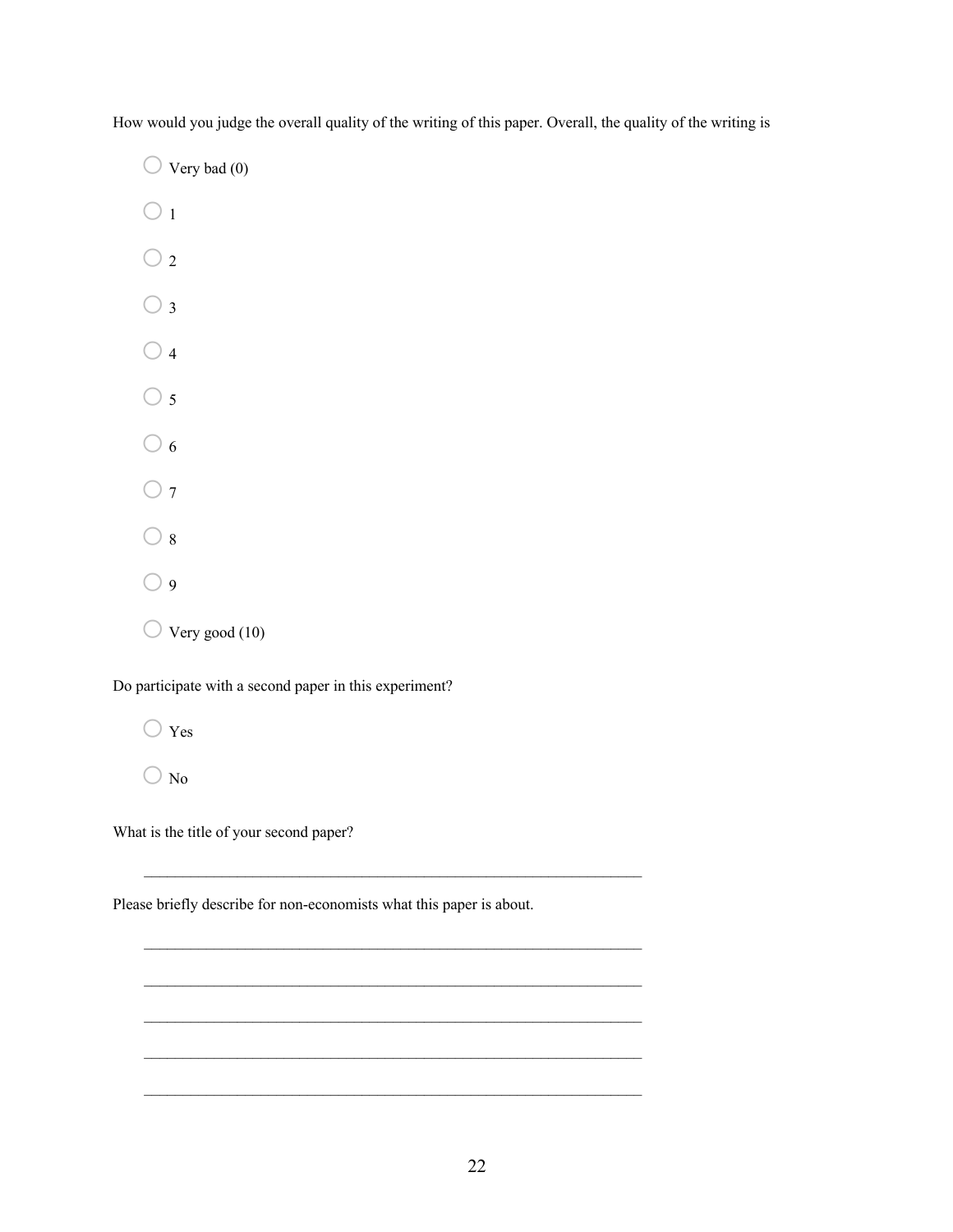Which topic describes the content of this paper best?

 $\bigcirc$  Empirical mircoeconomics

 $\bigcirc$  Theoretical microeconomics

 $\bigcirc$  Empirical macroeconomics

 $\bigcirc$  Theoretical macroeconomics

o Other, please specify: \_\_\_\_\_\_\_\_\_\_\_\_\_\_\_\_\_\_\_\_\_\_\_\_\_\_\_\_\_\_\_\_\_\_\_\_\_\_\_\_\_\_\_\_\_\_\_\_

How many months have you spent working on this paper?

\_\_\_\_\_\_\_\_\_\_\_\_\_\_\_\_\_\_\_\_\_\_\_\_\_\_\_\_\_\_\_\_\_\_\_\_\_\_\_\_\_\_\_\_\_\_\_\_\_\_\_\_\_\_\_\_\_\_\_\_\_\_\_\_

Have you submitted this paper to a conference?

 $\bigcirc$  Yes

 $\bigcirc$  No

Have you submitted this paper to a journal for publication?

 $\bigcirc$  Yes

 $\bigcirc$  No

Has this paper been accepted for publication in a journal?

 $\bigcirc$  Yes

 $\bigcirc$  No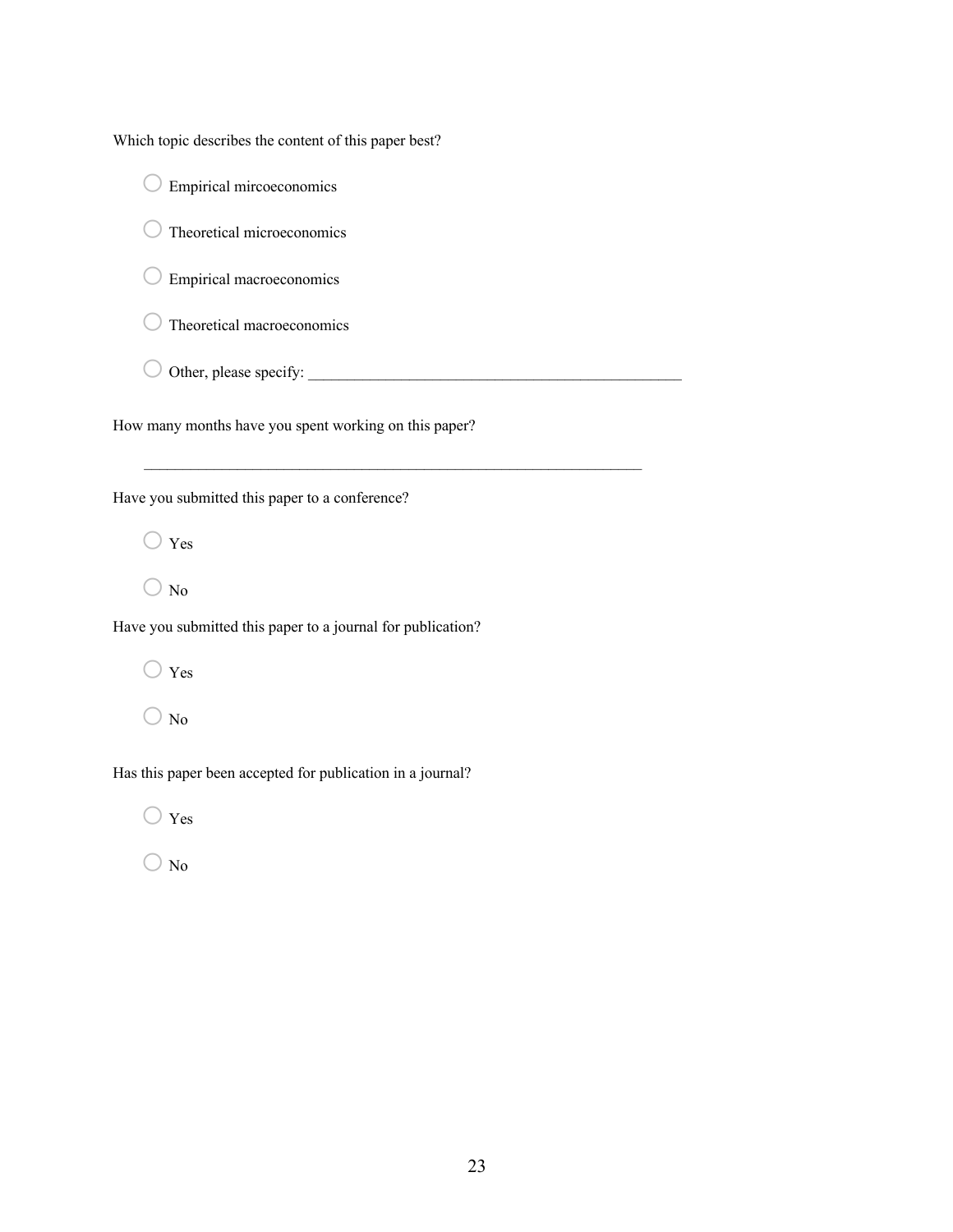How would you judge the quality of this paper. Overall, the quality of the paper is

 $\bigcirc$  Very bad (0)  $\bigcirc$ <sub>1</sub>  $\bigcirc$  2

 $\bigcirc$  4

 $\bigcirc$  3

- $\bigcirc$  5
- $\bigcirc$  6
- $\bigcirc$  7
- $\bigcirc$  8
- $\bigcirc$  9
- $\bigcirc$  Very good (10)

How would you judge the overall quality of this paper. Overall, the quality of the writing is

 $\bigcirc$  Very bad (0)  $\bigcirc$ <sub>1</sub>  $\bigcirc$  2  $\bigcirc$  3  $\bigcirc$  4  $\bigcirc$  5  $\bigcirc$  6  $\bigcirc$  7  $\bigcirc$  8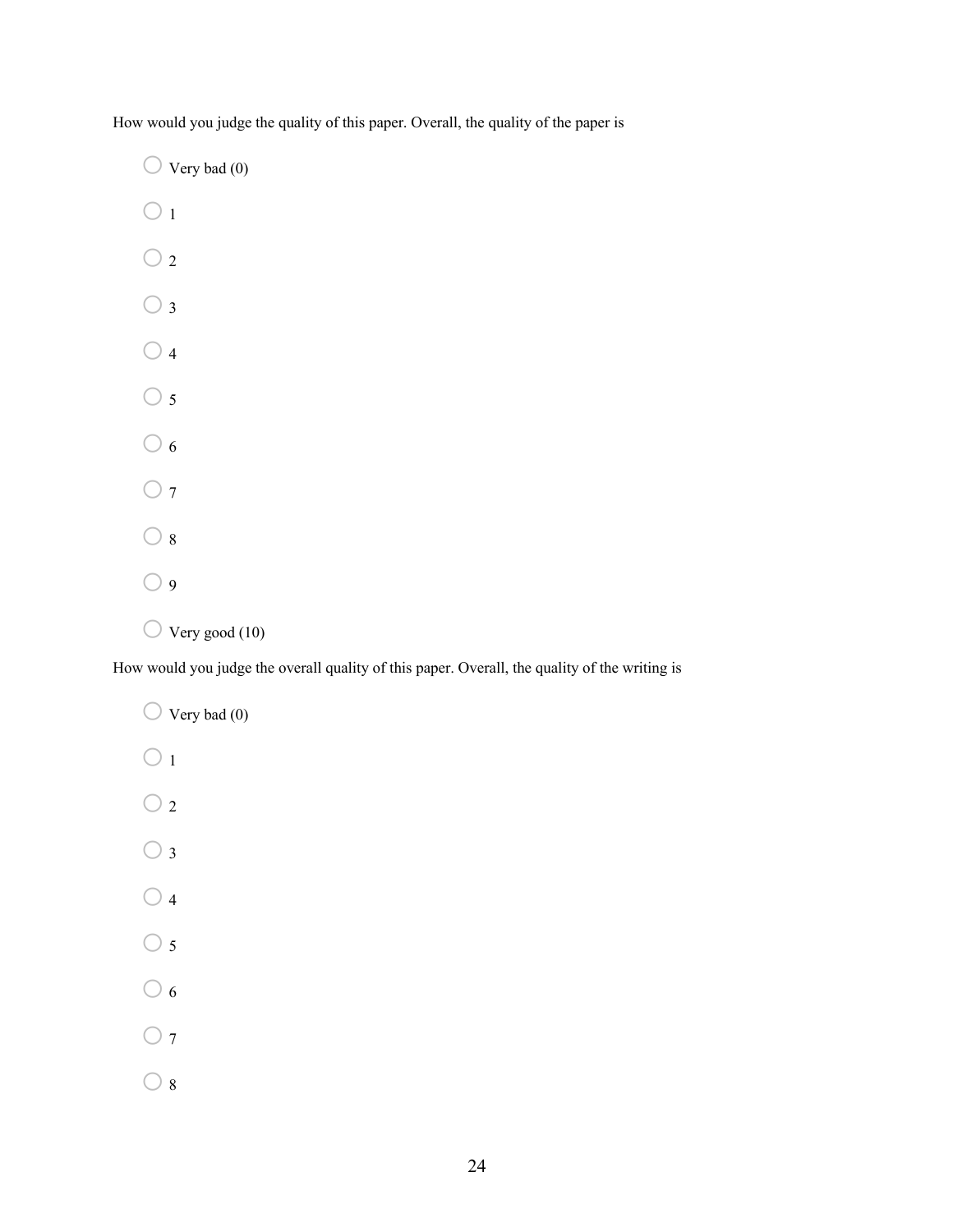$\bigcirc$  9

 $\bigcirc$  Very good (10)

Thank you for filling in this questionnaire! Is there anything we should know? Please tell us below.

Would you like to receive a first draft of this research project once it is available?

 $\mathcal{L}_\text{max} = \frac{1}{2} \sum_{i=1}^n \mathcal{L}_\text{max}(\mathbf{z}_i - \mathbf{z}_i)$ 

 $\bigcirc$  Yes

 $\bigcirc$  No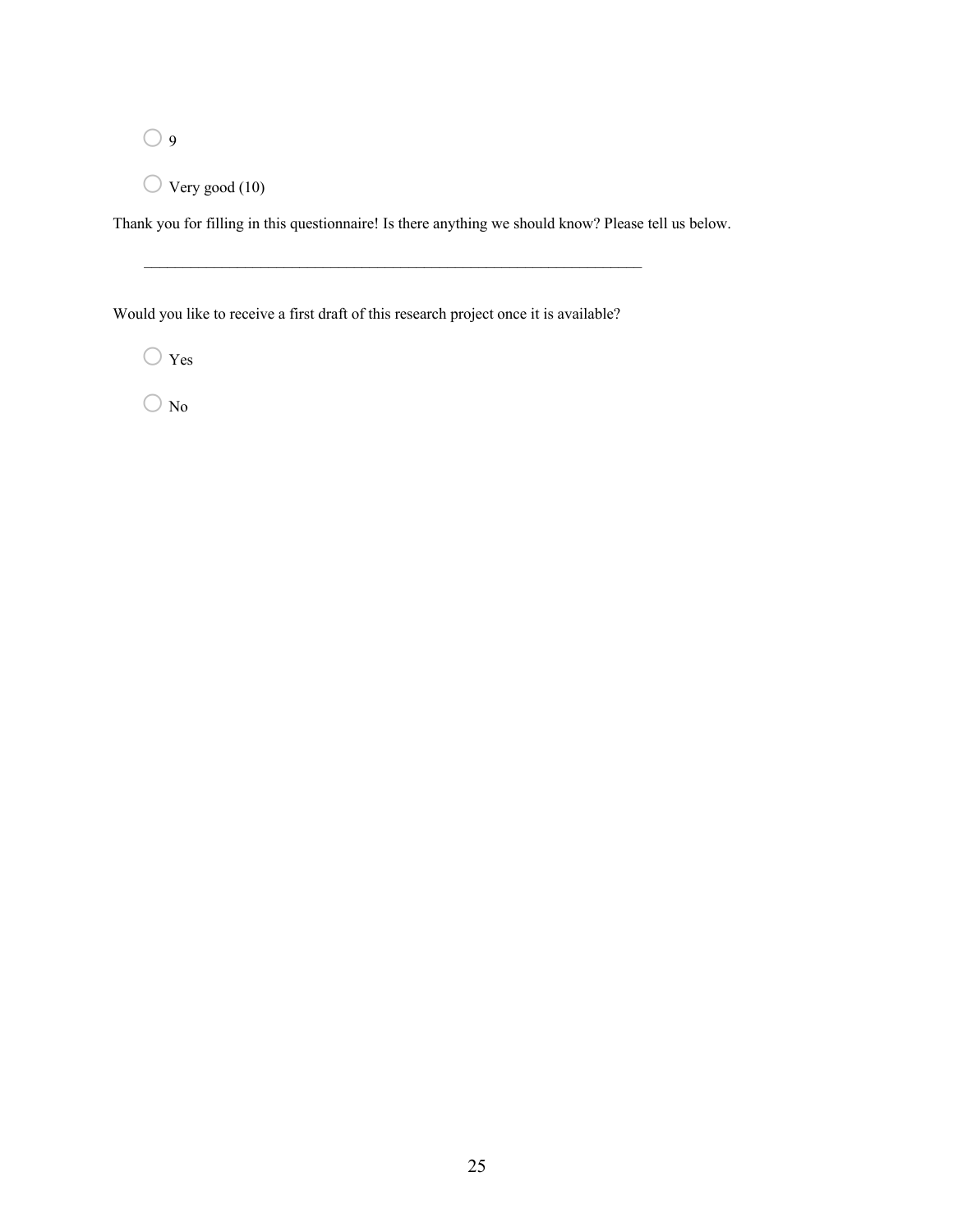# **A.2: Survey sent to economists**

What is your gender?

 $\bigcirc$  Male

 $\bigcirc$  Female

 $\bigcirc$  Other

 $\bigcirc$  Prefer not to say

Do you have a PhD in economics?

 $\bigcirc$  Yes



O No, I don't have a PhD

Is English your first language?

o Yes

 $\bigcirc$  No

In which year did you receive your PhD?

In which country did you receive your PhD?

▼ Afghanistan ... Zimbabwe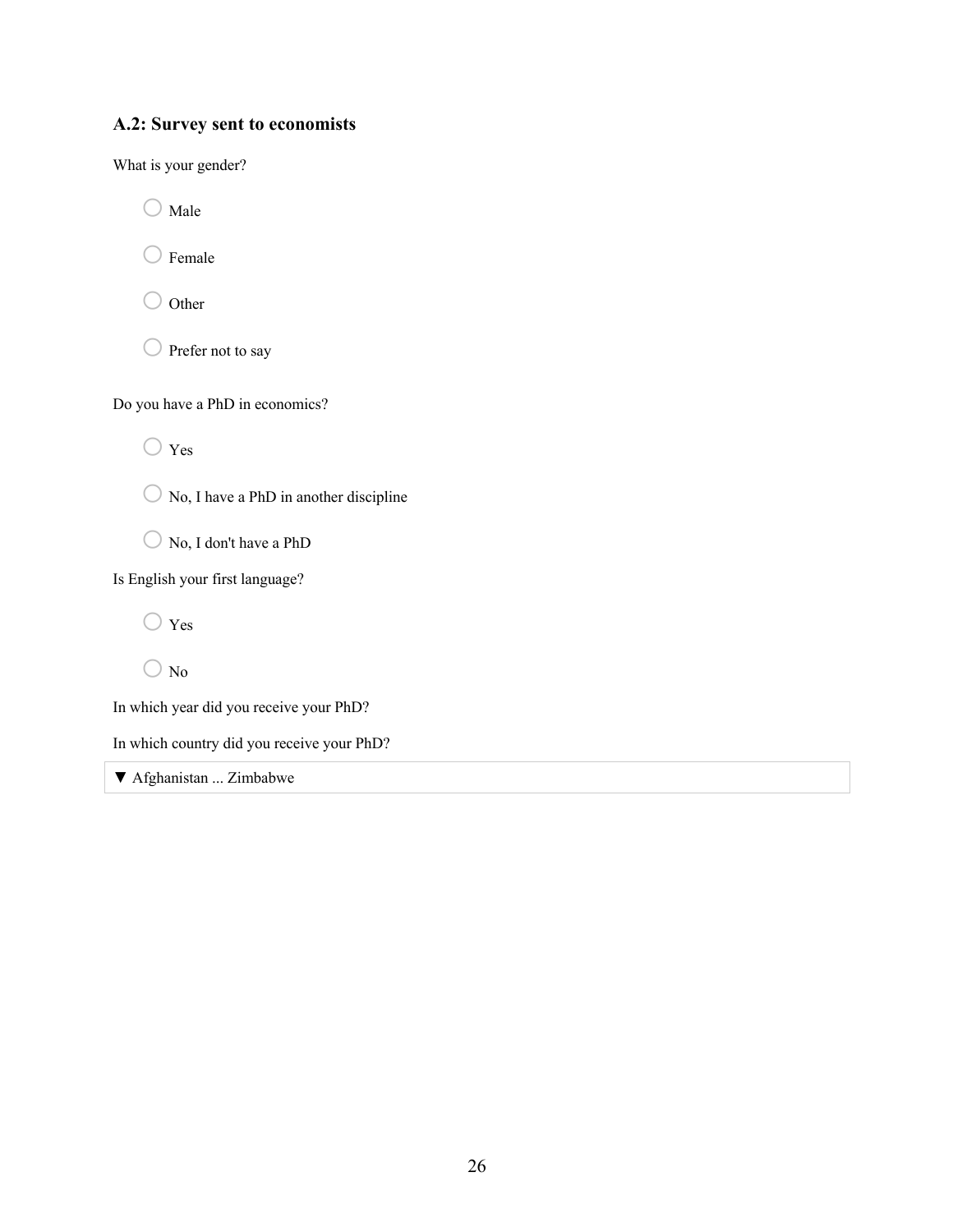What is your current position?

| Postdoc        |                                                                                                                                                 |
|----------------|-------------------------------------------------------------------------------------------------------------------------------------------------|
| Lecturer       |                                                                                                                                                 |
|                | Senior lecturer                                                                                                                                 |
|                | Associate professor                                                                                                                             |
| Full professor |                                                                                                                                                 |
|                | Other, please specify:                                                                                                                          |
|                | Have you been involved in deciding which papers get accepted for a conference?                                                                  |
| Yes            |                                                                                                                                                 |
| No             |                                                                                                                                                 |
|                | On average, how many papers do you referee per year?                                                                                            |
|                | Are you an editor of an academic journal?                                                                                                       |
| Yes            |                                                                                                                                                 |
| No             |                                                                                                                                                 |
|                | What are your fields of expertise?                                                                                                              |
|                | Empirical microeconomics                                                                                                                        |
|                | Theoretical microeconomics                                                                                                                      |
|                | Empirical macroeconomics                                                                                                                        |
|                | Theoretical macroeconomics                                                                                                                      |
|                | Other, please specify:<br><u> 1980 - Johann Barn, mars ann an t-Amhair Aonaich ann an t-Amhair Aonaich ann an t-Amhair Aonaich ann an t-Amh</u> |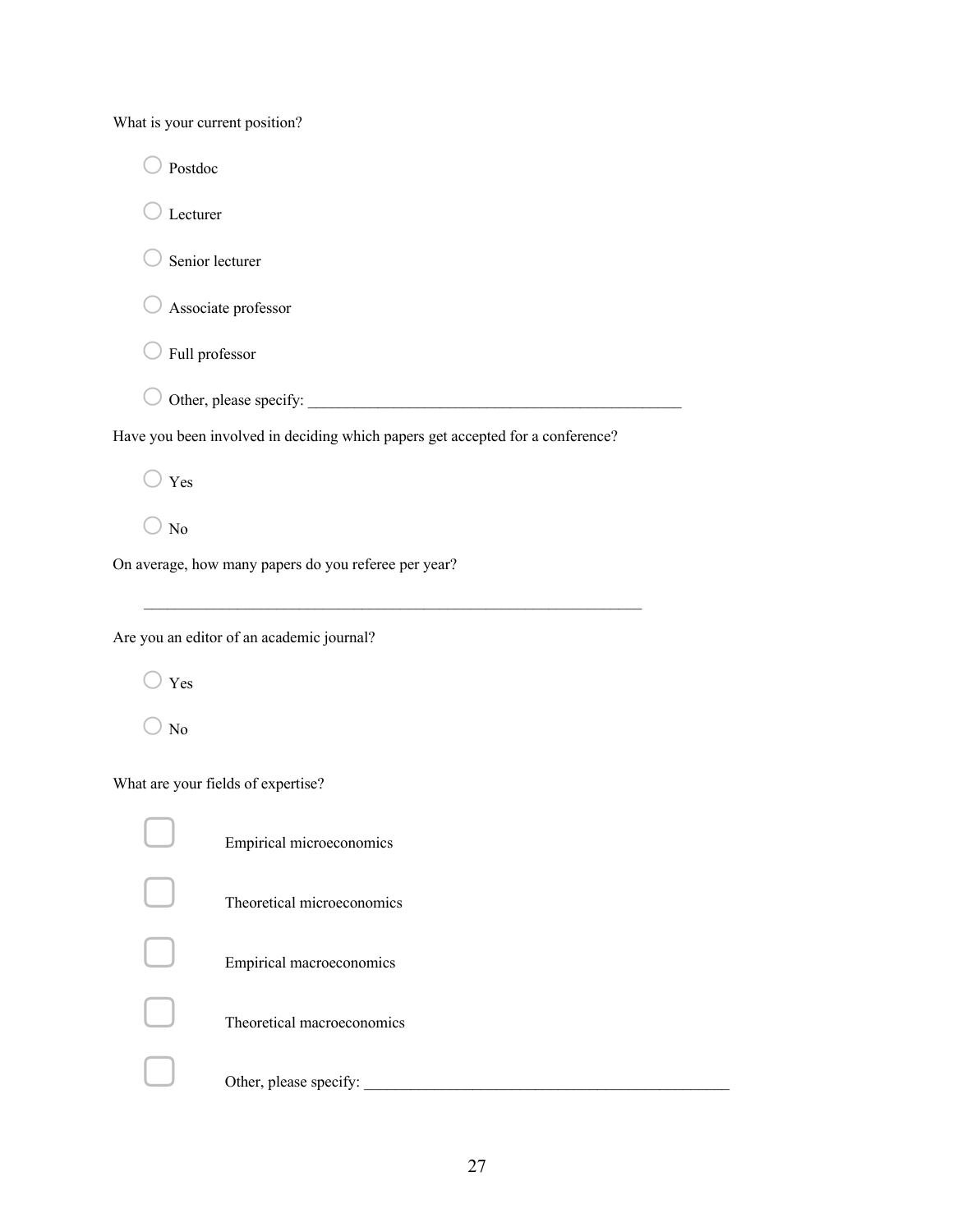Instructions (part 1)

Thanks for agreeing to judge the quality of ten academic papers. On top of each page is a link to a paper. Please download this paper and review it. Below the link to the paper are five questions. Please answer all of them. I suggest you take 8 minutes per paper. To be able to review a paper quickly, you can read the abstract and introduction, and then skim read the rest of the paper.

Instructions (part 2) One of these questions asks about the overall quality of the paper. Please judge the quality of the paper as you would judge other papers when refereeing or deciding which paper to accept for a conference. Two of these questions reference the Australian Business Deans Council (ABDC) journal quality list (also called ABDC list). Are you familiar with this list?

 $\bigcirc$  Yes

 $\bigcirc$  No

Instructions (part 2 continued) This ABDC list ranks journals in terms of their quality using the letters A\*, A, B and C

The 2019 ABDC list endorses 2,682 journals with the following classifications:

A\* 7.41% (199)

A 24.27% (651)

B 31.69% (850)

C 36.61% (982)

Here are some examples of economics journals that are classified as  $A^*$ , A, B, and C journals

A\*: American Economic Review, Economic Journal, Journal of Economic Behavior and Organization

A: Economic Inquiry, Applied Economics, Economics of Education Review

B: Australian Economic Papers, New Zealand Economic Papers, Applied Economics Letters

C: Asian Economies, Bulletin of Applied Economics, Indian Economic Review

The ABDC list is used in Australian and New Zealand universities for judging academic performance, for example, in promotion decisions.

For more information, see: https://abdc.edu.au/research/abdc-journal-quality-list/

Instructions (part 3)

If you have any questions about these instructions, send an email to  $jan.feld@vuw.ac.nz$ . The next page shows the first paper.

*[At this stage, the survey included 10 pages, each with a link to a different paper and the same 5 questions. For brevity, we only show one of these pages]*

Please download and read this paper: Paper#[paper code]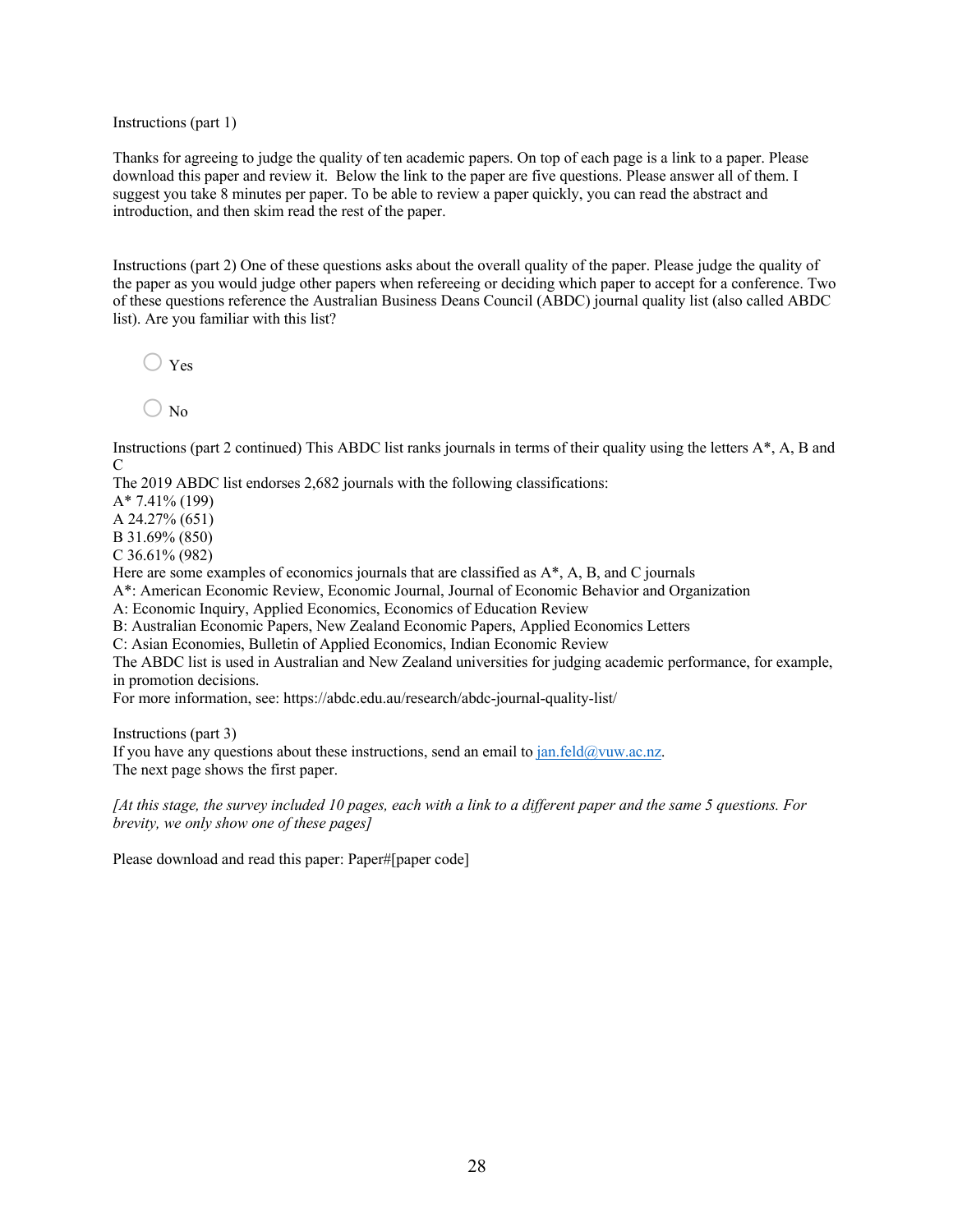Overall, the quality of the paper is

 $\bigcirc$  Very bad (0)  $\bigcirc$  1  $\bigcirc$  2  $\bigcirc$  3  $\bigcirc$  4  $\bigcirc$  5  $\bigcirc$  6  $\bigcirc$  7  $\bigcirc$  8  $\bigcirc$  9  $\bigcirc$  Very good (10)

How likely would you be to accept this paper at a general economics conference (such as the Australian Conference of Economists)? 0 10 20 30 40 50 60 70 80 90 100

| Percentage chance of you accepting paper                                                                          |  |
|-------------------------------------------------------------------------------------------------------------------|--|
| Imagine you were an editor of a general economics journal that is an A journal on the ABDC list. How likely would |  |

Imagine you were an editor of a general economics journal that is an A journal on the ABDC list. How likely would you be to desk reject this paper? 0 10 20 30 40 50 60 70 80 90 100

| Percentage chance desk rejecting paper |  |
|----------------------------------------|--|
|                                        |  |
|                                        |  |

How likely is it that this paper will get published in an A or A\* journal on to the ABDC list?

0 10 20 30 40 50 60 70 80 90 100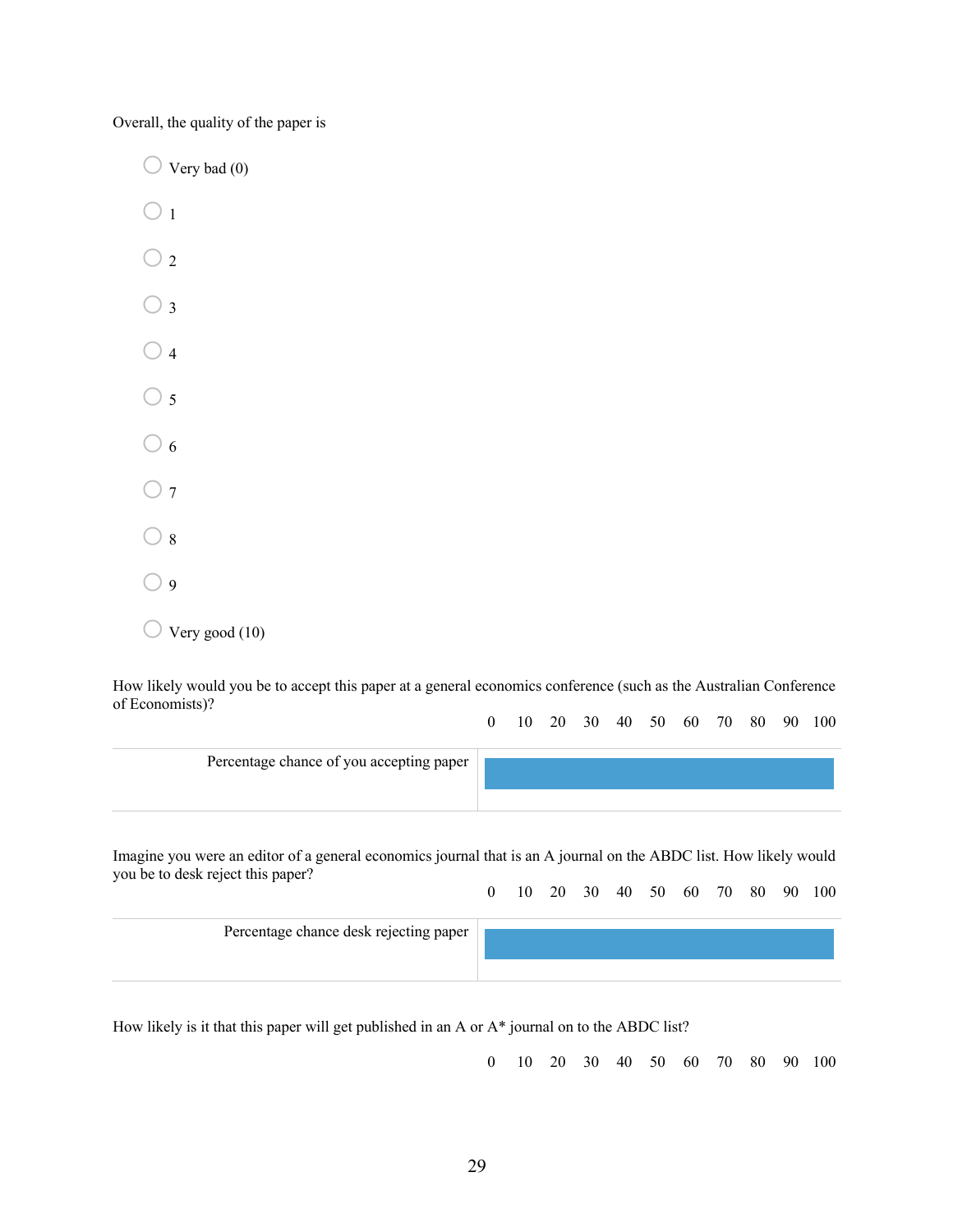| Percentage chance of this paper getting published in an<br>A or $A^*$ journal |  |
|-------------------------------------------------------------------------------|--|
|                                                                               |  |

Overall, the quality of the writing is

 $\bigcirc$  Very bad (0)  $\bigcirc$  1  $\bigcirc$  2  $\bigcirc$  3  $\bigcirc$  4  $\bigcirc$  5  $\bigcirc$  6  $\bigcirc$  7  $\bigcirc$  8  $\bigcirc$  9  $\bigcirc$  Very good (10)

Thank you for evaluating the quality of 10 papers. What do you think this research project is about?

\_\_\_\_\_\_\_\_\_\_\_\_\_\_\_\_\_\_\_\_\_\_\_\_\_\_\_\_\_\_\_\_\_\_\_\_\_\_\_\_\_\_\_\_\_\_\_\_\_\_\_\_\_\_\_\_\_\_\_\_\_\_\_\_

\_\_\_\_\_\_\_\_\_\_\_\_\_\_\_\_\_\_\_\_\_\_\_\_\_\_\_\_\_\_\_\_\_\_\_\_\_\_\_\_\_\_\_\_\_\_\_\_\_\_\_\_\_\_\_\_\_\_\_\_\_\_\_\_

 $\mathcal{L}_\text{max} = \frac{1}{2} \sum_{i=1}^n \mathcal{L}_\text{max}(\mathbf{z}_i - \mathbf{z}_i)$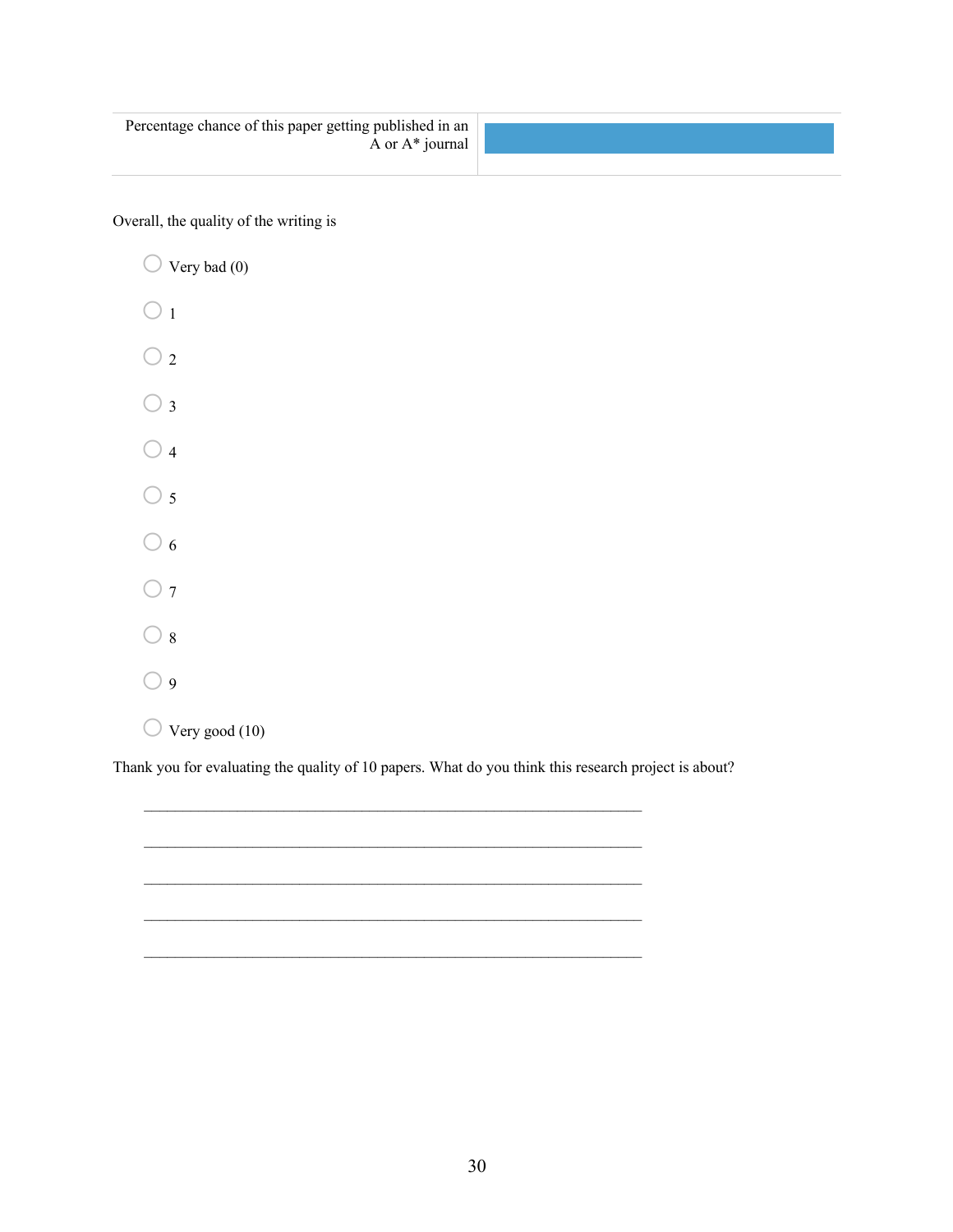Would you like to receive a first draft of this research project once it is available?

 $\bigcirc$  Yes

 $\bigcirc$  No

Please write your email address so that I can send you your \$50 voucher

Do you have any feedback about the survey? Please let me know below.

\_\_\_\_\_\_\_\_\_\_\_\_\_\_\_\_\_\_\_\_\_\_\_\_\_\_\_\_\_\_\_\_\_\_\_\_\_\_\_\_\_\_\_\_\_\_\_\_\_\_\_\_\_\_\_\_\_\_\_\_\_\_\_\_

\_\_\_\_\_\_\_\_\_\_\_\_\_\_\_\_\_\_\_\_\_\_\_\_\_\_\_\_\_\_\_\_\_\_\_\_\_\_\_\_\_\_\_\_\_\_\_\_\_\_\_\_\_\_\_\_\_\_\_\_\_\_\_\_

\_\_\_\_\_\_\_\_\_\_\_\_\_\_\_\_\_\_\_\_\_\_\_\_\_\_\_\_\_\_\_\_\_\_\_\_\_\_\_\_\_\_\_\_\_\_\_\_\_\_\_\_\_\_\_\_\_\_\_\_\_\_\_\_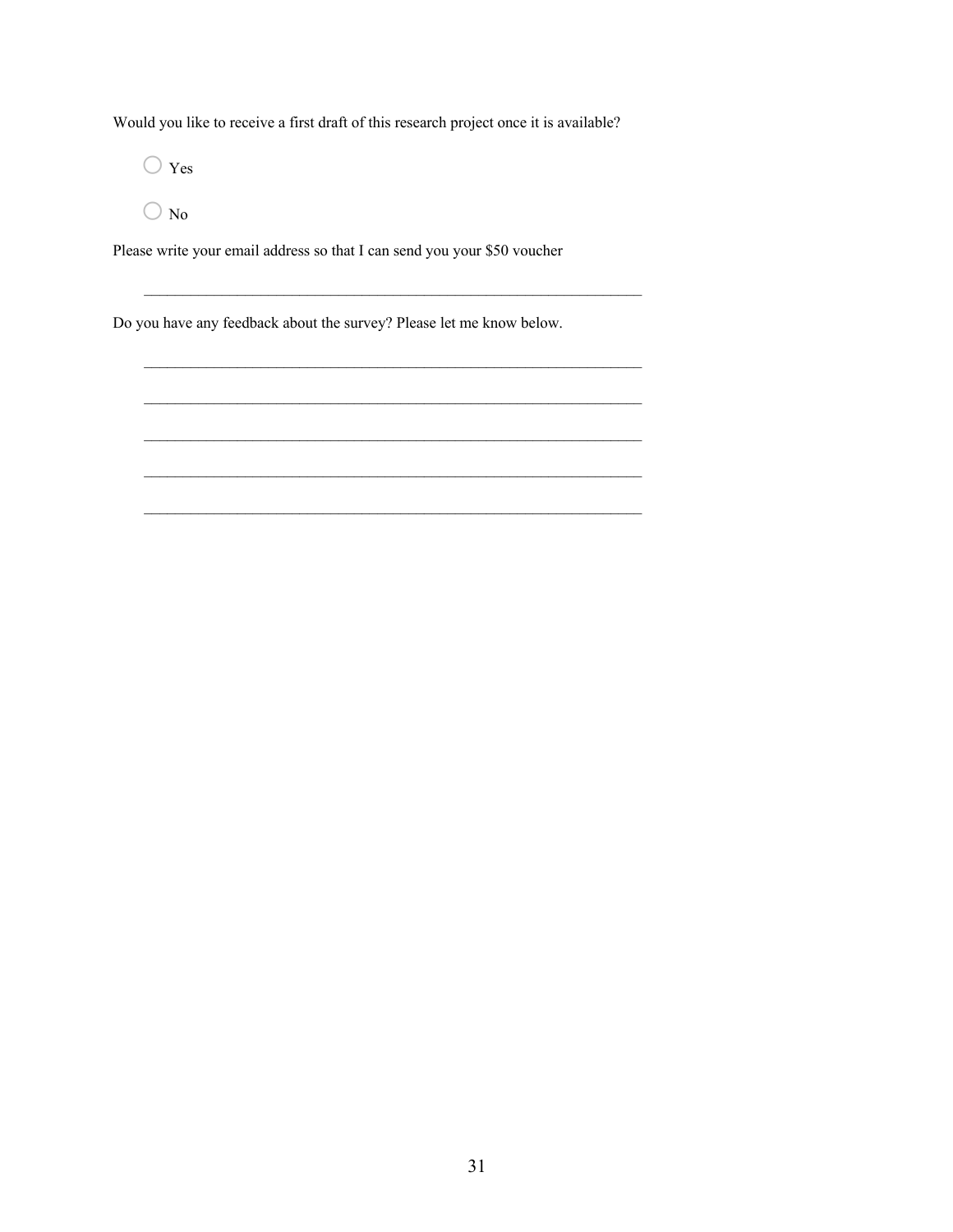# **A.3: Survey sent to writing experts**

What is your gender?

 $\bigcirc$  Male

 $\bigcirc$  Female

 $\bigcirc$  Other

 $\bigcirc$  Prefer not to say

Is English your first language?

 $\bigcirc$  Yes

 $\bigcirc$  No

What is your job?

Is writing an important task in your job?

 $\bigcirc$  Yes

 $\bigcirc$  No

Is reading an important task in your job?

 $\bigcirc$  Yes

 $\bigcirc$  No

Thanks for agreeing to judge the **writing quality** of ten academic papers.

\_\_\_\_\_\_\_\_\_\_\_\_\_\_\_\_\_\_\_\_\_\_\_\_\_\_\_\_\_\_\_\_\_\_\_\_\_\_\_\_\_\_\_\_\_\_\_\_\_\_\_\_\_\_\_\_\_\_\_\_\_\_\_\_

For this questionnaire, think of well-written papers as papers that are easy to read and easy to understand. Well-written papers convey complex information efficiently. They do this by presenting information well on many levels. For example, a well-written paper may have a structure which makes it easy to follow the content and it may contain sentences that are easy to read and comprehend.

Instructions I'll show you ten different pages — one for each paper. On top of each page is a link to a paper. Please download this paper and review it. Below the link to the paper are five questions. Please answer all of them. I suggest you take 8 minutes per paper. To be able to review a paper quickly, read the abstract and introduction, and then skim read the rest of the paper. This is the process many academics use when deciding if they want to accept a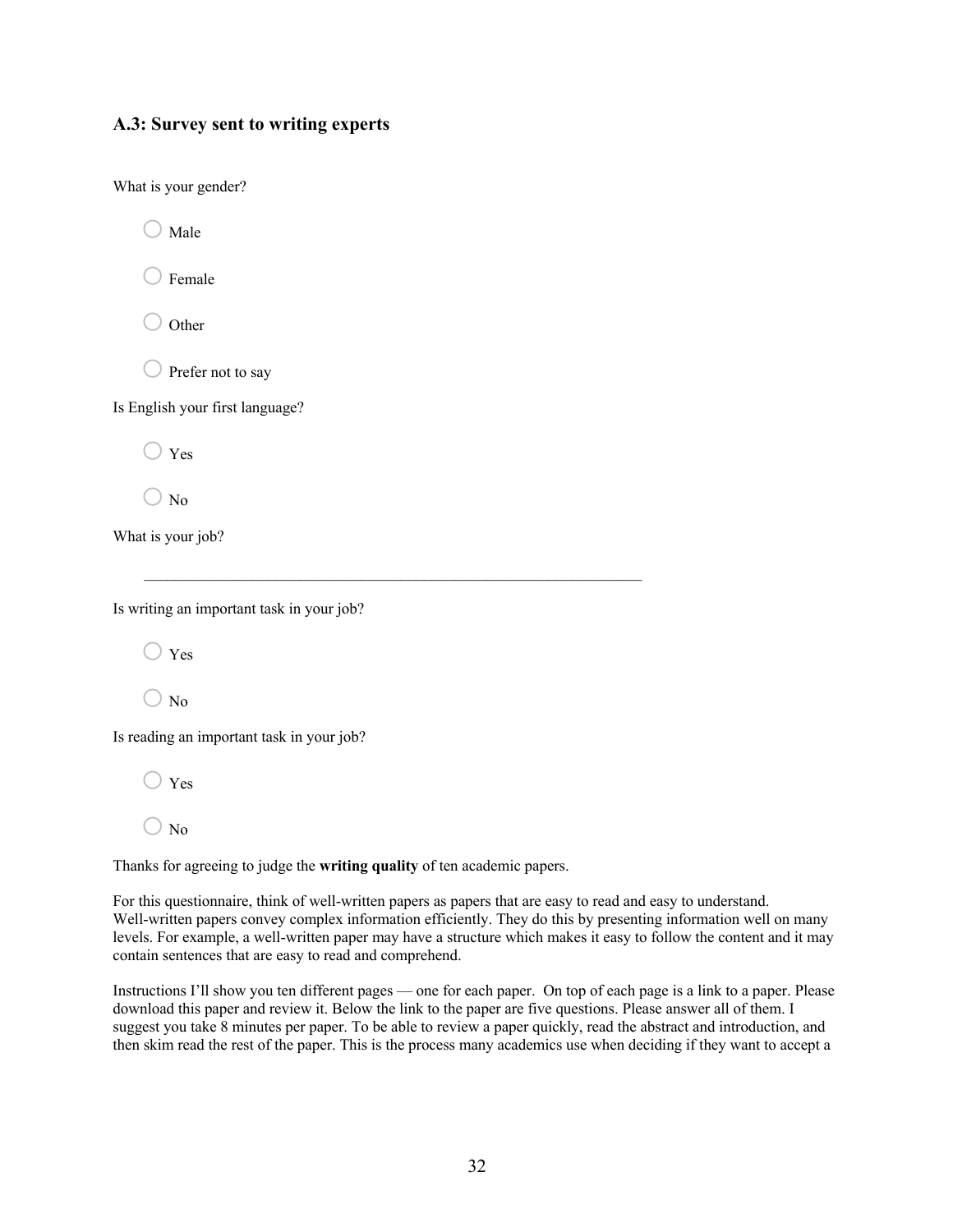paper for a conference.

*[At this stage, the survey included 10 pages, each with a link to a different paper and the same 5 questions. For brevity, we only show one of these pages]*

Please download and read this paper: [paper code]

Overall, the quality of the writing is

- $\bigcirc$  Very bad (0)
- $\bigcirc$  1
- $\bigcirc$  2
- $\bigcirc$  3
- $\bigcirc$  4
- $\bigcirc$  5
- $\bigcirc$  6
- $\bigcirc$  7
- $\bigcirc$  8
- $\bigcirc$  9

 $\bigcirc$  Very good (10)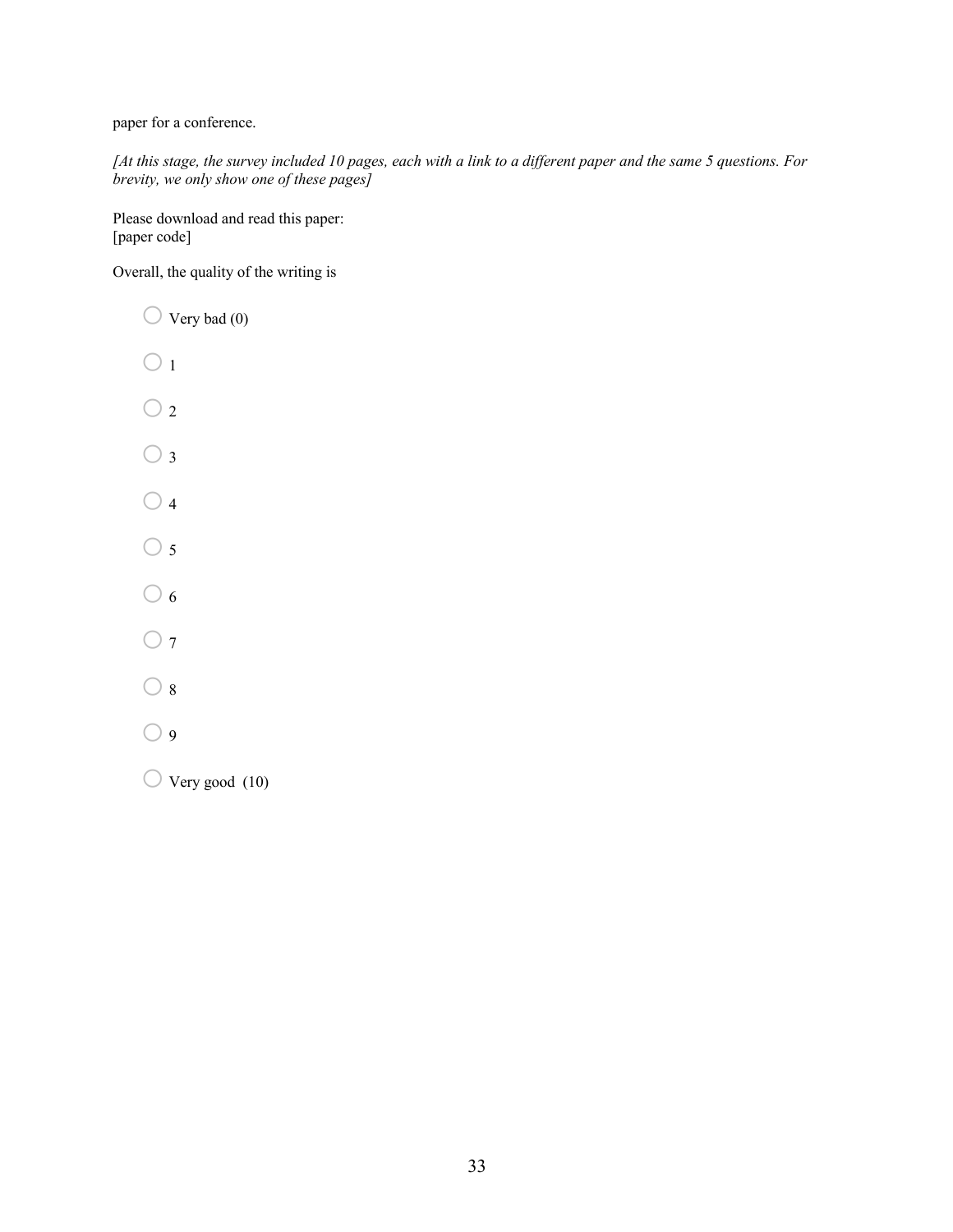## **Please state how much you agree with the following statements.**

The paper allows me to easily find the key messages.

 $\bigcirc$  Completely disagree (0)  $\bigcirc$ <sub>1</sub>  $\bigcirc$  2  $\bigcirc$  3  $\bigcirc$  4  $\bigcirc$  5  $\bigcirc$  6  $\bigcirc$  7  $\bigcirc$  8  $\bigcirc$  9  $\bigcirc$  Completely agree (10) The paper is free of spelling and grammar mistakes.

 $\bigcirc$  Completely disagree (0)  $\bigcirc$  1  $\bigcirc$  2  $\bigcirc$  3  $\bigcirc$  4  $\bigcirc$  5  $\bigcirc$  6  $\bigcirc$  7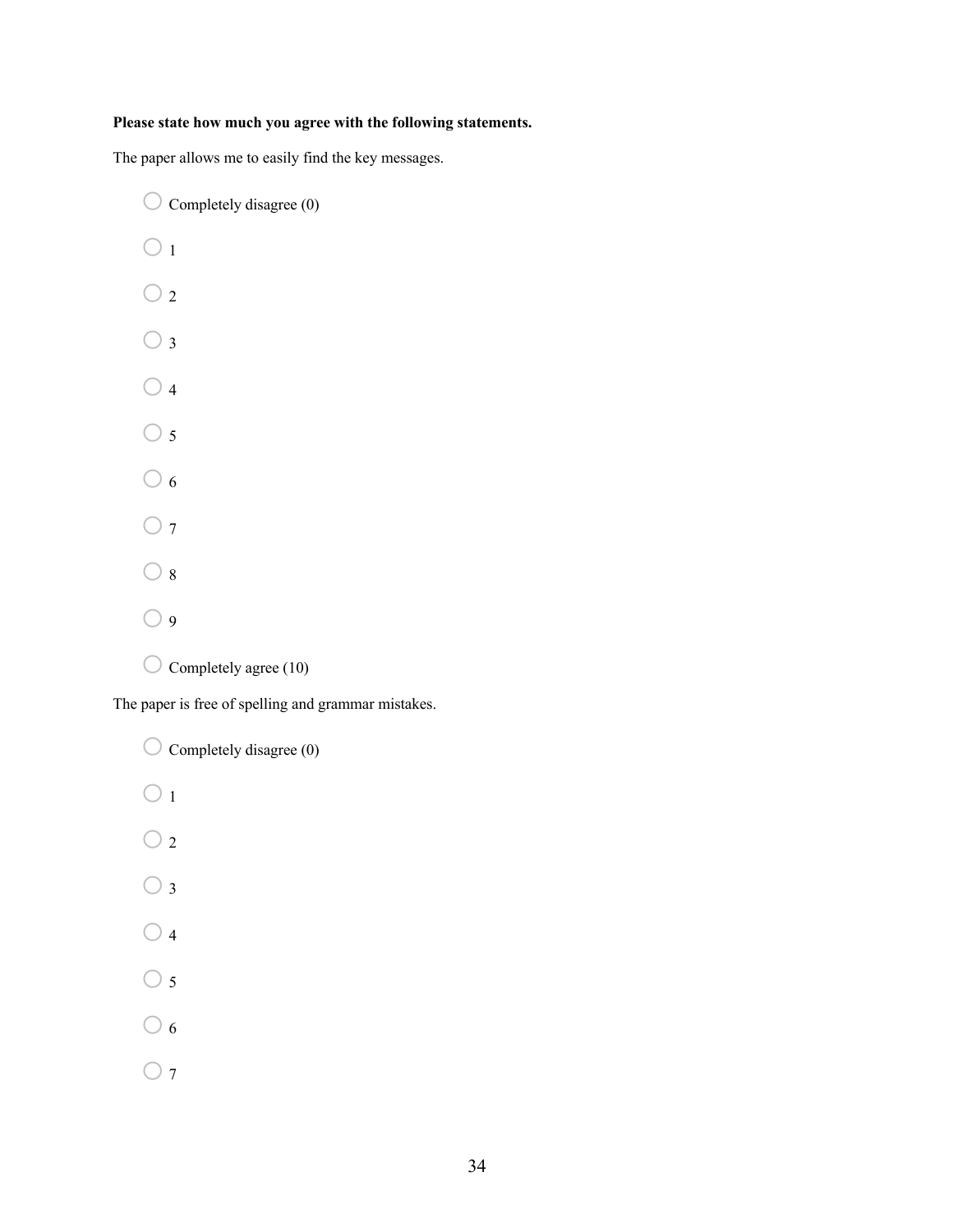$\bigcirc$  8

 $\bigcirc$  9

 $\bigcirc$  Completely agree (10)

The paper is easy to read.

 $\bigcirc$  Completely disagree (0)  $\bigcirc$  1  $\bigcirc$  2  $\bigcirc$  3  $\bigcirc$  4  $\bigcirc$  5  $\bigcirc$  6  $\bigcirc$  7  $\bigcirc$  8  $\bigcirc$  9  $\bigcirc$  Completely agree (10)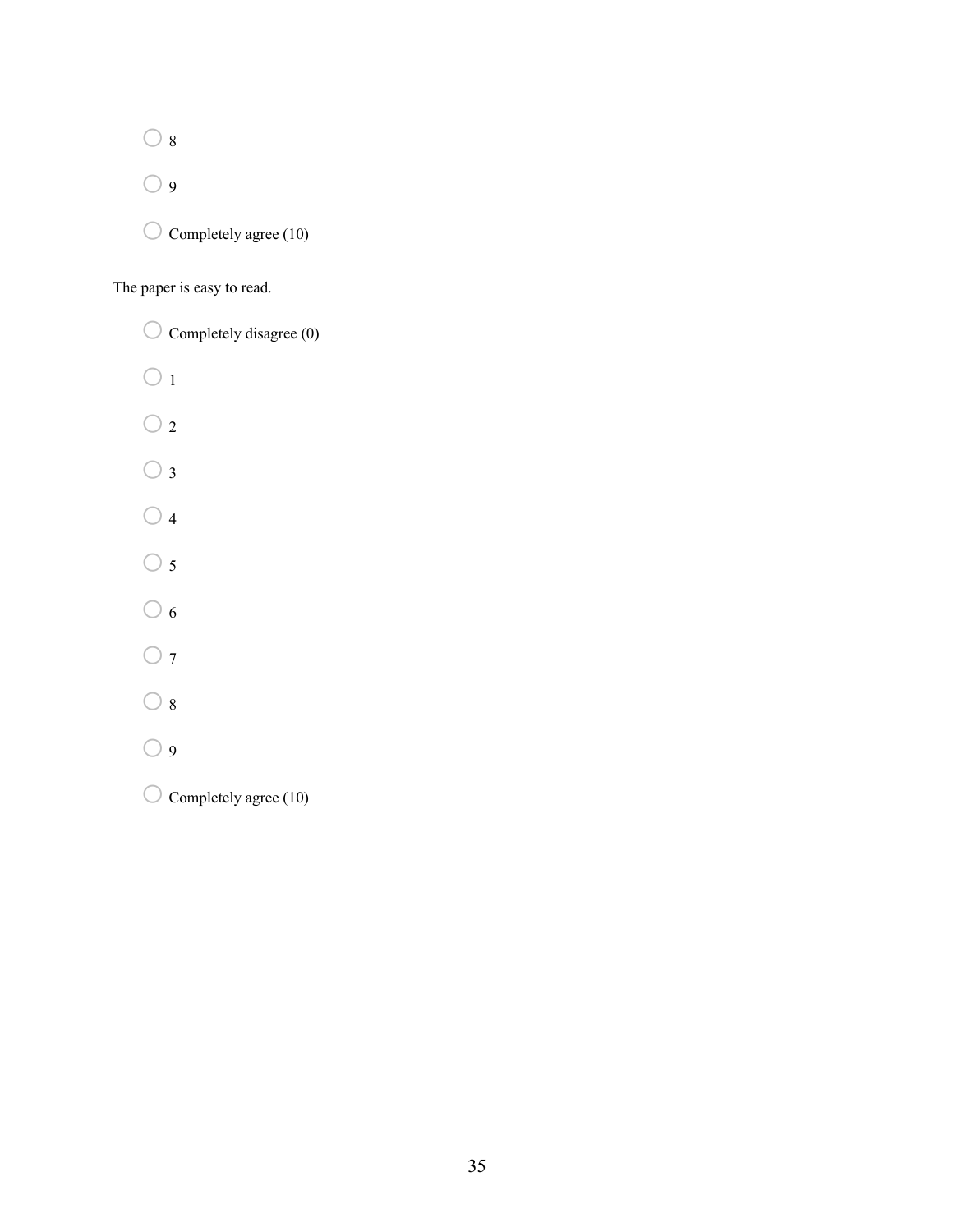The paper is concise.

 $\bigcirc$  Completely disagree (0)

 $\bigcirc$ <sub>1</sub>

- $\bigcirc$  2
- $\bigcirc$  3
- $\bigcirc$  4
- $\bigcirc$  5
- $\bigcirc$  6
- $\bigcirc$  7
- $\bigcirc$  8
- $\bigcirc$  9
- $\bigcirc$  Completely agree (10)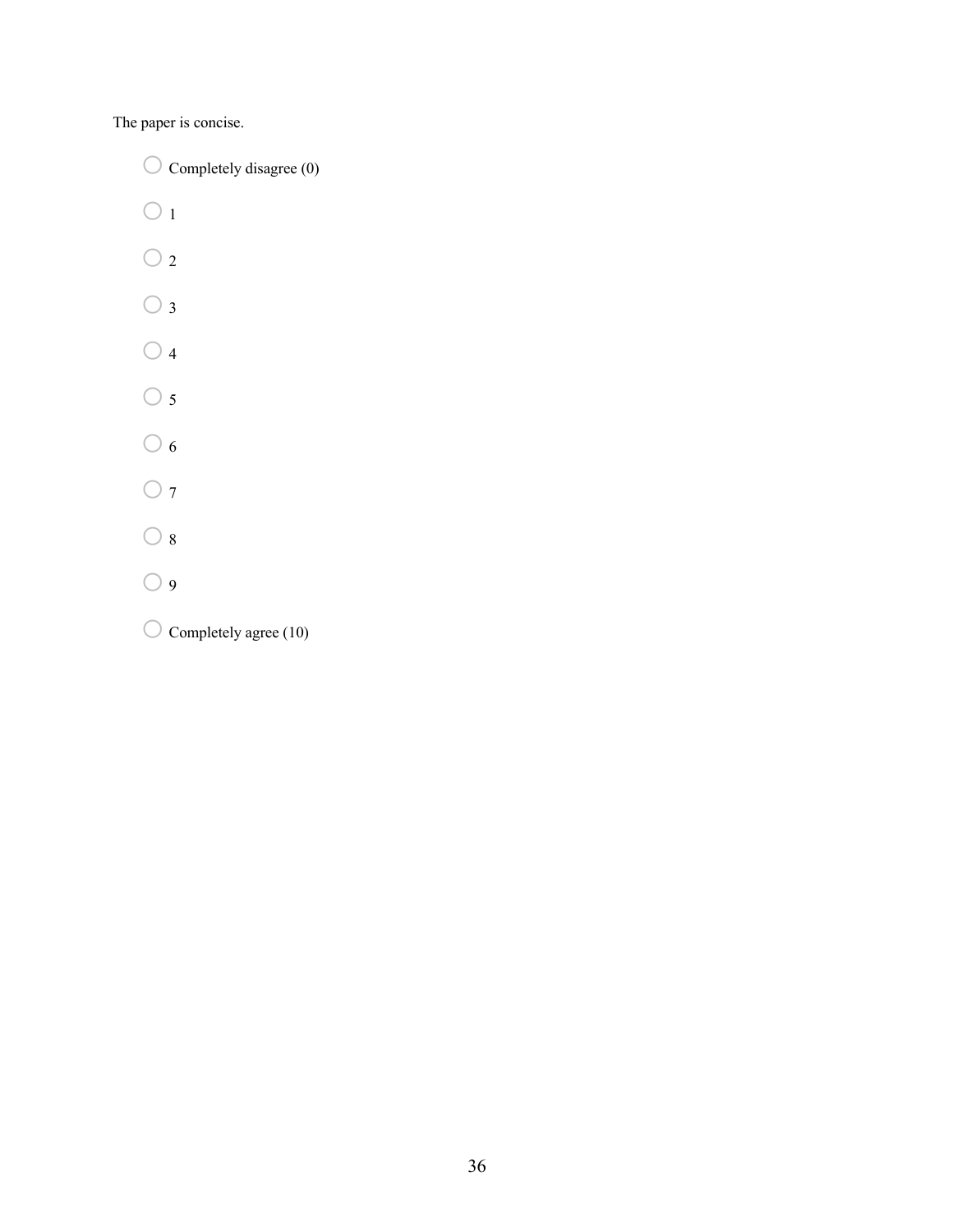The paper is concise.

 $\bigcirc$  Completely disagree (0)  $\bigcirc$  1  $\bigcirc$  $\bigcirc$  3  $\bigcirc$  4  $\bigcirc$  5  $\bigcirc$  6  $\bigcirc$  7  $\bigcirc$  8  $\bigcirc$  9  $\bigcirc$  Completely agree (10)

Thank you for evaluating the writing quality of 10 papers.

Would you like to receive a first draft of this research project once it is available?

 $\bigcirc$  Yes

 $\bigcirc$  No

Please write your email address so that I can send you your \$50 voucher

Do you have any feedback about the survey? Please let me know below.

\_\_\_\_\_\_\_\_\_\_\_\_\_\_\_\_\_\_\_\_\_\_\_\_\_\_\_\_\_\_\_\_\_\_\_\_\_\_\_\_\_\_\_\_\_\_\_\_\_\_\_\_\_\_\_\_\_\_\_\_\_\_\_\_

\_\_\_\_\_\_\_\_\_\_\_\_\_\_\_\_\_\_\_\_\_\_\_\_\_\_\_\_\_\_\_\_\_\_\_\_\_\_\_\_\_\_\_\_\_\_\_\_\_\_\_\_\_\_\_\_\_\_\_\_\_\_\_\_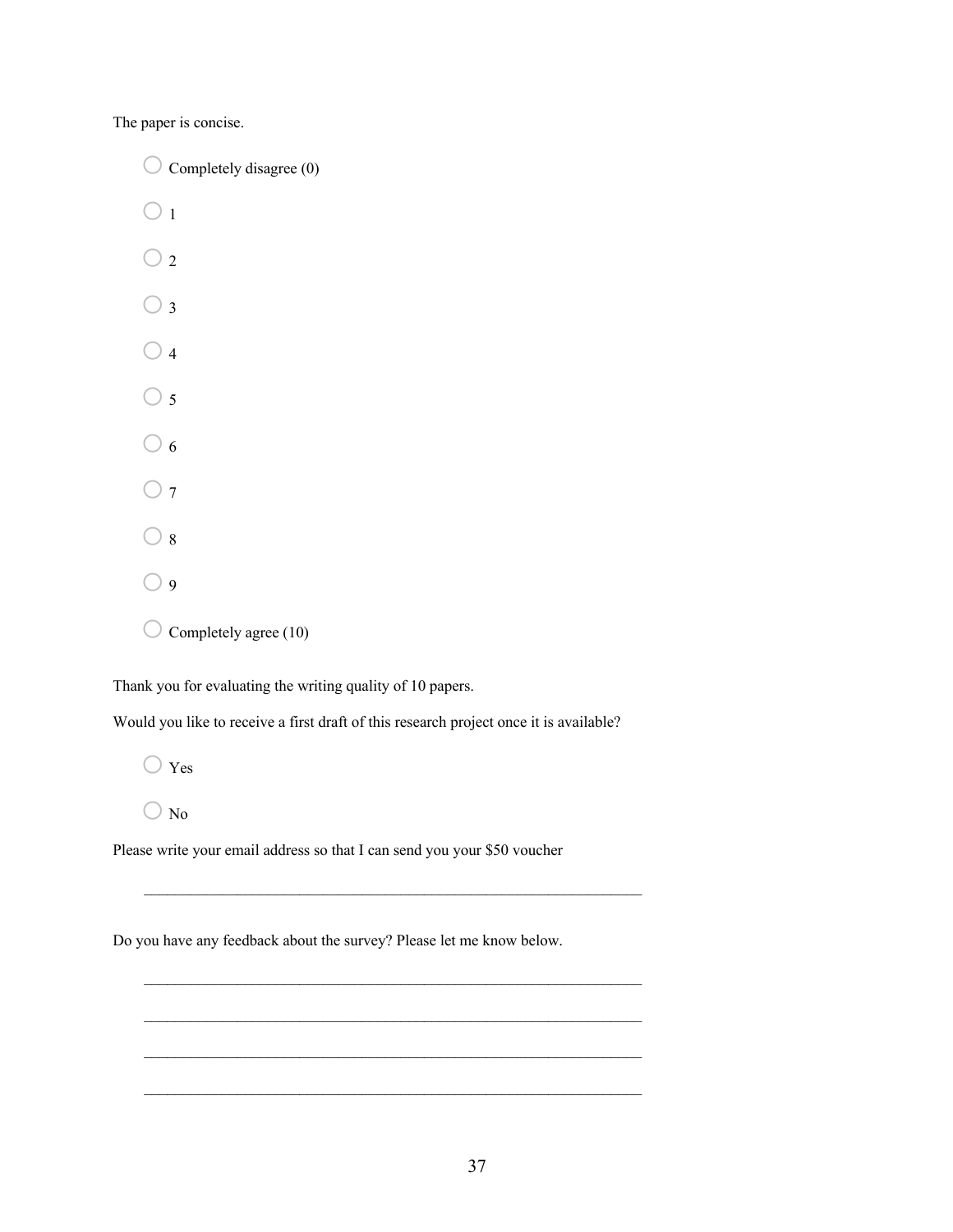# **Appendix B: Language Editing Guidelines for Experiment**

# This version [1 April, 2020]

# *An outline of the general approach the language editors will take*

The goal is to edit the paper so that an expert who has 10 minutes to evaluate the paper will understand it more easily. We'll focus on improving the title, abstract, and introduction using these guidelines. For the rest of the paper, we'll focus on making the paper easier to skim read. We'll prioritise what we edit based on what (in our experience) will best help the reader easily understand the paper while skim reading. We'll edit for readers who can comfortably read academic documents, but who aren't familiar with the discipline of economics.

If the writing is very poor, we'll rewrite some parts instead of editing.

There are many good reasons we'll deviate from these guidelines: if it ain't broke, don't fix it. If we're unsure, we'll ask the writer.

To save time, we may outsource some tasks to the writers. For example, we might ask them to round all numbers in a table to 2 decimal points.

## Heavy edit of the title, abstract, and introduction only

Editing or rewriting the abstract and introduction will likely take the most amount of time.

#### Improving the structure

We'll start by making sure the structure is clear.

The title should explain what the paper is about We'll make sure the title is clear.

The abstract should contain all the necessary parts

We'll check the abstract is one paragraph that contains:

- the research question
- an explanation of how this question is answered
- the main findings.

## The introduction should contain all the necessary parts

We'll edit the introduction so that it has one paragraph for each of the following parts:

- the motivation for the research
- what the paper does (this paragraph often starts with "In this paper,...")
- results
- the related literature (unless there is a separate literature section)
- contribution to the literature.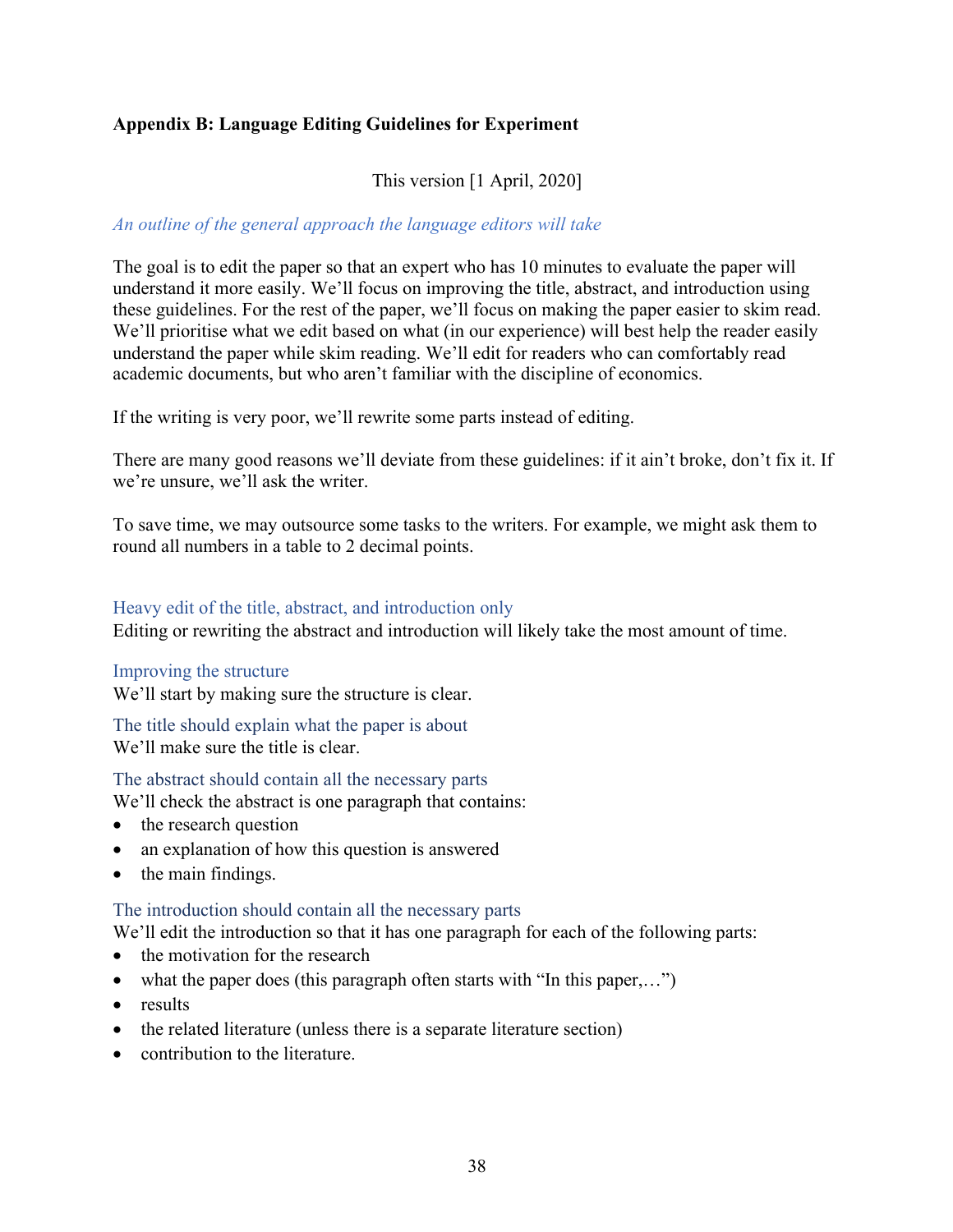# Avoid roadmap paragraphs

A good structure and informative section titles will do the trick in most cases.

No need to have a roadmap paragraph at the end of the introduction or a part in the beginning previewing what the writer will do. For example, paragraphs don't need to start with something like, "In this section we first explain model 1 and then explain model 2".

# Signposting for the reader

We'll make sure the information flows well and is clear for the reader.

# Remove road map phrases used to connect paragraphs

If possible, link to previous paragraphs by using "we" and what the writer and the reader saw/learned/explored.

- "As we have seen, children are getting fatter" is better than "As discussed in the previous paragraph, children are getting fatter."
- "Now that we have explored" is better than "the previous section analysed".

# Keep track of what the reader knows

Most international readers will not know what KiwiSaver is. Writers can use the term, but need to explain it the first time they mention it.

# Keep track of what the reader expects

Readers naturally form expectations, and it's important to be aware of them.

We can identify gaps in information, for example mentioning information sooner. Or, when the writer says "There are two theories…" and the reader expects to hear about both of them. Writers should give the reader what they expect with sentences that start with "The first theory…" and "The second theory…"

If the writer asks three questions, we'll check that they're answered in the order the writer posed them.

# *This doesn't mean that writers cannot surprise the reader*

In 99% of the cases writers will want to fulfil the expectations. However, in 1% of the cases writers may want to break expectations for effect. For example, "I had a normal childhood growing up in Germany, full of anger and disappointment."

# Keep paragraphs focused and clear

Make sure paragraphs are focused and only discuss one idea. For example, have separate paragraphs for describing the results and for discussing the related literature. Basically, we want the writer to write focused paragraphs. For example, this paragraph is about our results, this paragraph summarises the contributions to the literature.

# Make sentences clear

# Make sure the subject of the sentence is short and concise

The secret to a clear and readable style is in the first five or six words of every sentence. At the beginning of every sentence, locate the reader in familiar territory. The writing needs to have a clear flow of logic that is easy for the reader to follow — don't frame information in a way that breaks the flow.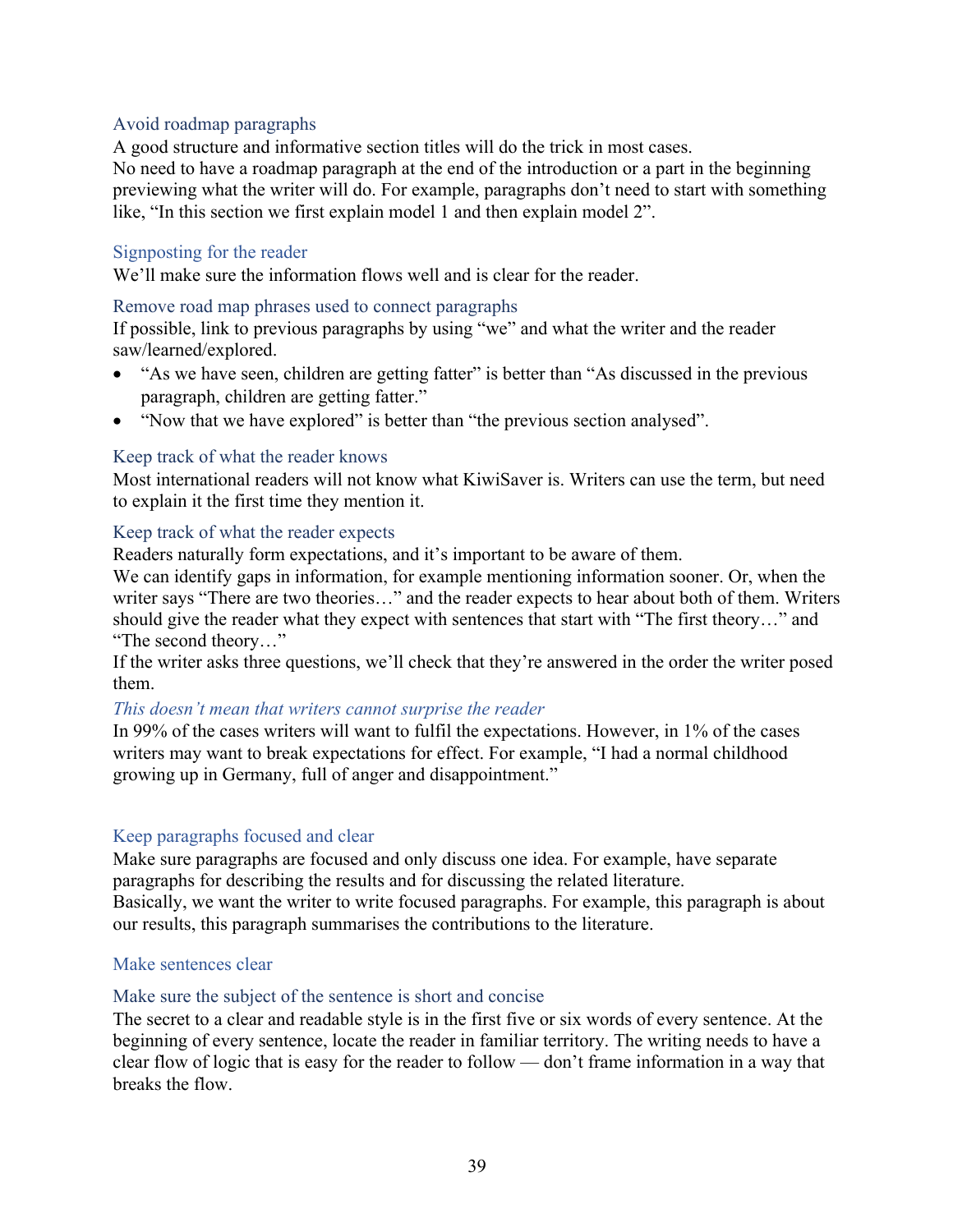#### Make the subject of the sentence the "actor"

Find the actor of the sentence and the actions they perform. If the actors are not the subjects and the actions are not verbs, we'll revise so that they are.

*Choose verbs that describe the crucial actions of those actors*

Bad example:

Our lack of knowledge about local conditions…

Good example:

**We** *knew nothing* about local conditions…

*Revise abstract nouns into verbs expressing action* 

Bad example: A need exists for greater candidate selection efficiency. Good example: **We** *must* select candidates more efficiently.

#### Keep a short distance between nouns and their accompanying verb

Bad example:

The knowledge that criminalisation of marijuana use can lead to a wide variety of other social ills, including an increased risk of addiction to more dangerous and expensive drugs such as heroin and cocaine, has prevented law makers…

## Avoid breaking the reading flow by inserting clauses

For example: Jan, economist by trade, loves fishing. We'll edit this where we can and make a comment when it's hard to do, or if we run out of time.

#### Make sure the subject–verb combination makes sense

For example "The first specification controls for the pre-trend and assumes that the…" Can specifications control or assume?

#### **Words**

Use simple, familiar words Use "use" instead of "utilize". Use "people" instead of "individuals".

#### Delete unnecessary words or clauses

For example, in "We are the <u>first</u> to introduce a novel method", there is no need to mention both "first" and "novel".

In Section 2, we explain to the reader how our results are estimated. Many introductory clauses that end with "that" can be deleted. Everything before the "that" should be deleted from a sentence.

It is usually the case that most good writers find that...

It should be noted that writing is an art and a science.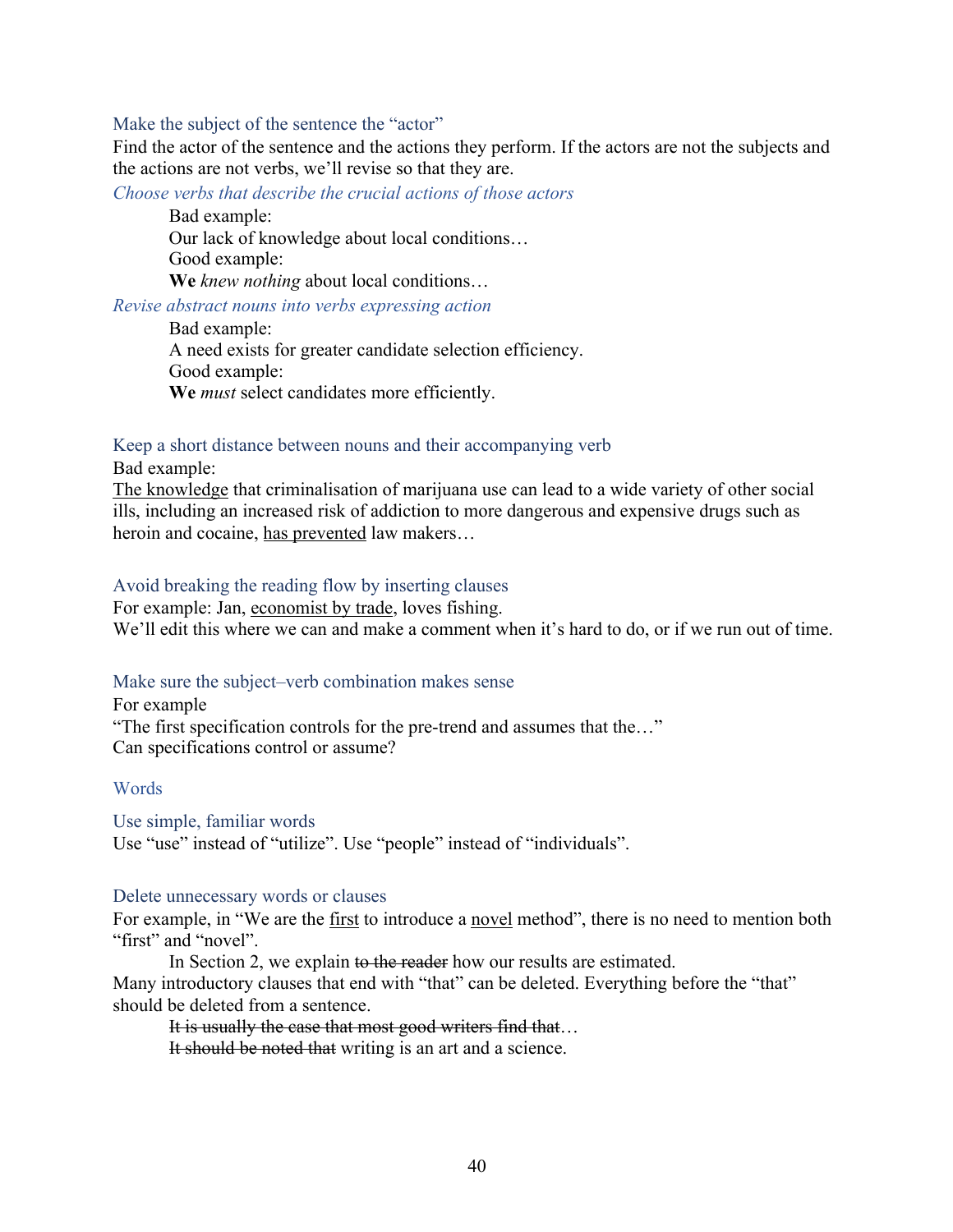## Avoid nominalizations

**Nominalizations** are nouns derived from a verb or an adjective. As a general rule, avoid them.

Bad example: We conducted an investigation on it. Good example: We investigated it.

## *Exceptions: Some nominalizations are useful*

Some nominalizations are subjects which allow us to better link sentences into a more cohesive flow.

Example:

The president argued that the Federal Reserve should lower its interest rate. His **arguments** all depended on a single unproven claim.

Some nominalizations allow us to make sentences more compact by naming what would be the object of its verb.

Example:

"I do not understand his intention" is more compact than "I do not understand what he means"

Some nominalizations refer to an often-repeated concept. Rather than repeatedly spelling out what they mean, these abstractions become virtual actors.

Example:

Few issues have so divided American as **abortion on demand**.

#### Avoid abbreviations and acronyms

Use them only if they help the reader and choose the ones that sound good. OECD is fine, but use Facebook instead of FB. Write New Zealand, not NZ.

## Avoid negations

Avoid negations when the statement you are negating is plausible.

Example:

"A whale is not a fish" is difficult to understand because many believe whales are fishes. "A whale is a mammal" is easier to understand.

If you have to negate a plausible statement, do it in two steps.

Example:

"You might think a whale is a fish. But no, it is a mammal."

#### Remove hedging

We'll remove any hedging statements that seem unnecessary. Writers don't need to always say "all else equal", "fairly", "I would argue". However, sometimes they need to qualify the statements to avoid people getting it wrong.

# Avoid naked this or that in the beginning of the sentence

We'll add more information where needed, such as "this regression shows" instead of "this shows".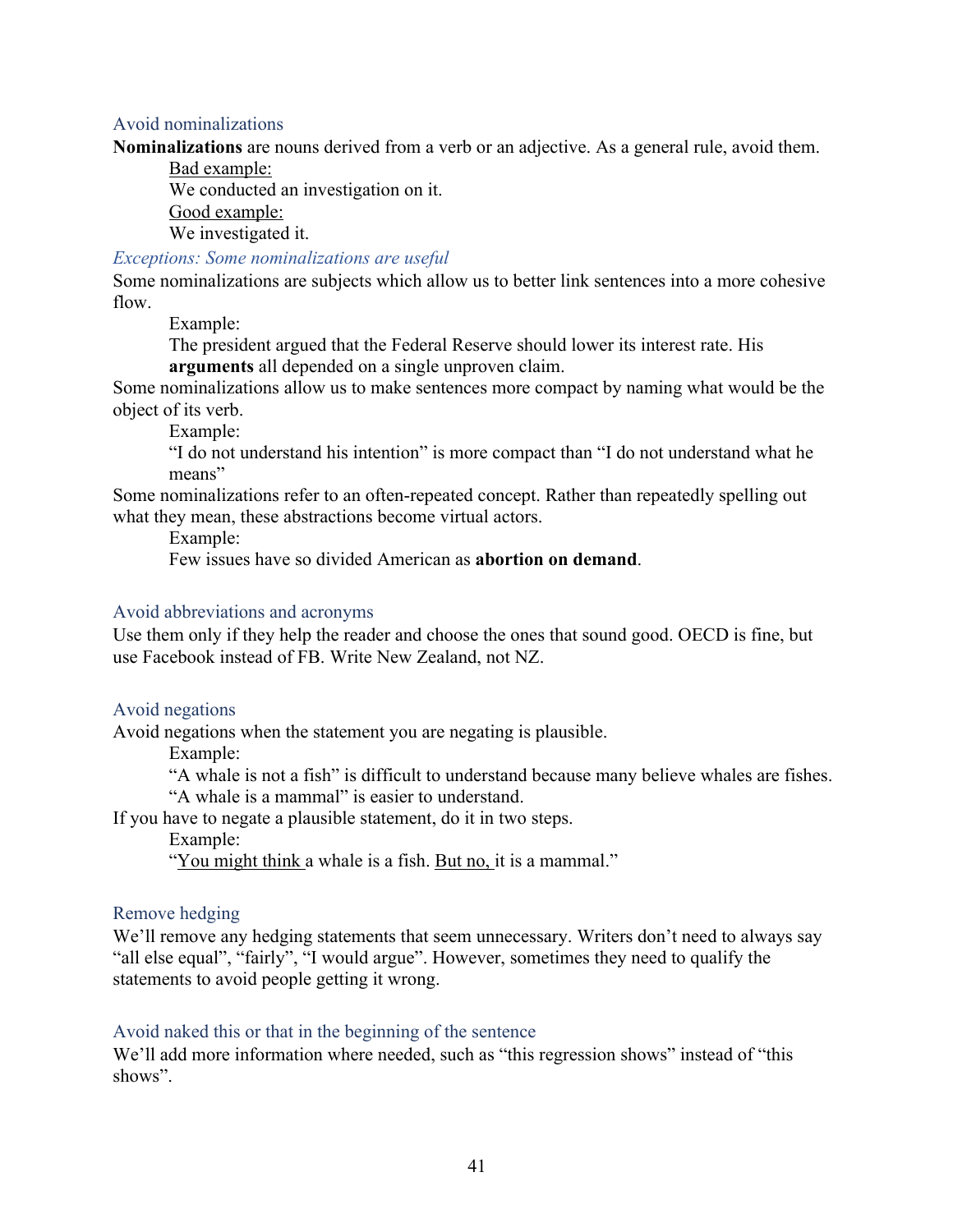## Remove noun strings

Where possible we'll break up strings of words (usually used to name something) that create ambiguity for the reader.

# Light structural edit to make the paper easier to skim read

We'll do a light edit of the rest of the paper so that skim readers can find information more easily.

# Use informative section titles

We'll add information to section titles and keep them short and concise. For example, "The credit market in New Zealand" is better than "Background". We'll also make sure the section titles clearly stand out from the body text, using **bold font**.

# Use self-explanatory titles of tables and figures

"The effect of peer gender on educational outcomes" is better than "Main Results".

# Include tables and figures in the body of the document and not at the end

Doing this allows the reader to see the table and figure the text describes.

# Make sure the results section starts with the main results

Many readers will skim read the paper. Showing the main results at the beginning of the results section will help them find the most important findings. The main results are typically the results that answer the research question.

# Optional: Make sure the conclusion answers the key question posed in the introduction

If we have time, we'll make sure the conclusion restates the key results and shows us how they contribute to the solving of the larger problem shown in the introduction.

# Light word-edit of the paper (if we have time)

We'll focus on improving the writing in the rest of the paper to make it easier to skim read. The time we have left will determine how much of this we can do. For each document, we'll make the changes that make the document easiest to skim read. For example, if a document uses lots of ambiguous noun-strings we're more likely to prioritise editing these.

# Changes we'll make to the text

Most of these changes are already covered in detail in the above sections.

- Fix problems with long sentences (with StyleWriter)
- Fix problems with passive voice (with StyleWriter)
- Fix problems with nominalizations (with StyleWriter)
- Untangle noun strings
- Delete unnecessary words and clauses
- Use more personal pronouns (like "we" and "our") where possible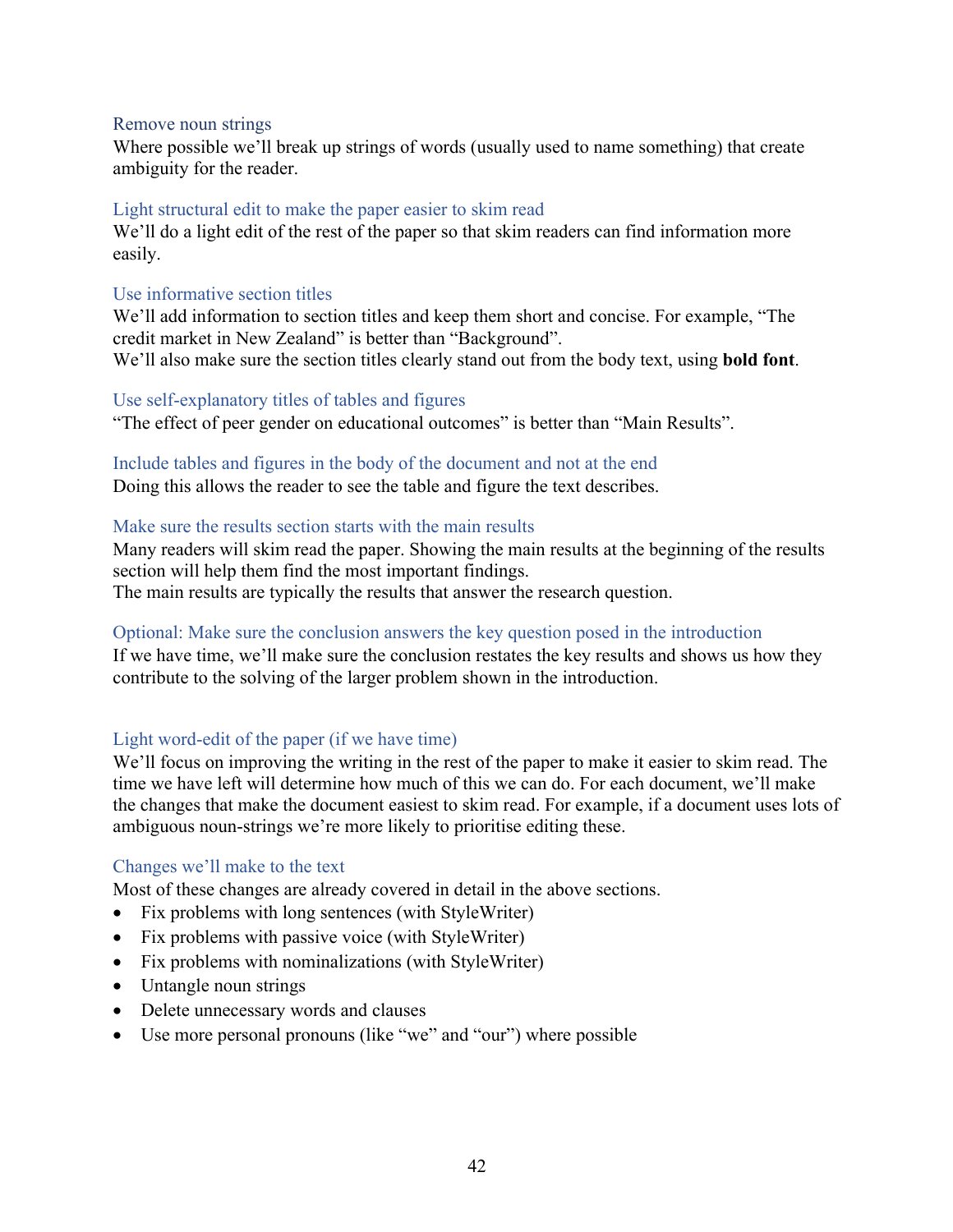# Check the paper is in the present tense

We'll make changes to the tense where possible. If we need to make a lot of changes to the paper, we'll make a comment to the writer where sections need the tense made consistent.

# We'll quickly proofread each paper after the student has looked at it

We'll fix any proofreading errors we notice as we edit. When we receive each edited paper back from the student we'll do a quick proofread and fix any errors we notice. Specifically we'll look at spelling, punctuation and grammar. We'll make sure each paper uses a

consistent style.

# Check a consistent style is used throughout

If an aspect of style is inconsistent in a paper, follow the advice in the Write Style Guide. The sorts of things we'll check for are that:

- the paper is in present tense
- text is justified
- line spacing is 1.5
- headings and subheadings clearly stand out from the text: for example, using **bold** font
- words and symbols are consistent: % or percent, Feld and Salamanca (2016) or Feld & Salamanca (2016)
- numbers are consistent: 10 or ten
- commas separate a thousand: 1,345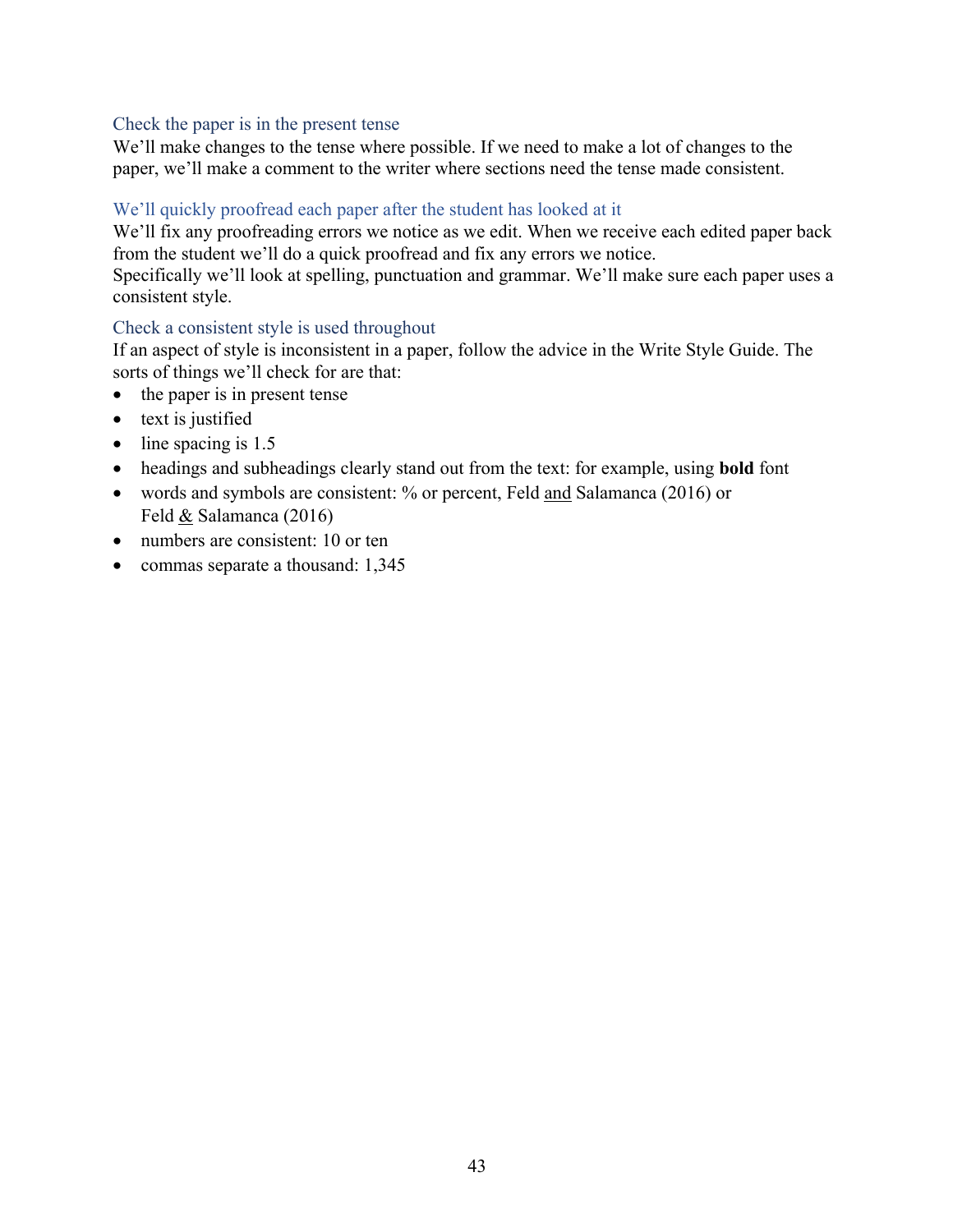## **Appendix C – Details on assignment of papers to experts**

To avoid any systematic matching of experts to judge particular kinds of papers, we randomly assigned papers to blocks and assigned experts to rate papers in a given block in the order in which they agreed to participate in the experiment. We describe our approach in more detail below.

## **C1: Assignment of papers to paper blocks for economists**

We created two groups of papers: "micro papers" and "macro papers". The micro papers group consist of 19 microeconomics papers and one macro paper which can easily be judged by microeconomists. The macro papers group consist of 10 macro papers.

We randomly assigned each paper within a group one "paper number", so that papers in the micro group were assigned numbers 1-20 and papers in the macro group were assigned numbers 21-30.

After that, we created the following six paper blocks, each consisting of 5 original versions and 5 edited versions.

- 1. Papers 1-10 (micro), papers 1-5 original version, papers 6-10 edited version
- 2. Papers 1-10 (micro), papers 1-5 edited version, papers 6-10 original version
- 3. Papers 11-20 (micro), papers 11-15 original version, papers 16-20 edited version
- 4. Papers 11-20 (micro), papers 11-15 edited version, papers 16-20 original version
- 5. Papers 21-30 (macro), papers 21-25 original version, papers 26-30 edited version
- 6. Papers 21-30 (macro), papers 21-25 edited version, papers 26-30 original version

# **C2: Assignment of papers to paper blocks for witting experts**

We randomly assigned each paper one "writing paper number". This was a different randomization, the "writing paper numbers" is not the same as the "paper numbers".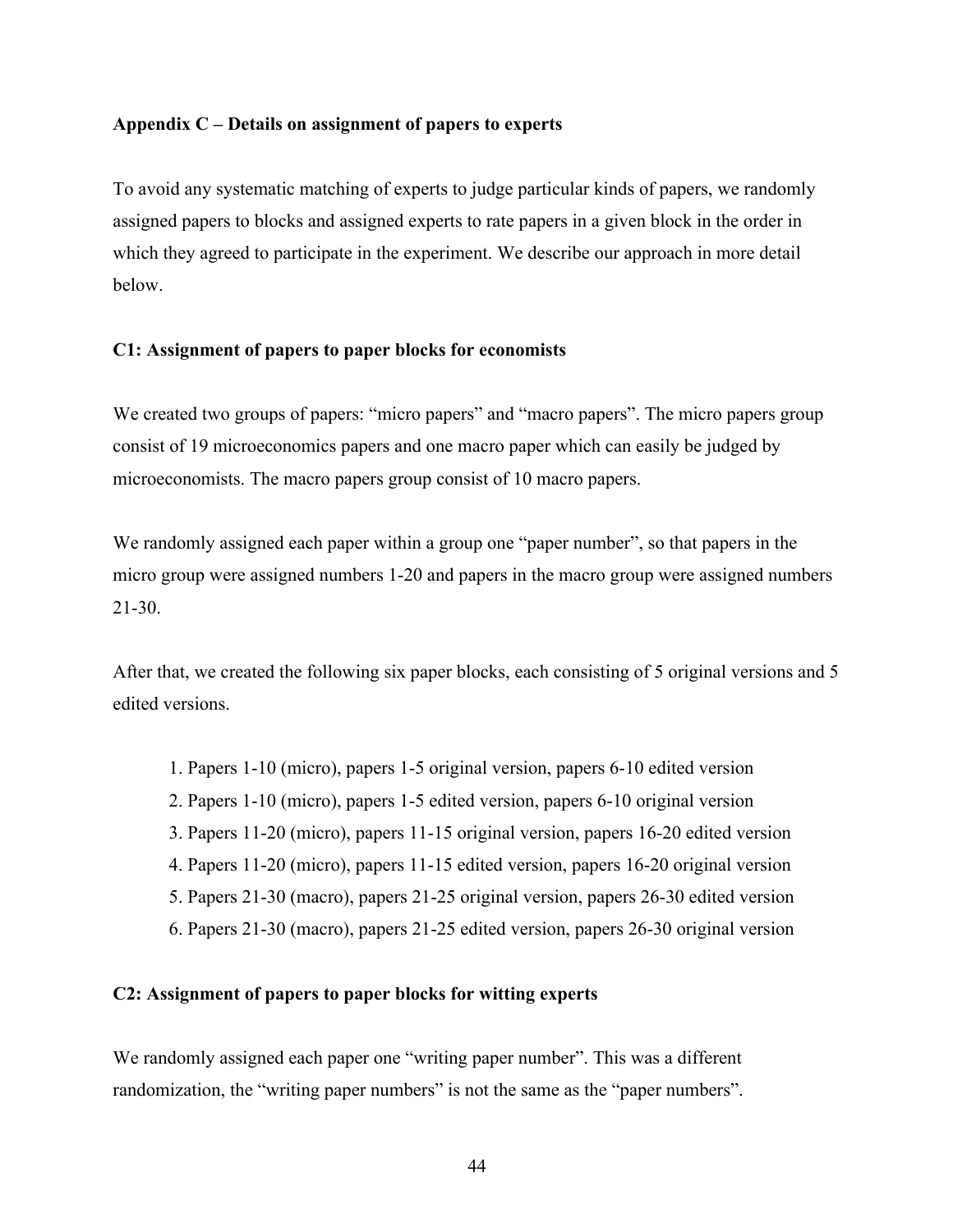After that, we create the following six blocks, each block consisting of 5 original versions and 5 edited versions.

- 1. Papers 1-10, papers 1-5 original version, papers 6-10 edited version
- 2. Papers 1-10, papers 1-5 edited version, papers 6-10 original version
- 3. Papers 11-20, papers 11-15 original version, papers 16-20 edited version
- 4. Papers 11-20, papers 11-15 edited version, papers 16-20 original version
- 5. Papers 21-30, papers 21-25 original version, papers 26-30 edited version
- 6. Papers 21-30, papers 21-25 edited version, papers 26-30 original version

## **C3: Assignment of economists to paper blocks**

We created two lists of academic economists from Australian universities and research institutes: one for micro economists and one for macro economists. We invited economists in both groups via email to evaluate 10 academic papers in their discipline.

Those who agreed to evaluate ten papers were assigned to a paper block, and were sent a survey containing links to the relevant papers. More specifically, micro-economists were assigned paper blocks 1-4 (which contain micro papers) and macro-economists were assigned paper blocks 5-6 (which contain macro papers).

The order of the paper block assignment was determined by the order the economists agreed to participate. For example, the first micro-economist was assigned to paper block 1, the second micro-economist was assigned to paper block 2, etc. Similarly, the first macro-economist was assigned to paper block 5 and the second macro-economist was assigned paper block 6.

We deviated from this assignment-procedure to avoid that economists from the same institution are asked to judge different versions of the same paper within a short time. Economists from the same institution are more likely to talk to each other about the task and therefore might realize that we have included different versions of the same paper in the experiment. This might have